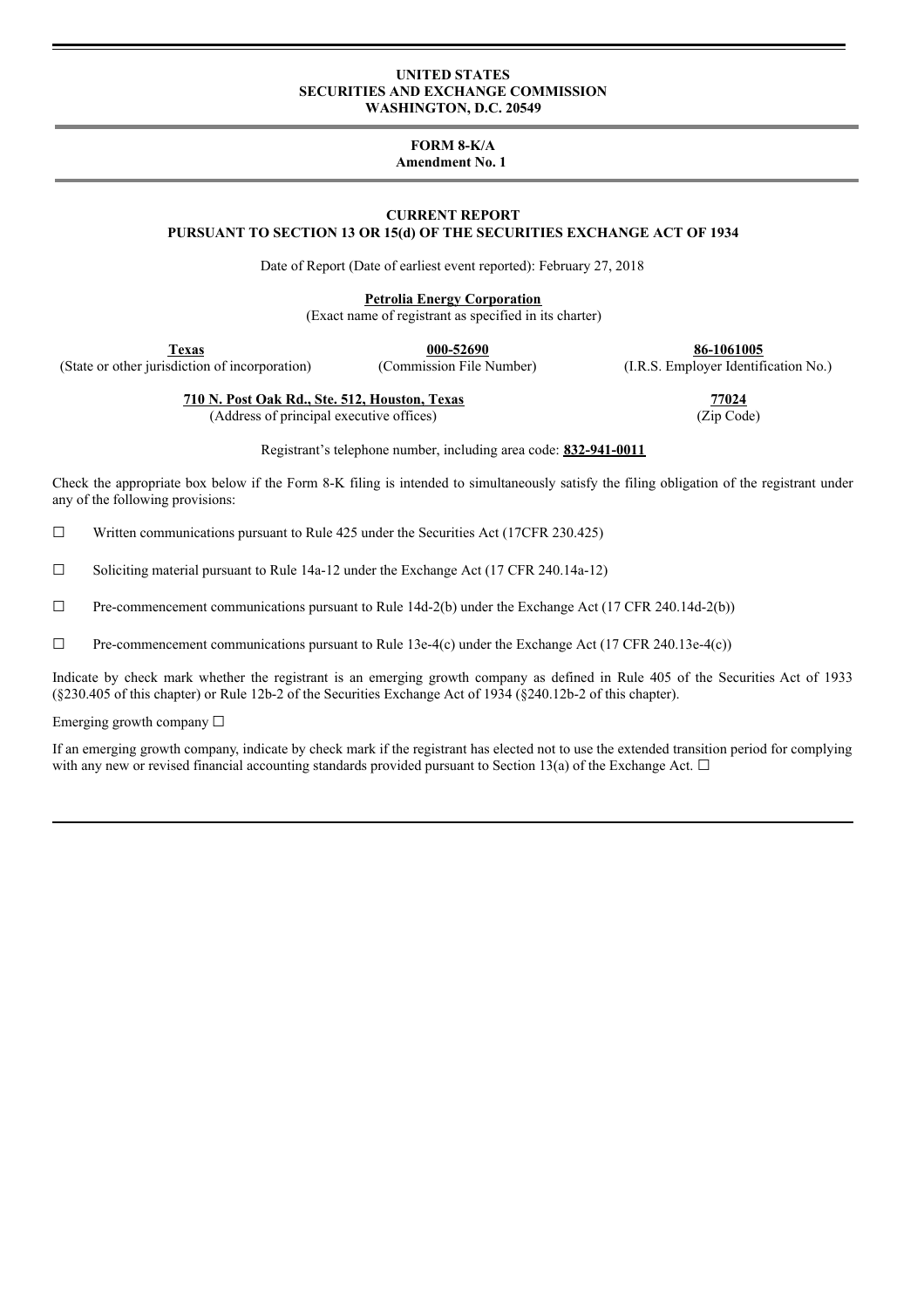#### **EXPLANATORY NOTE**

On February 28, 2018, Petrolia Energy Corporation ("Petrolia" or the "Company") filed a Current Report on Form 8-K (the "Original Report") to report, among other things, the closing, on February 27, 2018, of the transactions contemplated by the November 30, 2017, Arrangement Agreement (the "Agreement") entered into between the Company and Bow Energy Ltd ("Bow"), pursuant to which the Company acquired all of the issued and outstanding shares of Bow pursuant to a "plan of arrangement" (the "Arrangement") under section 193 of the Business Corporations Act (Alberta) (the "Acquisition").

Under the terms of the Arrangement, Bow shareholders are deemed to have received 1.15 Petrolia common stock shares for each share of common stock of Bow which they held. A total of 106,156,712 shares of the Company's common stock were issued to the Bow shareholders as a result of the Arrangement, plus additional shares in connection with the rounding described below. The Arrangement provided that no fractional shares would be issued in connection with the Arrangement, and instead, each Bow shareholder otherwise entitled to a fractional interest would receive the nearest whole number of Company shares. For example, where such fractional interest is greater than or equal to 0.5, the number of shares to be issued would be rounded up to the nearest whole number and where such fractional interest is less than 0.5, the number of shares to be issued would be rounded down to the nearest whole number. In calculating such fractional interests, all shares issuable in the name of or beneficially held by each Bow shareholder or their nominee as a result of the Arrangement shall be aggregated.

The Company also assumed all of the outstanding warrants to purchase shares of common stock of Bow (the "Bow Warrants") and certain options to purchase shares of common stock of Bow (the "Bow Options") in connection with the Arrangement (i.e., each warrant/option to purchase one (1) share of Bow represents the right to purchase one (1) share of the Company following the closing).

The Company stated in the Original Report that it intended to file the required financial statements and pro forma financial information relating to the Bow Acquisition within 71 days from the date that such report was required to be filed, provided that the Company was unable to timely complete the preparation of such financial statements within such 71 day period. By this Amendment No. 1 to the Original Report, the Company is amending and restating (a) Item 9.01 thereof to include the required financial statements and pro forma financial information; and (b) Item 2.01 thereof to clarify that Ilyas Chaudhary, the father of Zel C. Khan, the Company's Chief Executive Officer, owns and controls BSIH Ltd. ("BSIH") which is a significant shareholder of the Company; and that prior to the acquisition of Bow Energy Ltd ("Bow") as described below, BSIH, and as a result of his ownership and control of BSIH, Mr. Chaudhary, controlled Bow. This Current Report on Form 8-K does not amend or modify the Original Report, except as to Items 2.01 and 9.01.

#### **Item 2.01 Completion of Acquisition or Disposition of Assets.**

#### *Closing of Bow Energy Ltd. Acquisition*

As previously disclosed, on November 30, 2017, Petrolia Energy Corporation ("Petrolia" or the "Company") signed an Arrangement Agreement (the "Agreement") to acquire all of the issued and outstanding shares in Bow Energy Ltd ("Bow"), which was listed on the TSX Venture Exchange under the symbol ONG.V., with corporate offices located in Calgary, Alberta, Canada and Jakarta, Indonesia, pursuant to a "plan of arrangement" (the "Arrangement") under section 193 of the Business Corporations Act (Alberta) (the "Acquisition"). The Arrangement Agreement included customary representations, warranties and covenants of the parties.

On February 27, 2018, the Acquisition closed and Petrolia acquired all of the issued and outstanding shares of capital stock of Bow (each a "Bow Share"). The Agreement and the Arrangement was approved by an overwhelming majority of more than 99% of the votes cast by Bow's shareholders at a special meeting of shareholders of Bow held on February 21, 2018. Final approval of the Arrangement was granted by the Court of Queen's Bench of Alberta (the "Court") on February 23, 2018.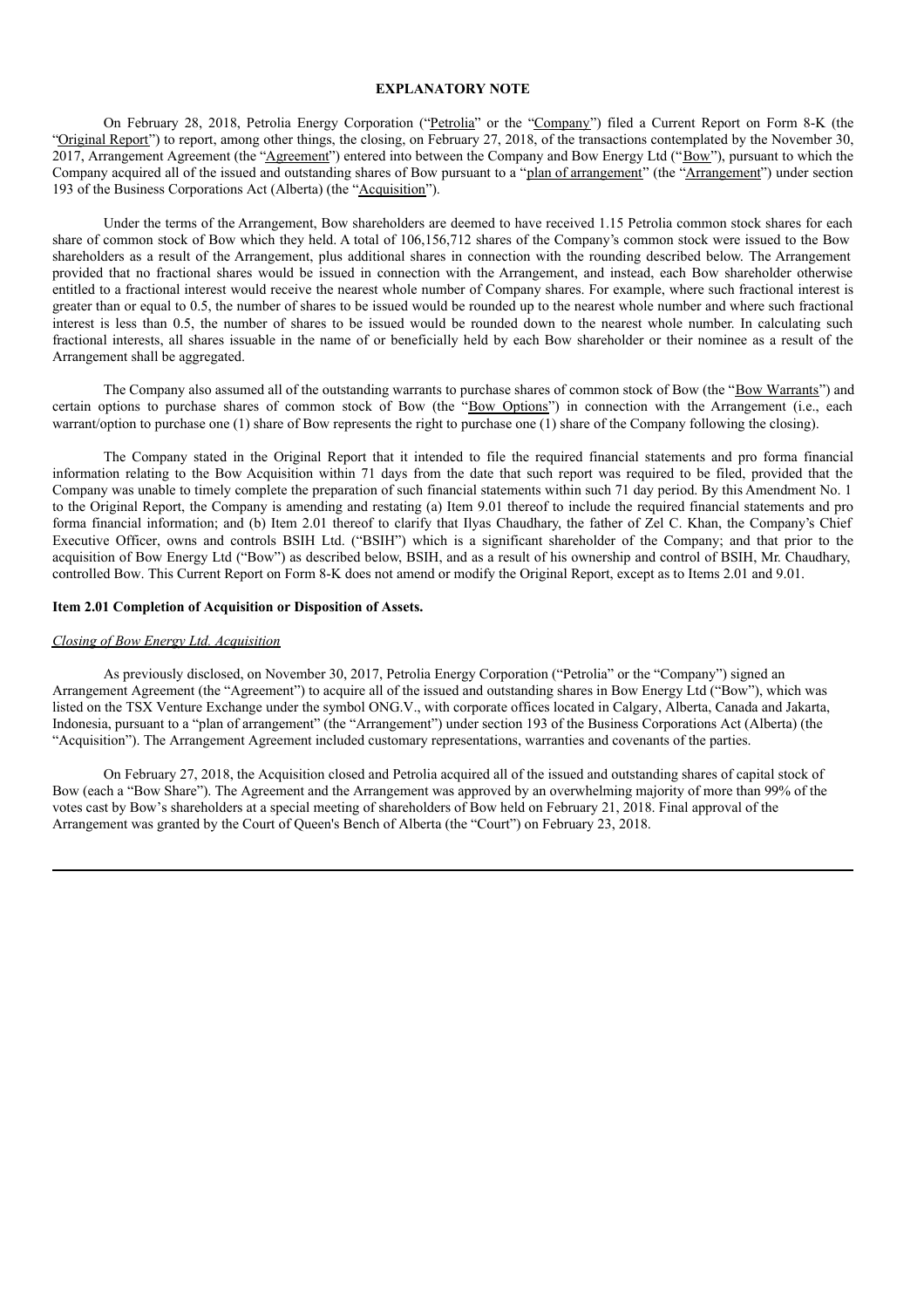Under the terms of the Arrangement, Bow shareholders are deemed to have received 1.15 Petrolia common stock shares for each Bow Share. A total of 106,156,712 shares of the Company's common stock were issued to the Bow shareholders as a result of the Arrangement, plus additional shares in connection with the rounding described below. The Arrangement provided that no fractional shares would be issued in connection with the Arrangement, and instead, each Bow shareholder otherwise entitled to a fractional interest would receive the nearest whole number of Company shares. For example, where such fractional interest is greater than or equal to 0.5, the number of shares to be issued would be rounded up to the nearest whole number and where such fractional interest is less than 0.5, the number of shares to be issued would be rounded down to the nearest whole number. In calculating such fractional interests, all shares issuable in the name of or beneficially held by each Bow shareholder or their nominee as a result of the Arrangement shall be aggregated.

The Arrangement provides that any certificate formerly representing Bow common stock not duly surrendered on or before the last business day prior to the third anniversary of the closing date will cease to represent a claim by, or interest of, any former shareholder of any kind of nature against Bow or the Company and on such date all consideration or other property to which such former holder was entitled shall be deemed to have been surrendered to the Company.

The Company also assumed all of the outstanding warrants to purchase shares of common stock of Bow (the "Bow Warrants") and certain options to purchase shares of common stock of Bow (the "Bow Options") in connection with the Arrangement (i.e., each warrant/option to purchase one (1) share of Bow represents the right to purchase one (1) share of the Company following the closing).

Bow's key assets included South Block A PSC - 44.48% working interest, Bohorok PSC – 50% working interest, Bohorok Deep JSA – 20.25% working interest, Palmerah Baru – 54% working interest, MNK Palmerah – 69.36% working interest, Mahato PSC – 20% working interest.

Ilyas Chaudhary, the father of Zel C. Khan, the Company's Chief Executive Officer, owns and controls BSIH Ltd. ("BSIH") which is a significant shareholder of the Company; and prior to the acquisition of Bow Energy Ltd ("Bow") as described below, BSIH, and as a result of his ownership and control of BSIH, Mr. Chaudhary, controlled Bow at the time of the acquisition.

The foregoing descriptions of the Agreement do not purport to be complete and are qualified in their entirety by reference to the Agreement, a copy of which is incorporated by reference hereto as Exhibit 10.1, and incorporated in this Item 2.01 by reference.

#### **Item 9.01. Financial Statements and Exhibits**

#### (a) *Financial Statements of business Acquired*

(1) The Audited Consolidated Statements of Financial Position of Bow Energy Ltd. as of March 31, 2017 and 2016, Audited Consolidated Statement of Loss and Comprehensive Loss for the years ended March 31, 2017 and 2016, Audited Consolidated Statement of Changes in Equity for the years ended March 31, 2017 and 2016 and Audited Consolidated Statements of Cash Flows for the years ended March 31, 2017 and 2016, and the notes thereto, are filed as Exhibit 99.1 to this Form 8-K/A.

(2) The Unaudited Consolidated Statements of Financial Position of Bow Energy Ltd. as of December 31, 2017 and March 31, 2017, Unaudited Consolidated Statement of Loss and Comprehensive Loss for the three and nine months ended December 31, 2017 and 2016, Unaudited Consolidated Statement of Changes in Equity for the three and nine months ended December 31, 2017 and 2016 and Unaudited Consolidated Statements of Cash Flows for the three and nine months ended December 31, 2017 and 2016, and the notes thereto, are filed as Exhibit 99.2 to this Form 8-K/A.

(b) *Pro Forma Financial Information*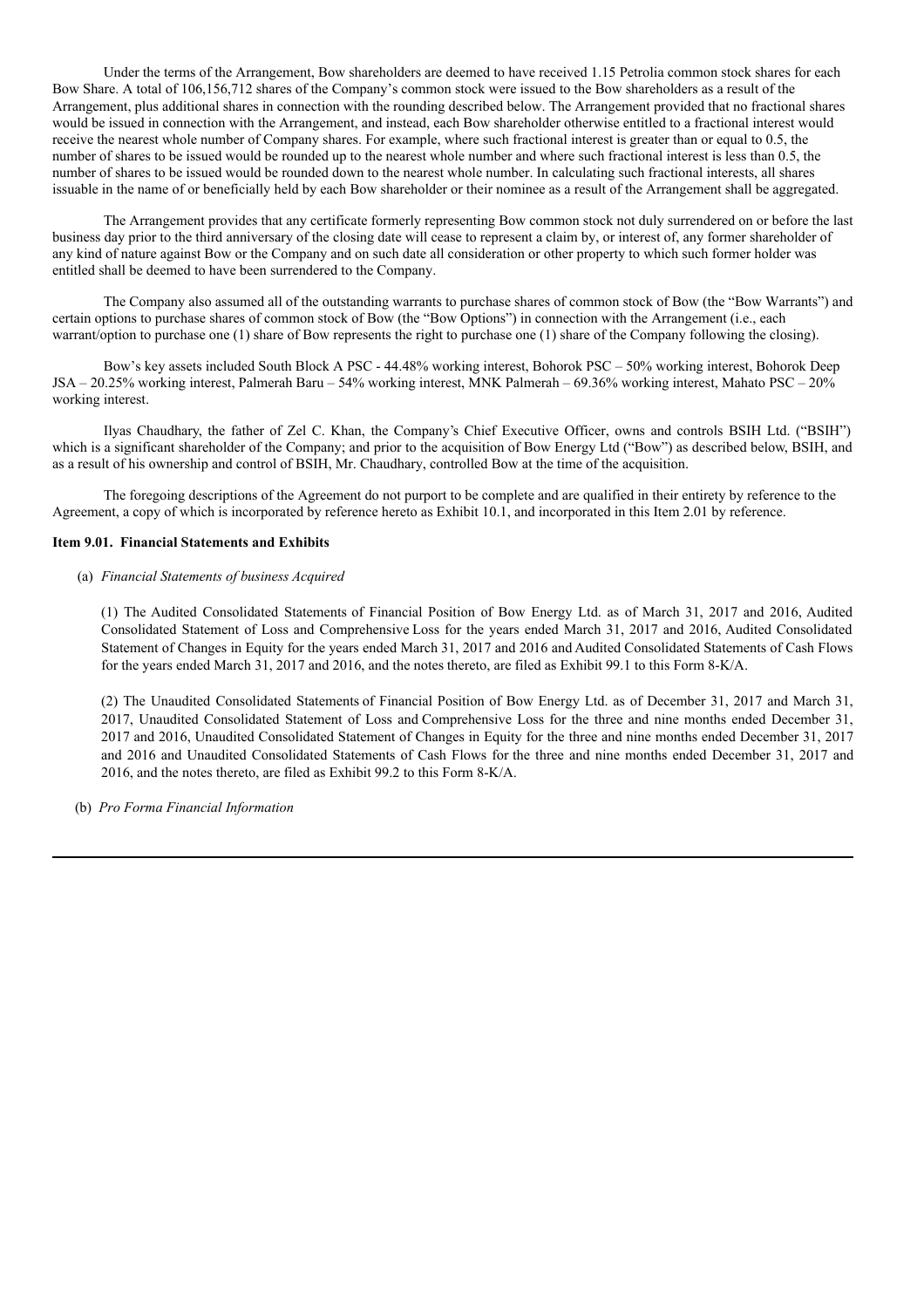The Unaudited Pro Forma Combined Balance Sheet of Petrolia Energy Corporation as of December 31, 2017 and Unaudited Pro Forma Combined Statement of Operations for the year ended December 31, 2017, are filed as Exhibit 99.3 to this Form 8-K/A.

## (d) *Exhibits*

# **Exhibit No. Description**

| 99.1 | Audited Consolidated Statements of Financial Position of Bow Energy Ltd. as of March 31, 2017 and 2016, Audited<br>Consolidated Statement of Loss and Comprehensive Loss for the years ended March 31, 2017 and 2016, Audited Consolidated<br>Statement of Changes in Equity for the years ended March 31, 2017 and 2016 and Audited Consolidated Statements of Cash<br>Flows for the years ended March 31, 2017 and 2016, and the notes thereto                                                                                  |
|------|-----------------------------------------------------------------------------------------------------------------------------------------------------------------------------------------------------------------------------------------------------------------------------------------------------------------------------------------------------------------------------------------------------------------------------------------------------------------------------------------------------------------------------------|
| 99.2 | Unaudited Consolidated Statements of Financial Position of Bow Energy Ltd. as of December 31, 2017 and March 31, 2017,<br>Unaudited Consolidated Statement of Loss and Comprehensive Loss for the three and nine months ended December 31, 2017<br>and 2016, Unaudited Consolidated Statement of Changes in Equity for the three and nine months ended December 31, 2017<br>and 2016 and Unaudited Consolidated Statements of Cash Flows for the three and nine months ended December 31, 2017 and<br>2016, and the notes thereto |
| 99.3 | Unaudited Pro Forma Combined Balance Sheet of Petrolia Energy Corporation as of December 31, 2017 and Unaudited Pro<br>Forma Combined Statement of Operations for the year ended December 31, 2017                                                                                                                                                                                                                                                                                                                                |

#### **SIGNATURES**

Pursuant to the requirements of the Securities Exchange Act of 1934, the registrant has duly caused this report to be signed on its behalf by the undersigned hereunto duly authorized.

## **Petrolia Energy Corporation**

*/s/ Zel C. Khan*

Zel C. Khan Chief Executive Officer

Date: October 5, 2018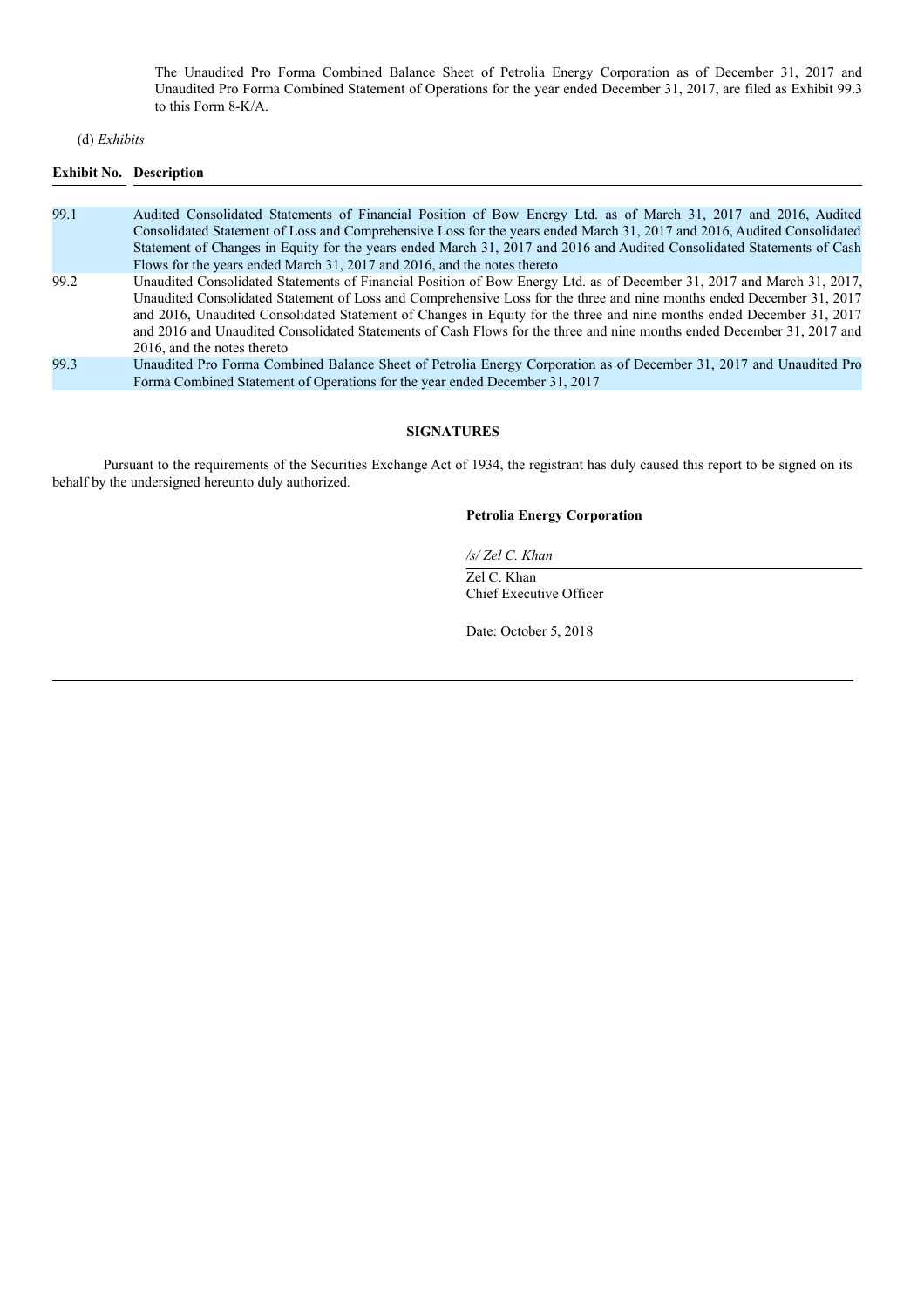# **EXHIBIT INDEX**

# **Exhibit No. Description**

| 99.1 | Audited Consolidated Statements of Financial Position of Bow Energy Ltd. as of March 31, 2017 and 2016, Audited<br>Consolidated Statement of Loss and Comprehensive Loss for the years ended March 31, 2017 and 2016, Audited Consolidated<br>Statement of Changes in Equity for the years ended March 31, 2017 and 2016 and Audited Consolidated Statements of Cash<br>Flows for the years ended March 31, 2017 and 2016, and the notes thereto                                                                                  |
|------|-----------------------------------------------------------------------------------------------------------------------------------------------------------------------------------------------------------------------------------------------------------------------------------------------------------------------------------------------------------------------------------------------------------------------------------------------------------------------------------------------------------------------------------|
| 99.2 | Unaudited Consolidated Statements of Financial Position of Bow Energy Ltd. as of December 31, 2017 and March 31, 2017,<br>Unaudited Consolidated Statement of Loss and Comprehensive Loss for the three and nine months ended December 31, 2017<br>and 2016, Unaudited Consolidated Statement of Changes in Equity for the three and nine months ended December 31, 2017<br>and 2016 and Unaudited Consolidated Statements of Cash Flows for the three and nine months ended December 31, 2017 and<br>2016, and the notes thereto |
| 99.3 | Unaudited Pro Forma Combined Balance Sheet of Petrolia Energy Corporation as of December 31, 2017 and Unaudited Pro<br>Forma Combined Statement of Operations for the year ended December 31, 2017                                                                                                                                                                                                                                                                                                                                |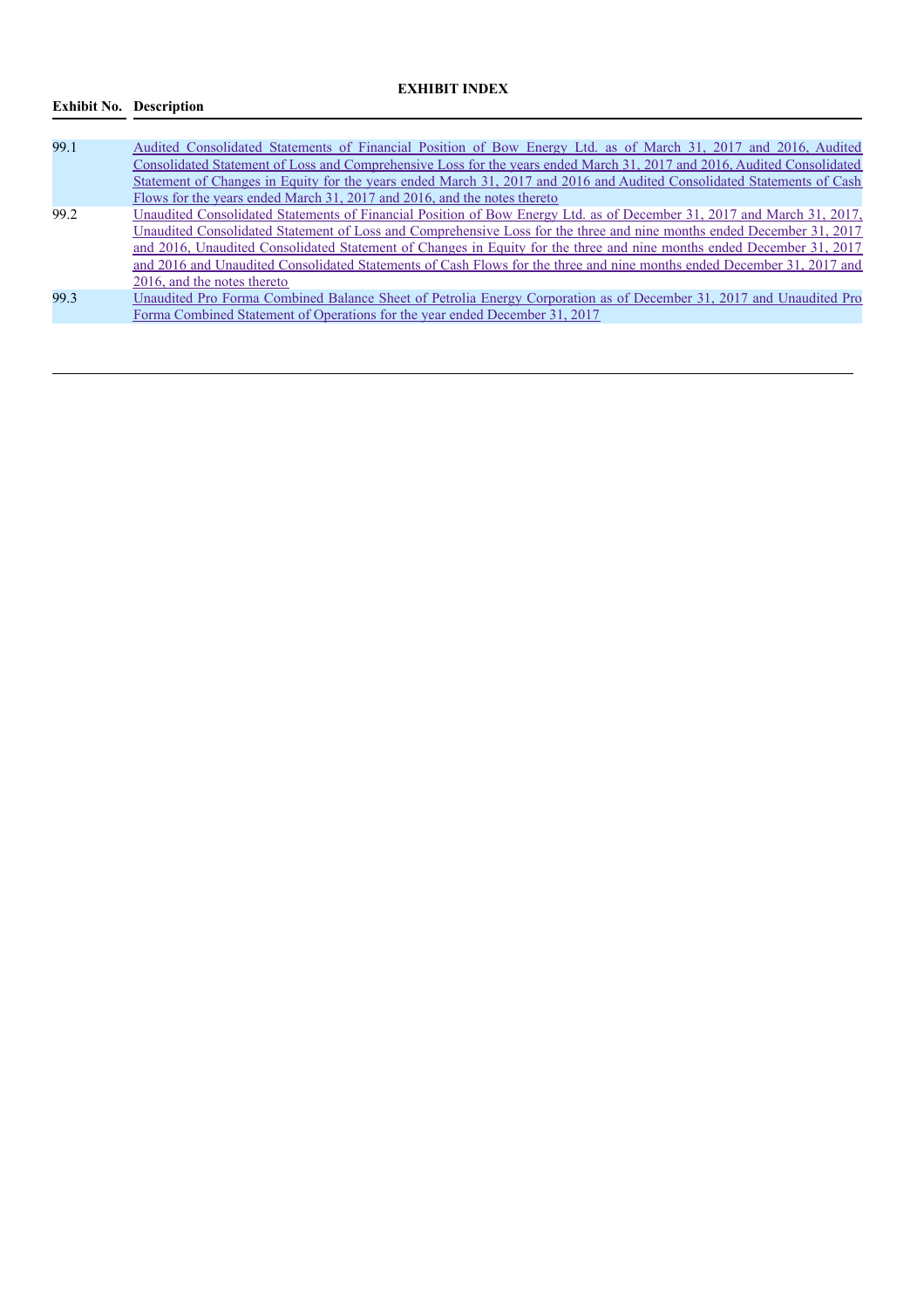**Exhibit 99.1**

# **BOW ENERGY LTD.**

**(formerly ACL International Ltd.)**

**Consolidated Financial Statements**

**For the years ended March 31, 2017 and 2016**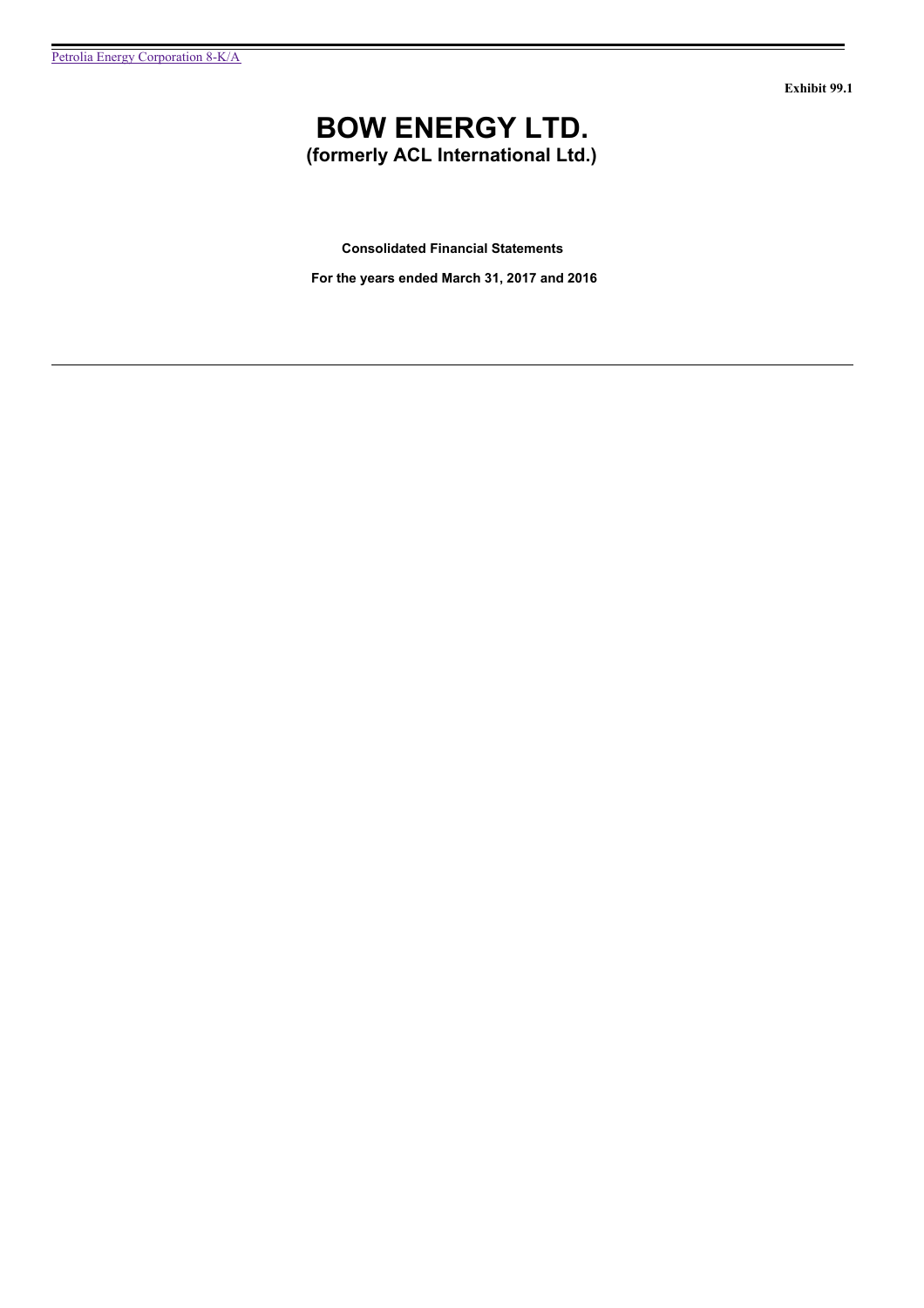To the Shareholders of Bow Energy Ltd. (formerly ACL International Ltd.)

We have audited the accompanying consolidated financial statements of Bow Energy Ltd. (formerly ACL International Ltd.), which comprise the consolidated statements of financial position as at March 31, 2017 and 2016, the consolidated statements of loss and comprehensive loss, changes in equity and cash flows for the years then ended, and notes, comprising a summary of significant accounting policies and other explanatory information.

#### *Management's Responsibility for the Consolidated Financial Statements*

Management is responsible for the preparation and fair presentation of these consolidated financial statements in accordance with International Financial Reporting Standards, and for such internal control as management determines is necessary to enable the preparation of consolidated financial statements that are free from material misstatement, whether due to fraud or error.

#### *Auditors' Responsibility*

Our responsibility is to express an opinion on these consolidated financial statements based on our audits. We conducted our audits in accordance with Canadian generally accepted auditing standards. Those standards require that we comply with ethical requirements and plan and perform the audits to obtain reasonable assurance about whether the consolidated financial statements are free from material misstatement.

An audit involves performing procedures to obtain audit evidence about the amounts and disclosures in the consolidated financial statements. The procedures selected depend on the auditors' judgment, including the assessment of the risks of material misstatement of the consolidated financial statements, whether due to fraud or error. In making those risk assessments, the auditor considers internal control relevant to the entity's preparation and fair presentation of the consolidated financial statements in order to design audit procedures that are appropriate in the circumstances, but not for the purpose of expressing an opinion on the effectiveness of the entity's internal control. An audit also includes evaluating the appropriateness of accounting policies used and the reasonableness of accounting estimates made by management, as well as evaluating the overall presentation of the consolidated financial statements.

We believe that the audit evidence we have obtained in our audits is sufficient and appropriate to provide a basis for our audit opinion.

#### *Opinion*

In our opinion, the consolidated financial statements present fairly, in all material respects, the consolidated financial position of Bow Energy Ltd. (formerly ACL International Ltd.) as at March 31, 2017 and 2016, and its consolidated financial performance and its consolidated cash flows for the years then ended in accordance with International Financial Reporting Standards.

#### *Emphasis of Matter*

Without qualifying our opinion, we draw attention to Note 2 in the consolidated financial statements which indicates the existence of a material uncertainty that may cast significant doubt about the ability of Bow Energy Ltd. (formerly ACL International Ltd.) to continue as a going concern.

 $MNP$ <sub>LLP</sub>

Chartered Professional Accountants

Calgary, Alberta July 28, 2017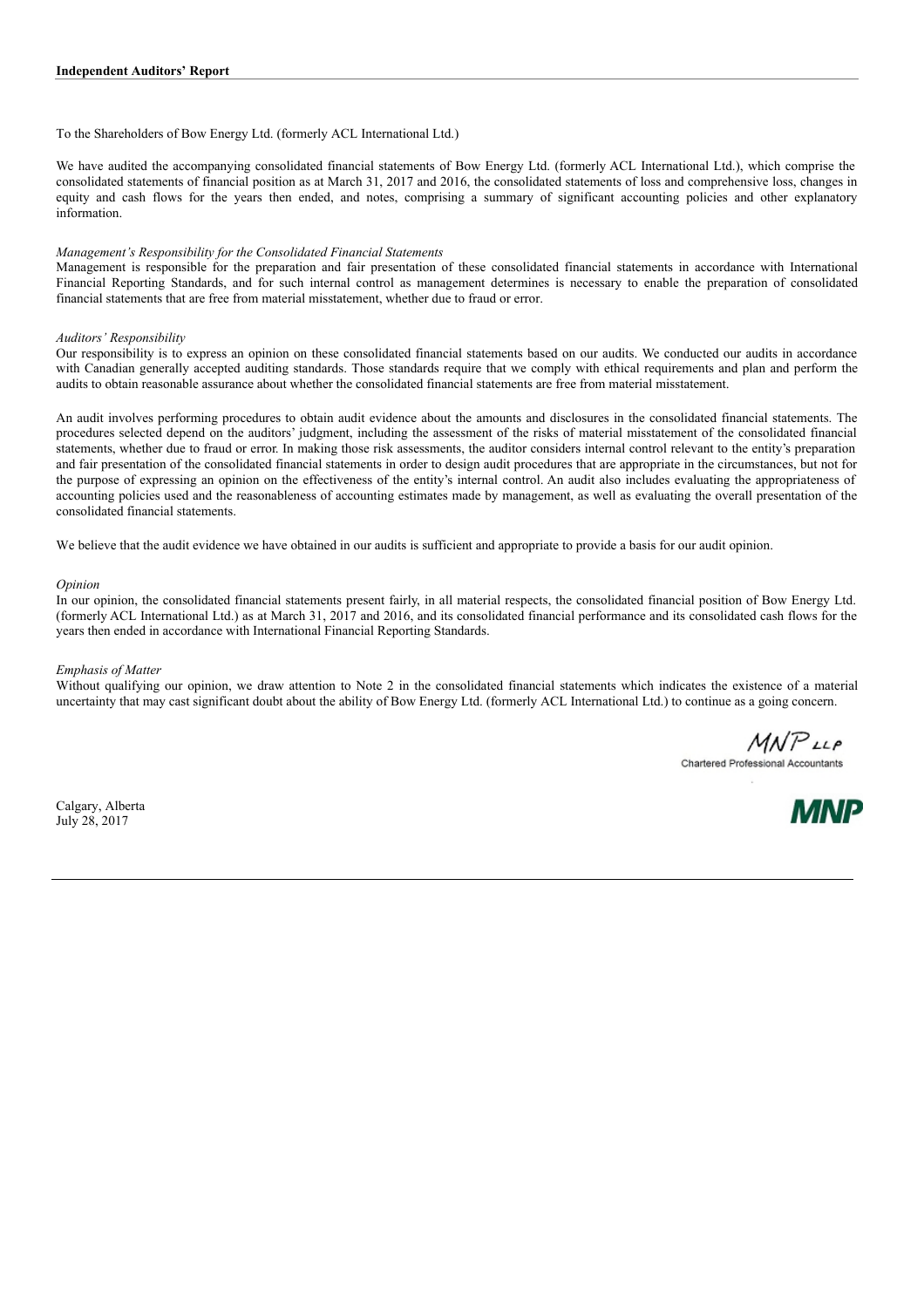| <b>Bow Energy Ltd.</b>                               |
|------------------------------------------------------|
| <b>Consolidated Statements of Financial Position</b> |
| As at March 31,                                      |

(Expressed in Canadian dollars)

|                                        | <b>Notes</b> |             | 2017         |             | 2016         |
|----------------------------------------|--------------|-------------|--------------|-------------|--------------|
| <b>Assets</b>                          |              |             |              |             |              |
| <b>Current assets</b>                  |              |             |              |             |              |
| Cash                                   |              | \$          | 43,623       | $\mathbf S$ | 55,538       |
| Trade and other receivables            | 15           |             | 2,607,047    |             | 1,737,055    |
| Prepaid expenses and deposits          |              |             | 6,339        |             | 66,589       |
|                                        |              |             | 2,657,009    |             | 1,859,182    |
| Oil and gas properties and equipment   | 8            |             | 324,326      |             | 2,883,772    |
| <b>Advances to joint venture</b>       | 6            |             | 2,007,666    |             | 1,058,479    |
| <b>Investment in joint venture</b>     | 6            |             | 168,591      |             | 164,298      |
| <b>Total assets</b>                    |              | \$          | 5,157,592    | \$          | 5,965,731    |
| <b>Liabilities</b>                     |              |             |              |             |              |
| <b>Current liabilities</b>             |              |             |              |             |              |
| Trade and other payables               |              | $\mathbf S$ | 208,101      | $\mathbf S$ | 483,994      |
| Notes payable                          | 9            |             | 1,241,295    |             | 944,524      |
| <b>Total liabilities</b>               |              |             | 1,449,396    |             | 1,428,518    |
| <b>Equity</b>                          |              |             |              |             |              |
| Share capital                          | 10           |             | 17,649,200   |             | 17,649,200   |
| Contributed surplus                    |              |             | 3,025,869    |             | 2,906,663    |
| Accumulated other comprehensive income |              |             | 901,920      |             | 571,714      |
| Deficit                                |              |             | (17,868,793) |             | (16,590,364) |
| <b>Total equity</b>                    |              |             | 3,708,196    |             | 4,537,213    |
| <b>Total liabilities and equity</b>    |              | \$          | 5,157,592    | \$          | 5,965,731    |

Going concern (Note 2) Subsequent event (Note 17)

Approved by the Board of Directors:

*"Signed" "Signed"*

Robert Mohammad Fazil, President Sadleir, Director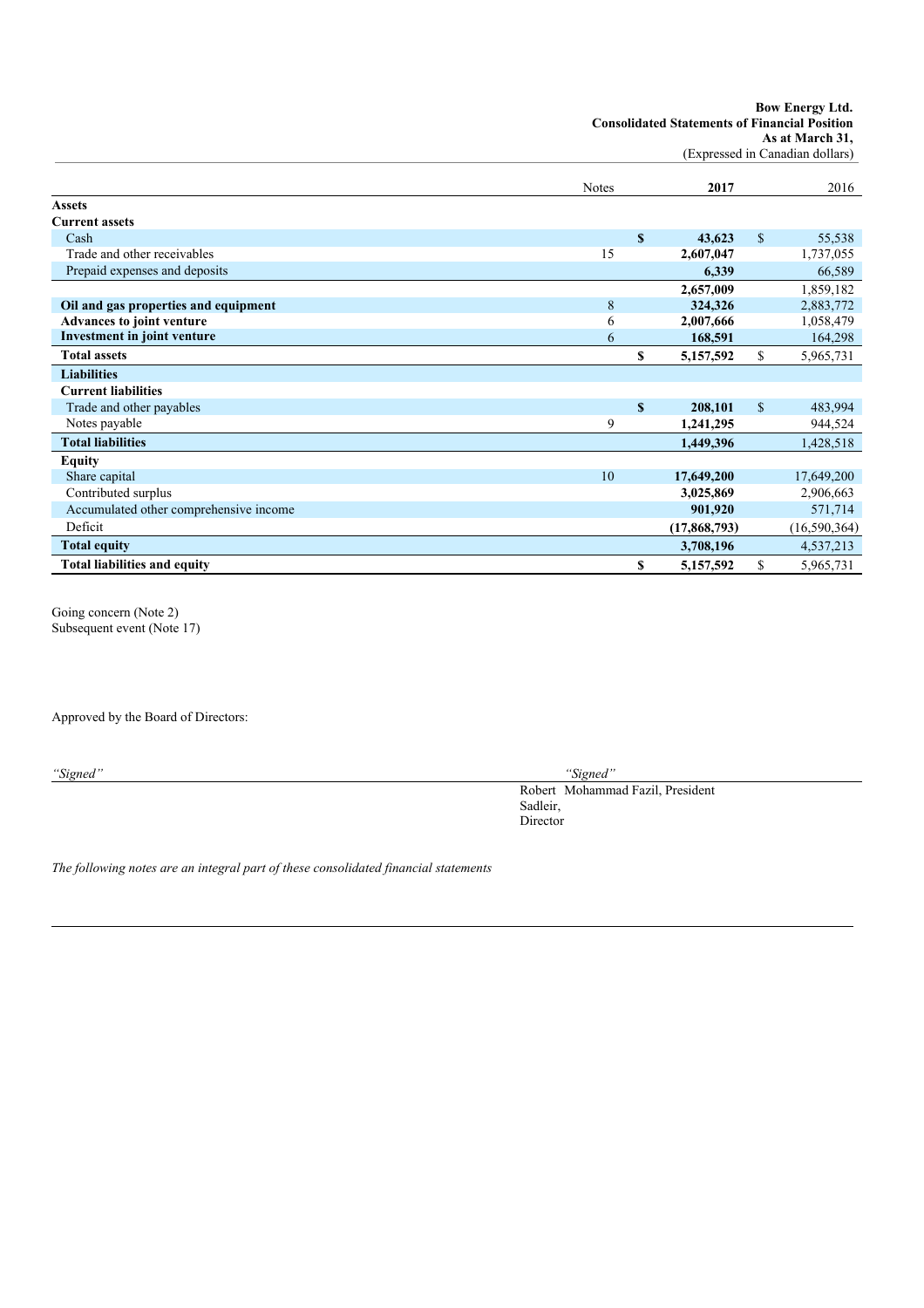**Bow Energy Ltd. Consolidated Statement of Loss and Comprehensive Loss For the years ended March 31,** (Expressed in Canadian dollars)

|                                                                  | <b>Notes</b>   |              | 2017        | 2016              |
|------------------------------------------------------------------|----------------|--------------|-------------|-------------------|
| <b>Revenue</b>                                                   |                | S            | 7,180,747   | \$<br>8,008,404   |
| <b>Expenses</b>                                                  |                |              |             |                   |
| Oil and gas operating                                            |                |              | 5,058,518   | 5,270,970         |
| General and administrative                                       |                |              | 518,963     | 905,772           |
| Listing expense                                                  | $\overline{7}$ |              |             | 957,272           |
| Exchange gain                                                    |                |              | (112, 536)  |                   |
| Gain on debt settlement                                          | 10             |              |             | (16, 667)         |
| Impairment of oil and gas properties                             | 8              |              | 16,425      | 657,266           |
|                                                                  |                |              | 5,481,370   | 7,774,613         |
| Income before interest, income taxes, depletion and depreciation |                |              | 1,699,377   | 233,791           |
| Interest and financing costs                                     |                |              | (114, 943)  | (73, 150)         |
| Depletion and depreciation                                       | 8              |              | (2,581,889) | (8,066,969)       |
| Net loss from continuing operations                              |                |              | (997, 455)  | (7,906,328)       |
| Loss from US discontinued operations                             | 14             |              | (173, 188)  | (31, 638)         |
| Loss for the year                                                |                |              | (1,170,643) | (7,937,966)       |
| Other comprehensive income                                       |                |              |             |                   |
| Reclassification adjustment relating to discontinued operations  |                |              | 107,786     |                   |
| Exchange differences on translating foreign operations           |                |              | 222,420     | 571,715           |
| Total comprehensive loss for the year                            |                | $\mathbf{s}$ | (840, 437)  | \$<br>(7,366,251) |
| Loss per share from continuing operations                        | 10             |              | (0.01)      | (0.10)            |
| Loss per share from discontinued operations                      | 10             |              | (0.00)      | (0.00)            |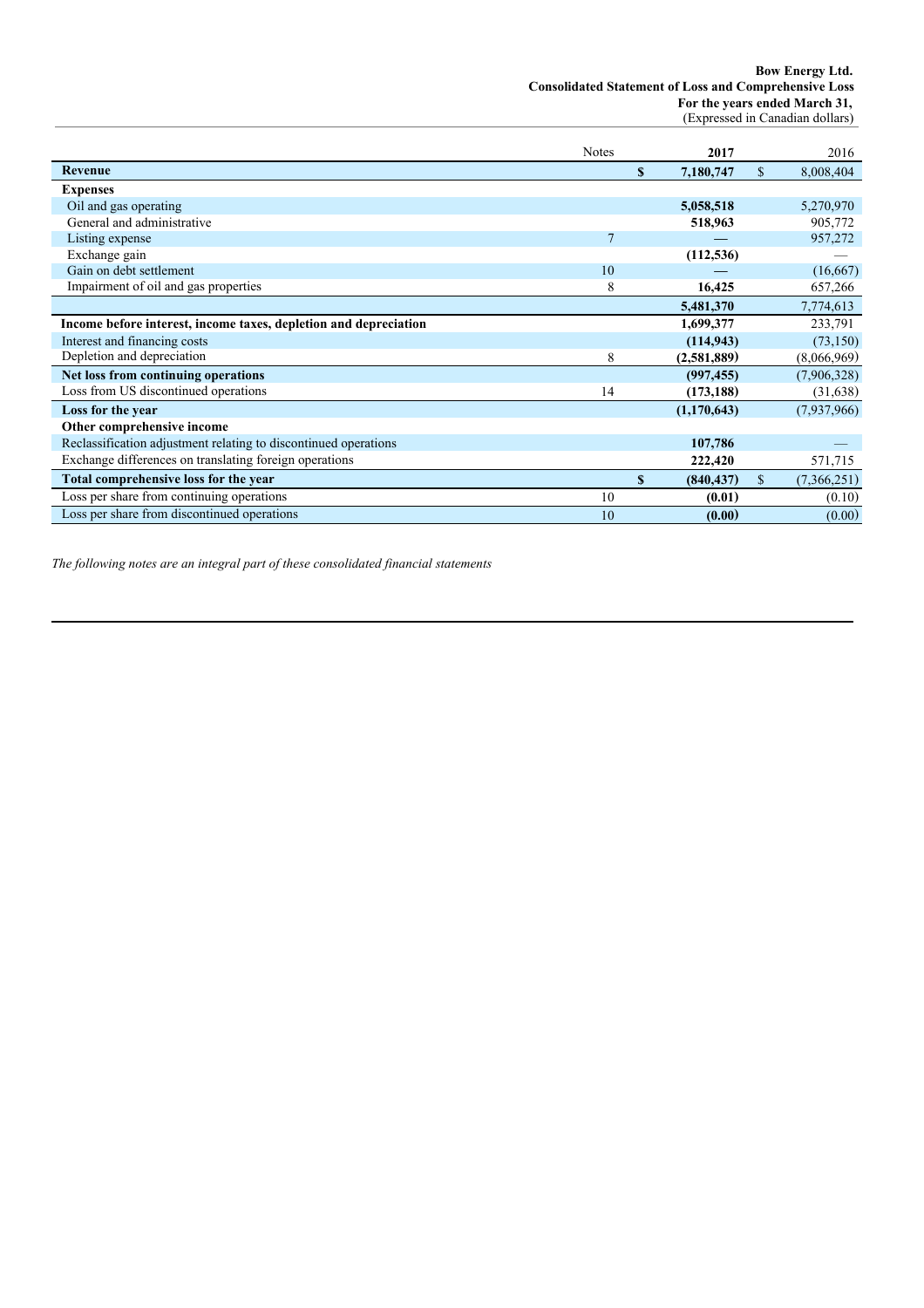dollars)

Share Capital Contributed surplus Accumulated other comprehensive income Deficit Total Equity **Balance, March 31, 2015 \$ 6,783,995 \$ 2,780,994 \$ — \$ (8,652,398) \$ 912,591** Common shares issued for property and equipment *(Note* 7, 10) 10,781,872 - - 10,781,872 Common shares issued in exchange of promissory note *(Note 10)* 83,333 — — — 83,333 Share-based payments *(Note 10)* — 125,669 — — 125,669 Exchange difference on translating foreign operations —  $-$  571,714  $-$  571,714  $-$  571,714 Loss for the year — — — (7,937,966) (7,937,966) **Balance, March 31, 2016 \$ 17,649,200 \$ 2,906,663 \$ 571,714 \$ (16,590,364) \$ 4,537,213**<br>Debt issuance costs (Note 9) **14,505 12,505 14,505** Debt issuance costs *(Note 9)* — 14,505<br>Shore hood normants *(Note 10)* — 104.701 Share-based payments *(Note 10)* — 104,701 — — 104,701 Reclassification adjustment relating to  $\frac{107,786}{107,786}$  (107,786) Exchange difference on translating foreign operations —  $-$  222,420  $-$  222,420  $-$  222,420 Loss for the year — — — — (1,170,643) (1,170,643) **Balance, March 31, 2017 \$ 17,649,200 \$ 3,025,869 \$ 901,920 \$ (17,868,793) \$ 3,708,196**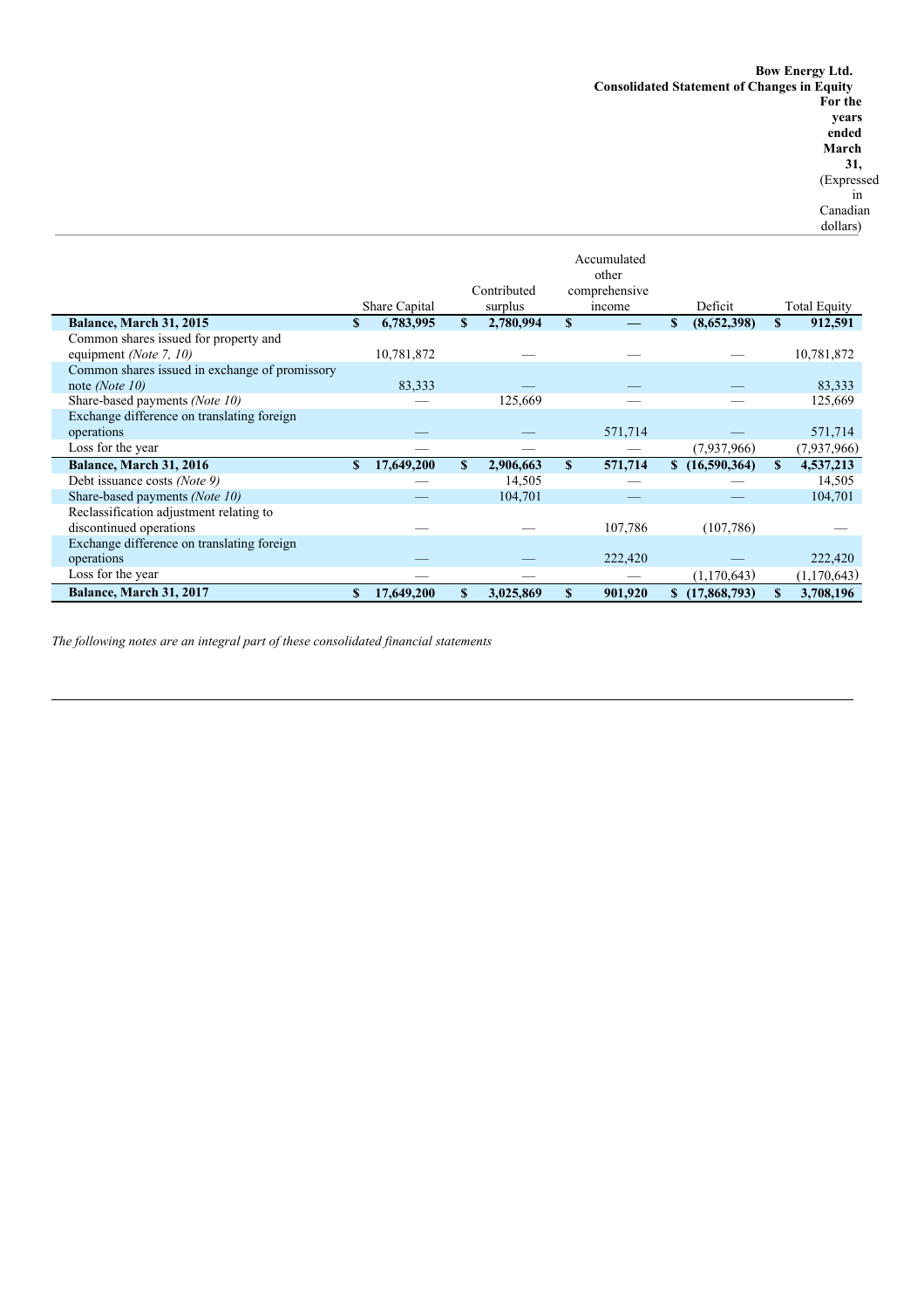#### **Bow Energy Ltd. Consolidated Statements of Cash Flows For the years ended March 31, (Expressed in Canadian dollars)**

|                                                            | <b>Notes</b>   | 2017              |              | 2016        |
|------------------------------------------------------------|----------------|-------------------|--------------|-------------|
| Operating                                                  |                |                   |              |             |
| Loss for the year                                          |                | \$<br>(1,170,643) | $\mathbb{S}$ | (7,937,966) |
| Adjustments for:                                           |                |                   |              |             |
| Loss from discontinued operations                          | 14             | 173,188           |              | 31,638      |
| Accretion                                                  | 9              | 8,670             |              |             |
| Depletion and depreciation                                 | 8              | 2,581,889         |              | 8,066,969   |
| Impairment of oil and gas properties                       | 8              | 16,425            |              | 657,266     |
| Gain on debt settlement                                    | 10             |                   |              | (16,667)    |
| Unrealized exchange gain                                   |                | (7,093)           |              |             |
| Listing expense                                            | $\overline{7}$ |                   |              | 957,272     |
| Share-based payments                                       | 10             | 104,701           |              | 125,669     |
| Changes in                                                 |                |                   |              |             |
| Trade and other receivables                                |                | (825, 102)        |              | (1,737,055) |
| Prepaid expenses and deposits                              |                |                   |              | 4,476       |
| Trade payables and other payables                          |                | (290, 341)        |              | 260,572     |
| Operating cash flows from continued operations             |                | 591,694           |              | 412,174     |
| Operating cash flows from discontinued operations          |                | 66,629            |              | (96, 570)   |
| Cash flows from operating activities                       |                | 658,323           |              | 315,604     |
| Financing                                                  |                |                   |              |             |
| Proceeds from notes payable                                |                | 475,700           |              | 200,000     |
| Repayment of notes payable                                 |                | (179, 972)        |              |             |
| Cash flows from financing activities                       |                | 295,728           |              | 200,000     |
| Investing                                                  |                |                   |              |             |
| Expenditures on oil and gas assets                         |                |                   |              | (1,001,789) |
| Advances to joint venture                                  |                | (921, 525)        |              | (334,753)   |
| Acquisition of subsidiary                                  | 5              |                   |              | (762, 786)  |
| Cash flows used in investing activities                    |                | (921, 525)        |              | (2,099,328) |
| Net change in cash                                         |                | 32,526            |              | (1,583,724) |
| Foreign exchange effect on cash held in foreign currencies |                | (44, 441)         |              | 200,300     |
| Cash, beginning of the year                                |                | 55,538            |              | 1,438,962   |
| Cash, end of the year                                      |                | \$<br>43.623      | $\mathbf S$  | 55,538      |

Supplemental cash flows (Note 12)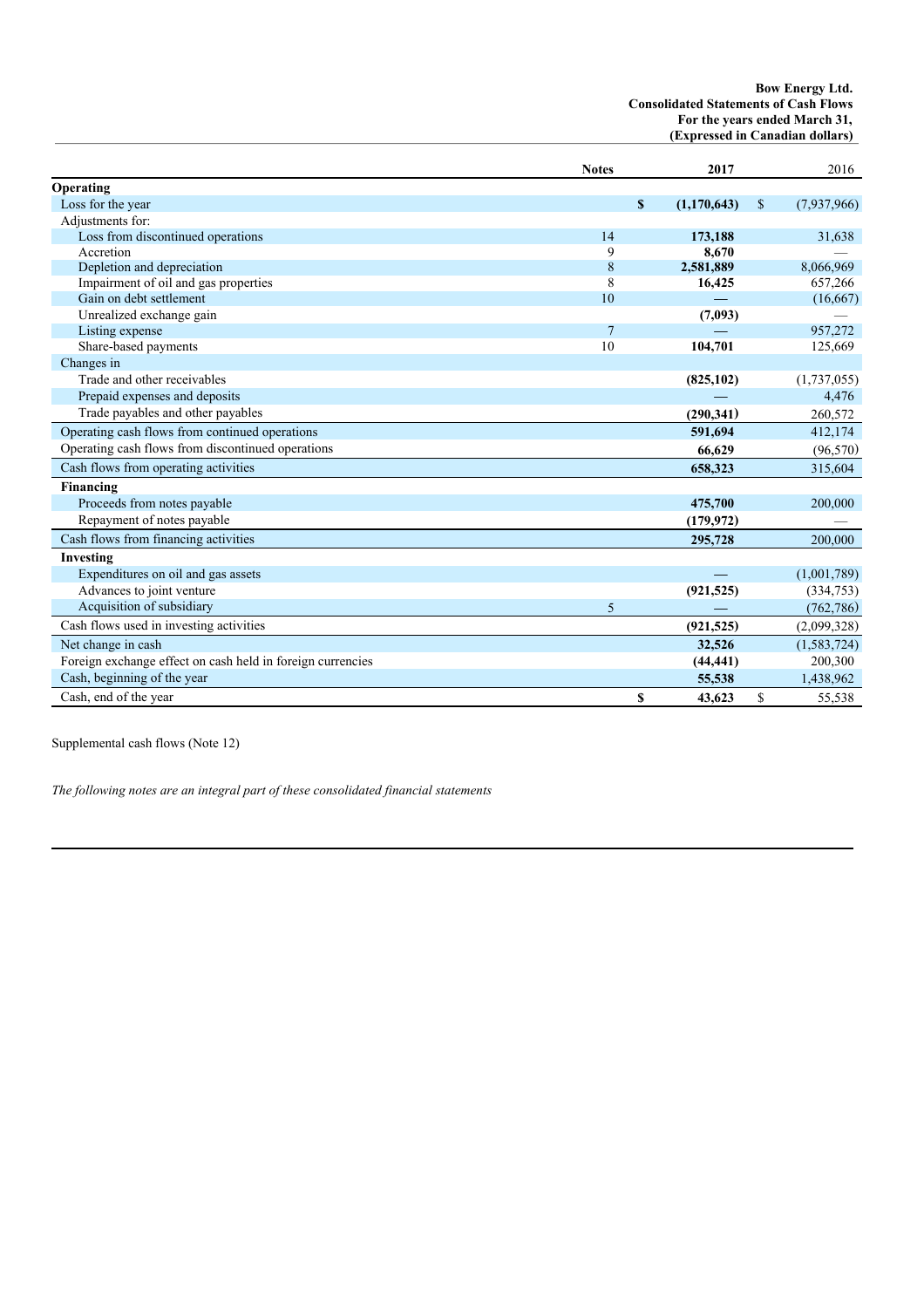#### **1. NATURE OF OPERATIONS**

On January 24, 2017 ACL International Ltd. amended its name to Bow Energy Ltd. (the "Company" or "Bow"). The Company is an Alberta, Canada corporation with common shares listed on the TSX Venture Exchange under the trading symbol "ONG". The Company's principal office is located at 16th Floor, 205 – 5 Avenue SW, Calgary, Alberta T2P 2V7.

On June 30, 2015 TSX Venture Exchange accepted the Company's application for a change of business from a general insurance brokerage issuer to an oil and gas issuer (Note 7). In addition, the Company met the requirements to be listed as a TSX Venture Tier 1 issuer. Effective July 2, 2015, the listing of the Company's shares was transferred from the NEX to the TSX Venture exchange. The Company is now engaged in the exploration and development and production of oil and natural gas in Indonesia.

#### **2. BASIS OF PRESENTATION AND GOING CONCERN**

#### **Basis of Presentation**

These consolidated financial statements have been prepared in accordance with International Financial Reporting Standards ("IFRS"), as issued by the International Accounting Standards Board ("IASB") and interpretations issued by the International Financial Reporting Interpretations Committee ("IFRIC") in effect for the fiscal year beginning April 1, 2016.

These consolidated financial statements and the accompanying notes were approved and authorized for issuance at a meeting of the Board of Directors on July 28, 2017.

Financial assets and liabilities are offset and the net amount is reported on the consolidated statement of financial position only when there is a legally enforceable right to offset the recognized amounts and there is an intention to settle on a net basis, or to realize the assets and settle the liabilities simultaneously.

The consolidated financial statements have been prepared on the historical cost basis except for the fair value changes to certain consolidated financial instruments at fair value through profit or loss.

The preparation of the consolidated financial statements in compliance with IFRS requires management to make certain critical accounting estimates. It also requires management to exercise judgment in applying the Company's accounting policies. The areas involving a higher degree of judgment of complexity, or areas where assumptions and estimates are significant to the consolidated financial statements are disclosed in Note 4.

These consolidated financial statements are presented in Canadian dollars ("CDN") (unless stated otherwise), which is also the Company's functional currency.

#### **Going Concern**

These consolidated financial statements have been prepared on a going concern basis in accordance with IFRS which contemplates the Company will continue in operation for the foreseeable future and be able to realize its assets and discharge its liabilities and commitments in the normal course of business.

The Company's Langsa TAC asset expired in May 2017, which has been the Company's primary source of cash and only source of revenue. At such time, the Company will not have any oil and gas assets in production. During this exploration stage, the recoverability of the costs incurred to date on exploration properties is dependent upon the existence of economically recoverable reserves, the ability of the Company to obtain the necessary financial resources to complete the exploration and development of its properties and upon future profitable production or proceeds from the disposition of the properties and deferred exploration expenditures. The Company will periodically have to raise funds to continue operations and, although it has been successful in doing so in the past, there is no assurance it will be able to do so in the future. These factors give rise to a material uncertainty which may cast significant doubt about the Company's ability to continue as a going concern.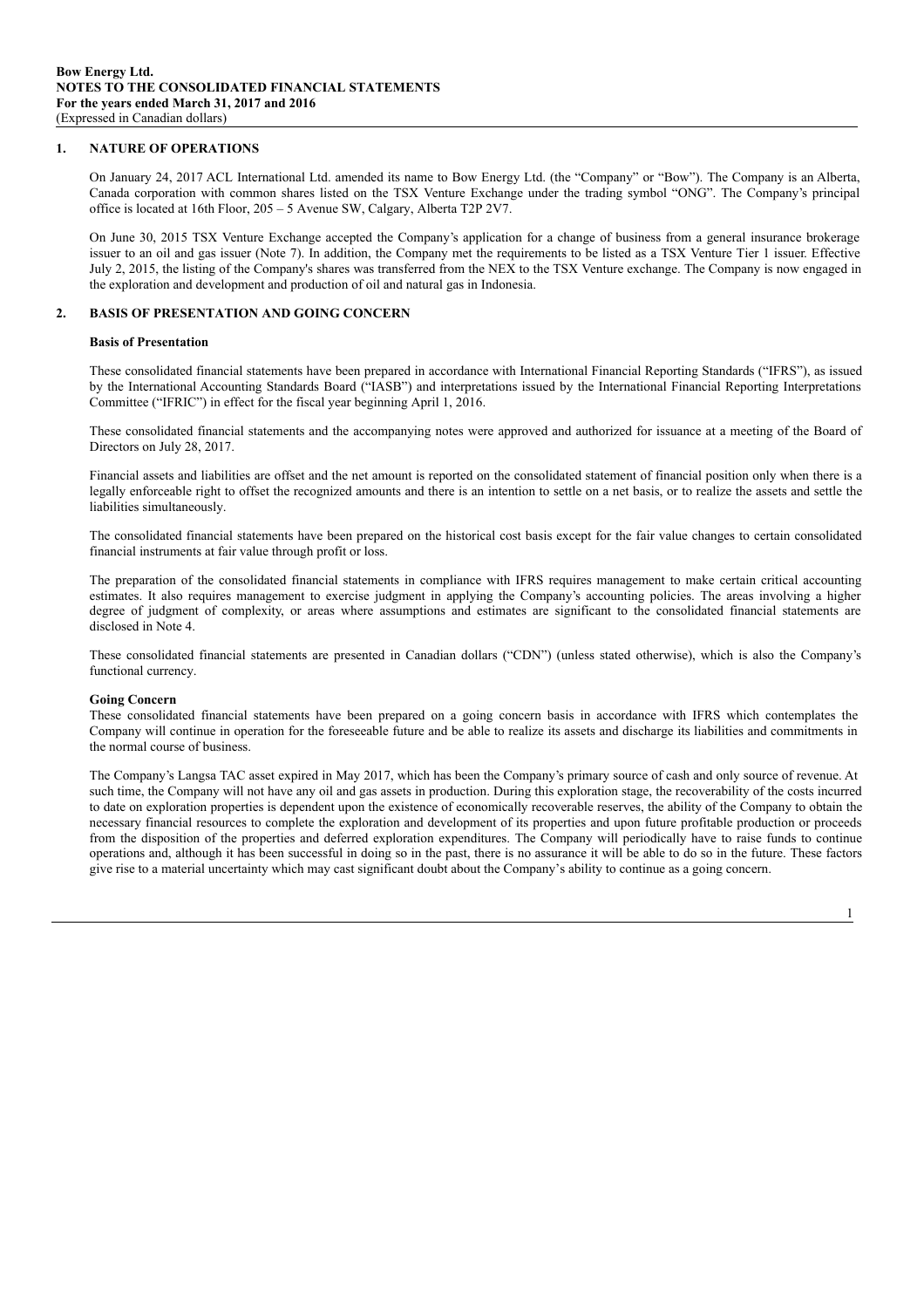#### **3. SIGNIFICANT ACCOUNTING POLICIES**

#### **Basis of Consolidation**

The consolidated financial statements of the Company include the accounts of all of its subsidiaries. Subsidiaries are entities controlled by the Company. Control exists when the Company is exposed to, or has rights to, variable returns from its involvement with the entity and has the power to govern the financial and operating policies of an entity so as to obtain benefits from its activities.

As at March 31, 2017 and 2016 the subsidiaries of the Company were:

|                                       | Location of<br>incorporation or | Functional | Ownership<br>interest FY | Ownership<br>interest FY |
|---------------------------------------|---------------------------------|------------|--------------------------|--------------------------|
| Company                               | organization                    | currency   | 2017                     | 2016                     |
| 1275925 Alberta Inc.                  | Canada                          | <b>CDN</b> | $0\%$                    | 100%                     |
| Addison America Partnership           | <b>United States</b>            | <b>USD</b> | $0\%$                    | $100\%$                  |
| Addison York Insurance Brokers Ltd.   | <b>United States</b>            | <b>USD</b> | $0\%$                    | $100\%$                  |
| Addison Bay Insurance Brokers Ltd.    | <b>United States</b>            | <b>USD</b> | $0\%$                    | $100\%$                  |
| American Edge Insurance Services Ltd. | <b>United States</b>            | <b>USD</b> | $0\%$                    | $100\%$                  |
| Bow Energy International Holdings     | British Virgin Islands          | <b>USD</b> | $100\%$                  | 100%                     |
| Bow Energy Pte. Ltd.                  | <b>British Virgin Islands</b>   | <b>USD</b> | $100\%$                  | $100\%$                  |
| Blue Sky Langsa Inc.                  | British Virgin Islands          | <b>USD</b> | $100\%$                  | 100%                     |

On November 21, 2016, the Company dissolved its U.S. subsidiaries Addison York Insurance Brokers Ltd., Addison Bay Insurance Brokers Ltd., American Edge Insurance Services Ltd., and cancelled its partnership, the Addison America Partnership on December 5, 2016. On November 25, 2016, the Company dissolved 1275925 Alberta Inc. The subsidiaries had nominal assets.

Intercompany balances and transactions, and any unrealized income and expenses arising from intercompany transactions are eliminated in preparing the consolidated financial statements.

#### **Comparative information**

Certain comparative figures have been reclassified to conform with the financial statement presentation adopted for the current period. Oil and gas properties and property and equipment have been combined onto one line item. Salaries and wages have been consolidated with General and administrative expenses.

#### **Revenue recognition**

Revenue is recognized to the extent it is probable that the economic benefits will flow to the Company and the revenue can be reliably measured. Revenue is measured at the fair value of the consideration received or receivable, excluding discounts, sales taxes, excise duties and similar levies. The Company has concluded that it is the principal in all of its revenue arrangements since it is the primary obligor, has pricing latitude and is also exposed to inventory and credit risks.

Revenue from the production of oil and gas, in which the Company has an interest with other producers, is recognized based on the Company's working interest and the terms of the relevant production sharing contracts. Differences between oil lifted and sold and the Company's share of production are not significant.

#### **Oil and gas properties and equipment**

#### *(i) Initial recognition*

Oil and gas properties and equipment are stated at cost, less accumulated depreciation and accumulated impairment losses.

The initial cost of an asset comprises its purchase price or construction cost, any costs directly attributable to bringing the asset into operation, development drilling, completion, gathering and infrastructure, the initial estimate of the decommissioning obligation and, for qualifying assets (where relevant), borrowing costs. The purchase price or construction cost is the aggregate amount paid and the fair value of any other consideration given to acquire the asset. The capitalized value of a finance lease is also included within property, plant and equipment.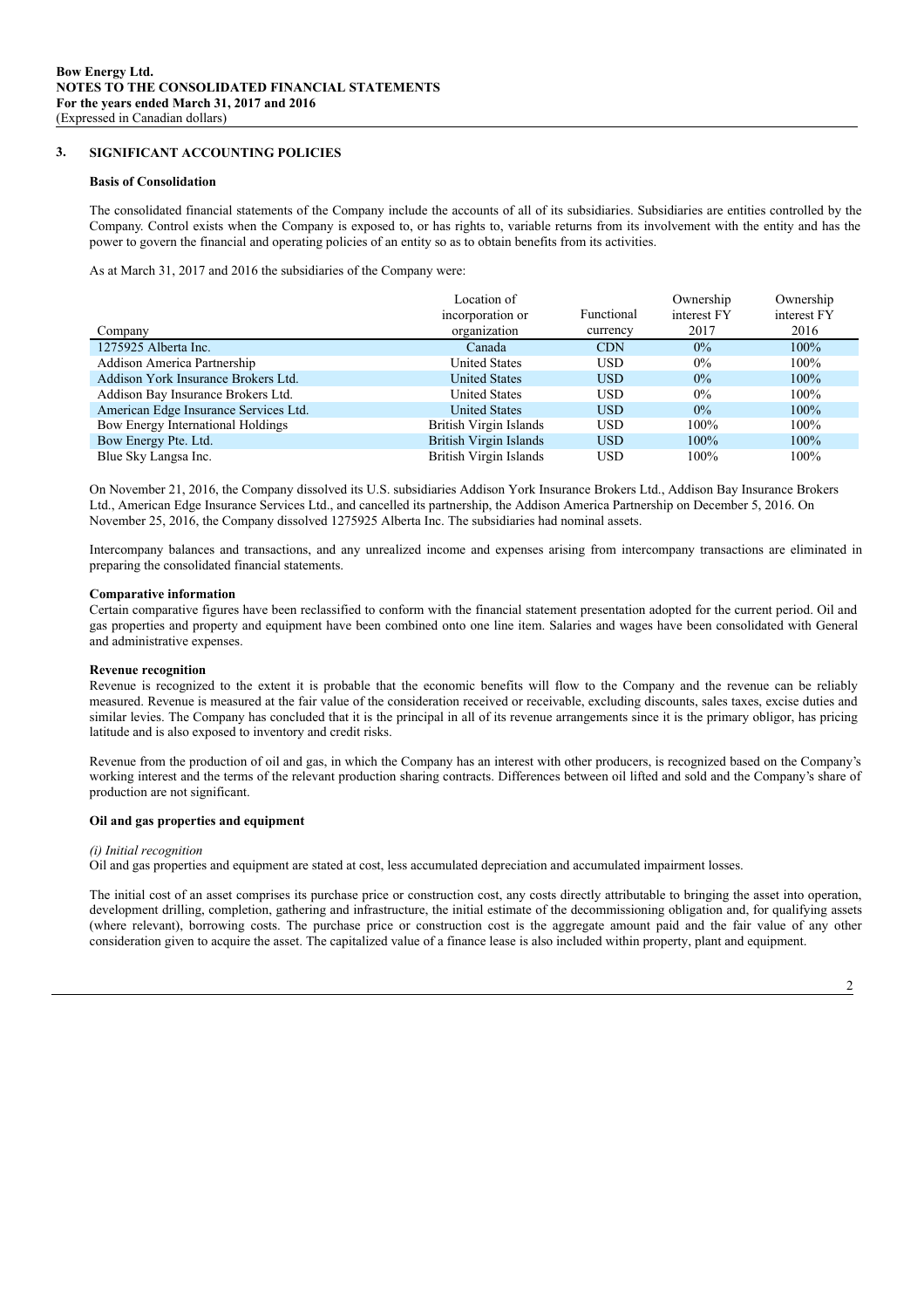When a development project moves into the production stage, the capitalization of certain construction/development costs ceases, and costs are either expensed, except for costs which qualify for capitalization relating to oil and gas property asset additions, improvements or new developments.

#### *(ii) Depreciation and depletion*

Development and production costs are accumulated on a field or area basis. The net carrying value of each area is depleted using the unit of production method by reference to the ratio of production in the year to the related proved plus probable reserves, taking into account estimated future development costs necessary to bring those reserves into production. Future development costs are estimated taking into account the level of development required to produce the reserves. These estimates are reviewed by independent reserve engineers at least annually. Where significant components of development or production assets have different useful lives, they are accounted for and depreciated as separate items of oil and gas properties and equipment.

Computer equipment is depreciated using a 30% declining balance.

An item of oil and gas properties and equipment and any significant part initially recognized is derecognized upon disposal or when no future economic benefits are expected from its use or disposal. Any gain or loss arising on derecognition of the asset (calculated as the difference between the net disposal proceeds and the carrying amount of the asset) is included in the consolidated statement of loss and other comprehensive loss when the asset is derecognized.

The asset's residual values, useful lives and methods of depreciation are reviewed at each reporting period and adjusted prospectively, if appropriate.

#### *(iii) Exploration and evaluation assets*

Costs incurred once the legal right to explore has been acquired are capitalized as intangible exploration and evaluation assets. These costs include, but are not limited to, exploration license expenditures, leasehold property acquisition costs, evaluation costs, including drilling costs directly attributable to an identifiable well and directly attributable general and administrative costs. These costs are accumulated in cost centres by property and are not subject to depletion until technical feasibility and commercial viability have been determined. Exploration and evaluation assets are assessed for impairment if sufficient data exists to determine technical feasibility and commercial viability, or if facts and circumstances suggest that the carrying amount is unlikely to be recovered.

#### *(iv) Impairment*

At the end of each reporting period, the Company reviews the oil and gas assets for circumstances that indicate the assets may be impaired. Assets are grouped together into cash-generating units ("CGUs") for the purpose of impairment testing. If any such indication of impairment exists, the Company makes an estimate of its recoverable amount. A CGUs recoverable amount is the higher of its fair value less costs of disposal ("FVLCD") and its value in use. In assessing value in use, the estimated future cash flows are discounted to their present value using a pre-tax discount rate that reflects current market assessments of the time value of money and the risks specific to the asset. Value in use ("VIU") is generally computed by reference to the present value of future cash flows expected to be derived from the production of proved and probable reserves.

FVLCD is determined as the amount that would be obtained from the sale of a CGU in an arm's length transaction between knowledgeable and willing parties. The FVLCD of oil and gas assets is generally determined as the net present value of the estimated future cash flows expected to arise from the continued use of the CGU, including any expansion prospects, and its eventual disposal, using assumptions that an independent market participant may take into account. These cash flows are discounted by an appropriate discount rate which would be applied by such a market participant to arrive at a net present value of the CGU. When the recoverable amount is less than the carrying amount, the asset or CGU is impaired. For impairment losses identified on a CGU, the loss is allocated on a pro rata basis to the assets within the CGU. The impairment loss is recognized as an expense in profit or loss.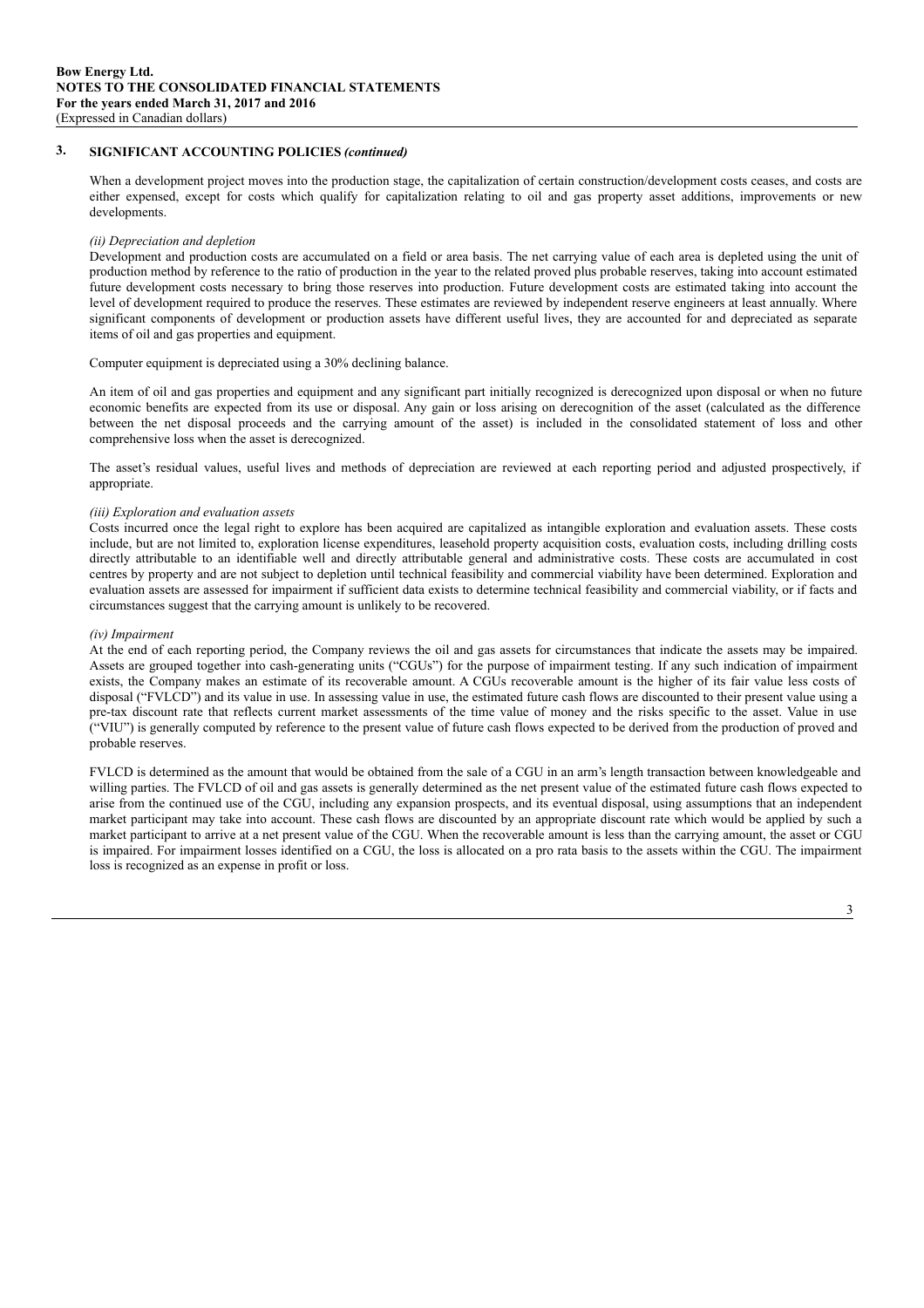At the end of each subsequent reporting period, these impairments are assessed for indicators of reversal. Where an impairment loss subsequently reverses, the carrying amount of the asset or CGU is increased to the revised estimate of its recoverable amount, but so that the increased carrying amount does not exceed the carrying amount that would have been determined had no impairment loss been recognized for the asset or CGU in prior periods. A reversal of an impairment loss is recognized in profit or loss.

#### **Business combinations**

The acquisition method of accounting is used to account for business combinations that meet the definition of a business under IFRS. The cost of an acquisition is measured as the fair value of the assets given, equity instruments issued and liabilities incurred or assumed at the date of exchange. Identifiable assets acquired and liabilities assumed in a business combination are measured initially at their fair values at the acquisition date. Contingent consideration is included in the cost of acquisition at fair value. Directly attributable transaction costs are expensed in the current period and reported within general and administrative expenses. The excess of the cost of acquisition over the fair value of the identifiable assets, liabilities and contingent liabilities acquired is recorded as goodwill. The results of operations and cash flows of an acquired business are included in the Company's consolidated financial statements from the date of acquisition.

#### **Joint arrangements**

The Company's oil and natural gas activities involve jointly controlled assets. The consolidated financial statements include the Company's share of these jointly controlled assets and a proportionate share of the relevant revenue and related costs.

#### **Investment in joint venture**

A joint venture is a type of joint arrangement whereby the parties that have joint control of the arrangement have rights to the net assets of the joint venture. Joint control is the contractually agreed sharing of control of an arrangement, which exists only when decisions about the relevant activities require the unanimous consent of the parties sharing control.

The considerations made in determining significant influence or joint control are similar to those necessary to determine control over subsidiaries.

The Company accounts for its 75% joint venture interest in Renco Elang Energy Pte Ltd. ("REE") (note 5 and 6) using the equity method.

Under the equity method, the investment in a joint venture is initially recognized at cost. The carrying amount of the investment is adjusted to recognize changes in the Company's share of net assets of the joint venture since the acquisition date.

The consolidated statement of loss and comprehensive loss reflects the Company's share of the results of operations of the joint venture. Any change in OCI of those investees is presented as part of the Company's OCI. In addition, when there has been a change recognized directly in the equity of the joint venture, the Company recognizes its share of any changes, when applicable, in the statement of changes in equity. Unrealized gains and losses resulting from transactions between the Company and or joint venture are eliminated to the extent of the interest in the joint venture.

The aggregate of the Company's share of profit or loss of the joint venture is shown on the face of the consolidated statement of loss and comprehensive loss.

The financial statements of the joint venture are prepared for the same reporting period as the Company. When necessary, adjustments are made to bring the accounting policies in line with those of the Company.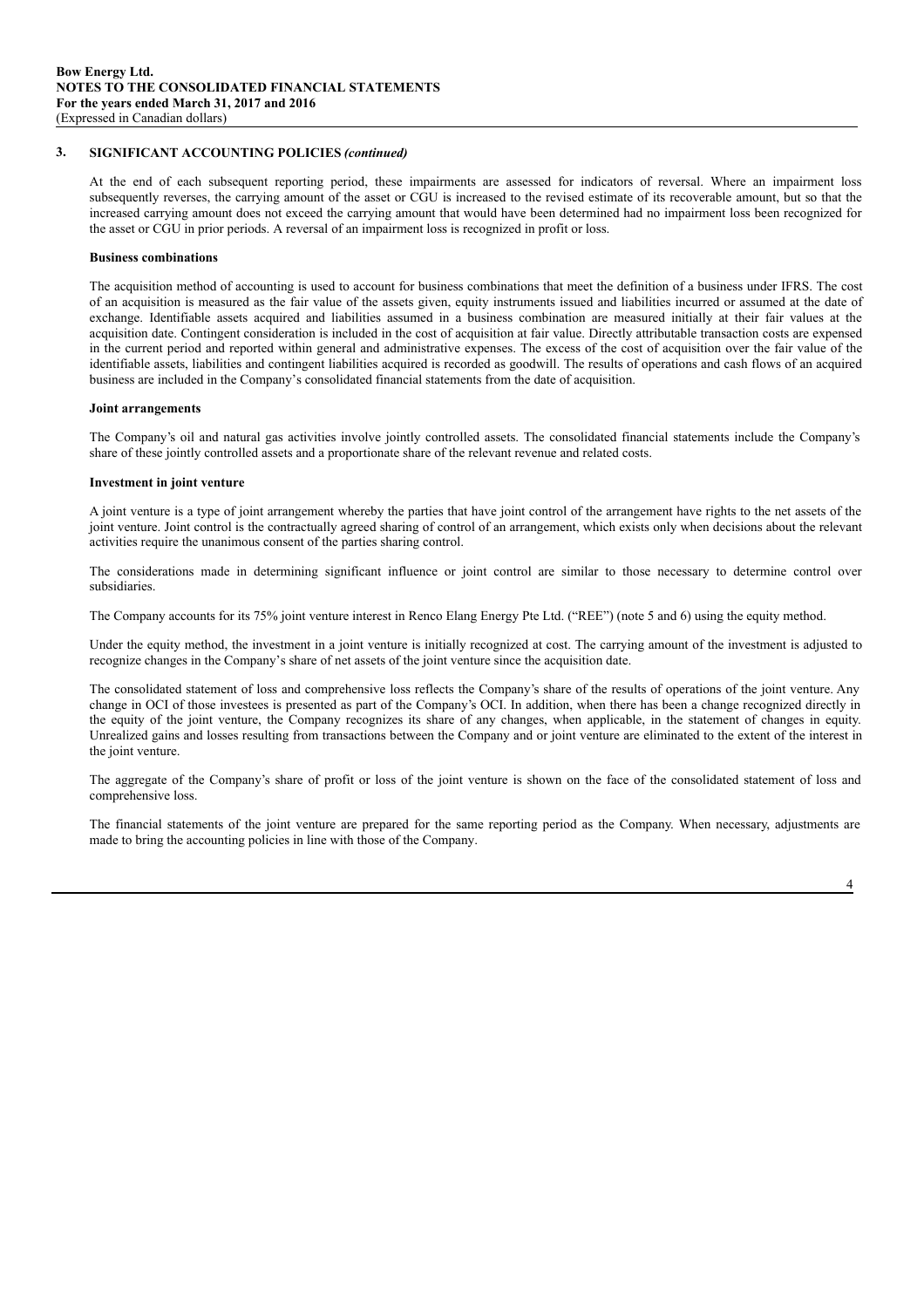After application of the equity method, the Company determines whether it is necessary to recognize an impairment loss on its investment in its joint venture. At each reporting date, the Company determines whether there is objective evidence that the investment in the joint venture is impaired. If there is such evidence, the Company calculates the amount of impairment as the difference between the recoverable amount of the joint venture and its carrying value, and then recognizes the loss as 'Share of profit of a joint venture' in the consolidated statement of loss and comprehensive loss.

Upon loss of significant influence over the joint control over the joint venture, the Company measures and recognizes any retained investment at its fair value. Any difference between the carrying amount of the joint venture upon loss of significant influence or joint control and the fair value of the retained investment and proceeds from disposal is recognized in profit or loss.

It is REE's policy to capitalize all exploration and evaluation expenses incurred as exploration and evaluation assets. From the date of acquisition to March 31, 2017, all expenses incurred by REE were related to exploration and evaluation activities and as such, there is no profit or loss in REE.

#### **Foreign currency translation**

The financial statements of each of the Company's subsidiaries are prepared in the local currency of their home jurisdictions. Consolidation of each subsidiary includes re-measurement from the local currency to the subsidiary's functional currency. Functional currency is the currency of the primary economic environment in which the subsidiary operates.

Exchange rates published by the Bank of Canada were used to translate each subsidiary's financial statements into the consolidated financial statements. Assets and liabilities of subsidiaries with functional currencies other than Canadian dollars are translated at the period-end rates of exchange, and the results of their operations are translated at rates approximating the exchange rate at the transaction date. The resulting translation adjustments are included in accumulated other comprehensive income in shareholders' equity.

#### **Cash**

Cash consists of cash deposits in bank accounts.

#### **Basic and diluted earnings (loss) per share**

Basic loss per share is computed by dividing the loss for the year by the weighted average number of common shares outstanding during the year. Diluted loss per share reflects the potential dilution that could occur if potentially dilutive securities were exercised or converted to common share. The dilutive effect of options, convertible debt and warrants and their equivalent is computed by application of the treasury stock method. Diluted earnings per share exclude all dilutive potential common shares if their effect is anti-dilutive.

#### **Share-based payments**

The Company uses the fair value method to account for all share-based payments. Under this method, compensation cost is charged directly to earnings over the vesting period with a corresponding credit to contributed surplus. Reciprocal transactions in which the Company acquires goods and services by granting equity instruments or by incurring liabilities to a third party in amounts based on the price of the Company's shares are accounted for based on the fair value of the consideration received, or the fair value of the equity instruments, or liabilities incurred, whichever is more reliably measurable. When stock options are exercised, the consideration and the related contributed surplus are recorded in share capital.

The fair value of stock options granted are estimated using the Black Scholes option pricing model, taking into account amounts that are believed to approximate the expected volatility of the trading price of the Company's shares, the expected lives of the awards of share-based payments, the fair value of the Company's shares and the risk free interest rate, as determined at the grant date.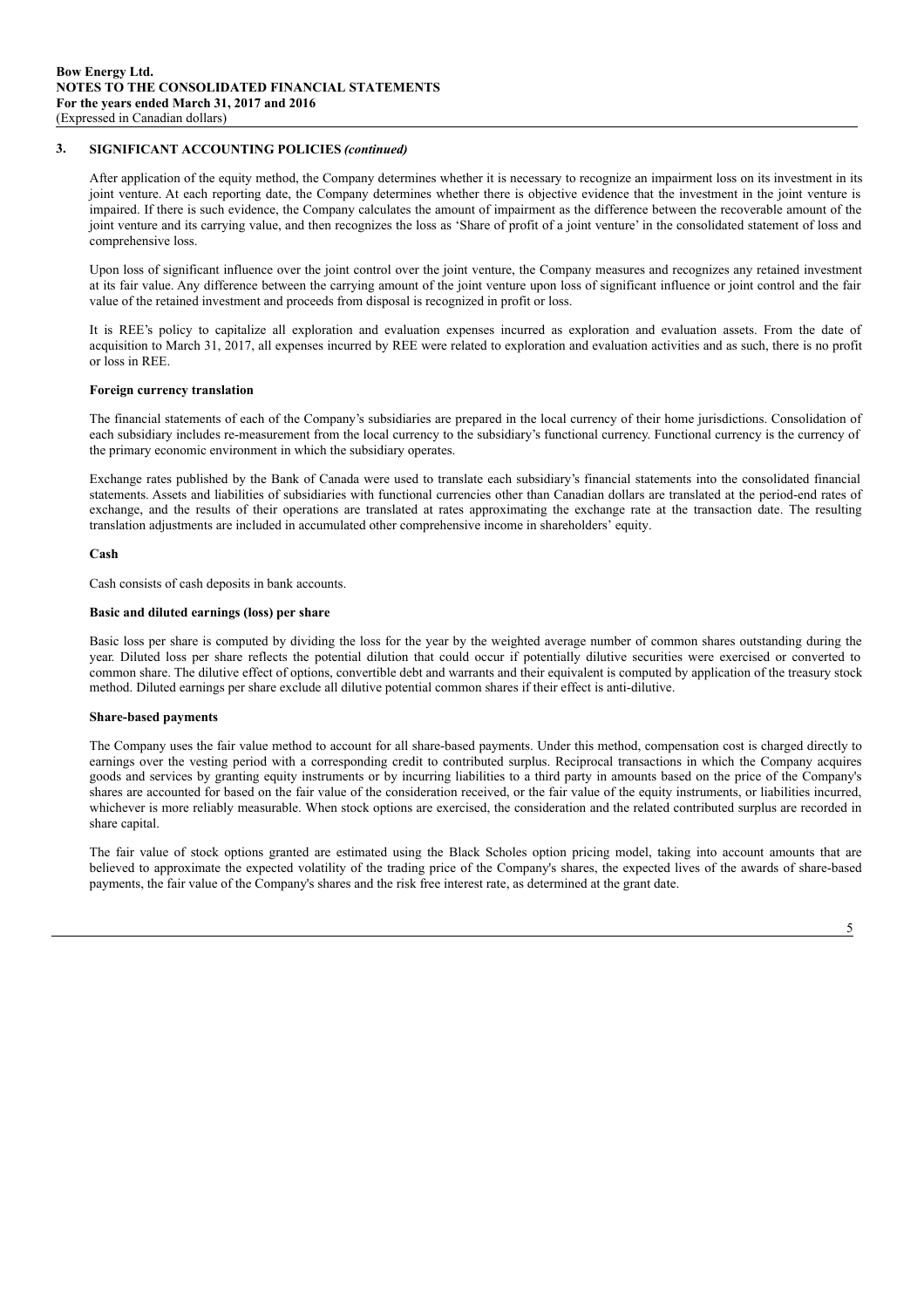Where a grant of options is cancelled or settled during the vesting period, excluding forfeitures when vesting conditions are not satisfied, the Company immediately accounts for the cancellation as an acceleration of vesting and recognizes the amount that otherwise would have been recognized for services received over the remainder of the vesting period. Any payment made to the employee on the cancellation is accounted for as the repurchase of an equity interest except to the extent the payment exceeds the fair value of the equity instrument granted, measured at the repurchase date. Any such excess is recognized as an expense. The Company accounts for forfeitures by reversing the expense and contributed surplus at the forfeit date.

#### **Taxes**

Tax expense is comprised of current and deferred tax. Tax expense is recognized in profit or loss except to the extent that it relates to items recognized directly in equity, in which case it is recognized in equity.

Current tax expense is based on the results of operations for the period as adjusted for items that are not taxable or not deductible. Current tax is calculated using tax rates and laws that were enacted or substantively enacted at the end of the reporting period. Provisions are established where appropriate on the basis of amounts expected to be paid to the tax authorities.

Deferred tax is recognized using the liability method, providing for temporary differences arising between the carrying amounts of assets and liabilities for financial reporting purposes and the amounts used for taxation purposes. Deferred tax is calculated using tax rates and laws that have been enacted or substantively enacted at the end of the reporting period, and which are expected to apply when the related deferred tax asset is realized or the deferred tax liability is settled

Deferred tax assets are recognized to the extent that it is probable that future taxable income will be available against which the temporary differences can be utilized. The carrying amount of deferred tax assets is reviewed at each reporting date and reduced to the extent that it is no longer probable that sufficient future taxable profit will be available to allow all or part of the deferred tax asset to be utilized. Unrecognized deferred tax assets are reassessed at each reporting date and are recognized to the extent that it has become probable that future taxable profit will allow the deferred tax asset to be recovered.

The effect of a change in enacted or substantively enacted income tax rates on deferred income tax assets and liabilities is recognized in profit or loss in the period that the change occurs unless the original entry was recorded to equity.

#### **Financial Instruments**

#### *Recognition and measurement*

Financial assets and financial liabilities considered held-to-maturity, loans and receivables, and other financial liabilities are initially measured at fair value and subsequently are measured at amortized cost using the effective interest method of amortization. Derivatives and embedded derivatives are measured at fair value on initial recognition and recorded in the consolidated statement of financial position. Measurement in subsequent periods depends on whether the financial instrument has been classified as fair valued through profit or loss, available-for-sale, heldto-maturity, loans and receivables or other financial liabilities. Transaction costs are expensed for assets or liabilities classified as fair value through profit and loss.

#### *Financial instruments at fair value through profit or loss*

Financial assets or financial liabilities classified at fair value through profit or loss are measured at fair value on initial recognition, with changes to their fair value recognized through profit or loss at each reporting date. The Company has designated its cash as financial instruments measured at fair value through profit or loss.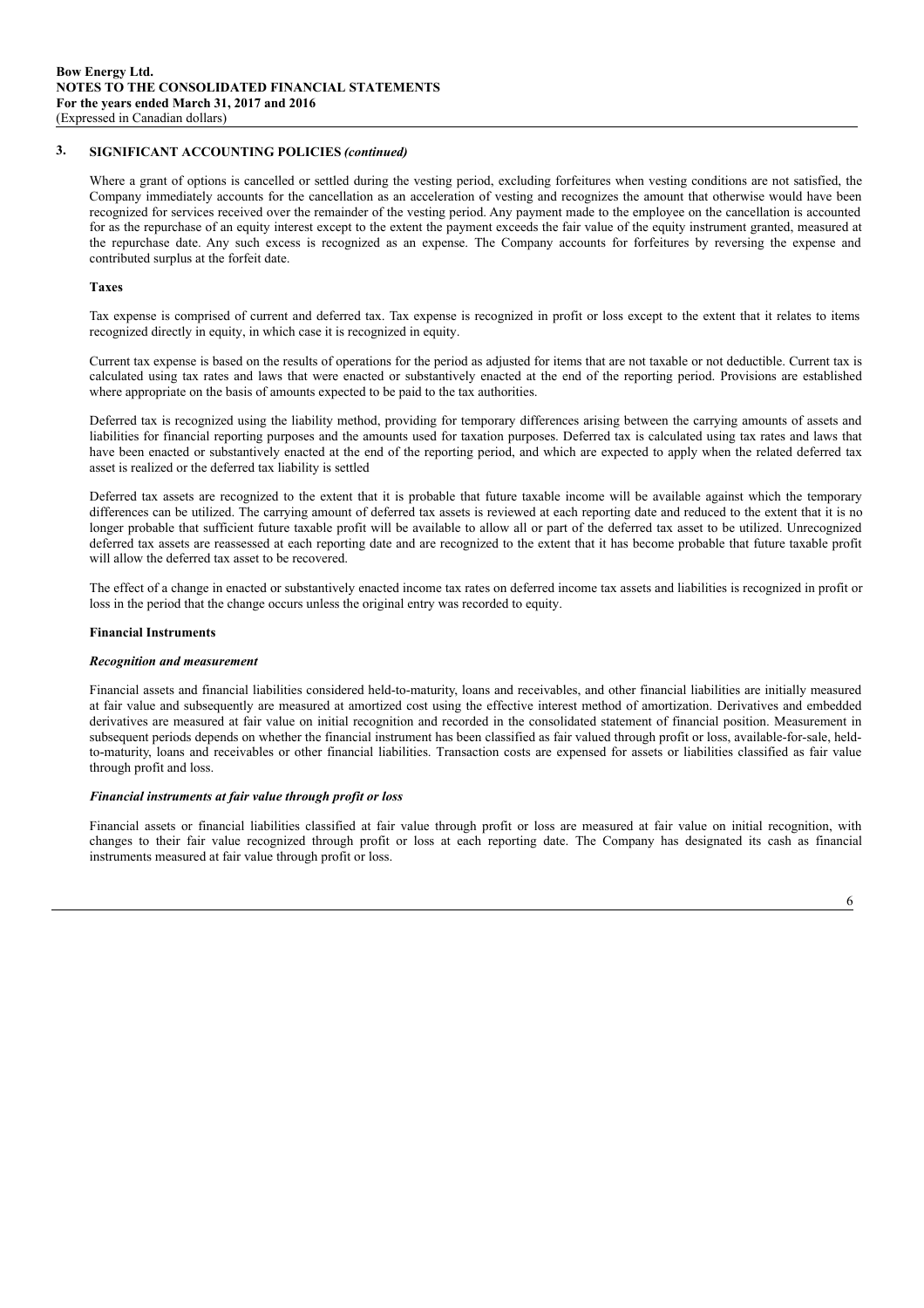#### *Available-for sale*

Available-for-sale financial assets are measured at fair value with unrealized gains and losses recognized in other comprehensive income (loss). Investments in equity instruments classified as available for-sale that do not have a quoted market price in an active market are measured at cost. The Company does not currently have any available-for-sale financial assets or investments in equity instruments.

#### *Held to maturity*

Held to maturity financial instruments are initially measured at fair value. Subsequently, they are measured at amortized cost using the effective interest method. Gains and losses arising from changes in fair value are included in profit or loss in the period in which they arise. The Company does not currently have any held to maturity financial assets or liabilities.

#### *Loans and receivables*

Loans and receivables are initially measured at fair value. Subsequently, they are measured at amortized cost using the effective interest method. Gains and losses arising from changes in fair value are included in profit or loss in the period in which they arise. The Company has designated its trade and other receivables and advances to joint venture as loans and receivables.

#### *Other financial liabilities*

Other liabilities are initially measured at fair value. Subsequently, they are measured at amortized cost using the effective interest method. The Company has designated its trade and other payables and notes payable as other financial liabilities.

#### *Derivatives*

Derivative instruments are measured at fair value with any changes in the fair values of derivative instruments being recognized in profit or loss with the exception of derivatives designated as effective cash flow hedges. The Company has no such designated hedges.

#### *Embedded derivatives*

An embedded derivative is separated from its host contract and accounted for as a derivative and measured at fair value unless certain criteria are met. The Company does not have embedded derivatives.

#### *Equity instruments*

An equity instrument is any contract that evidences a residual interest in the assets of an entity after deducting all of its liabilities. Equity instruments issued by the Company are recorded at the proceeds received, net of direct issue costs.

#### *Derecognition of financial instruments*

**Financial assets:** Financial assets are derecognized only when the contractual rights to the cash flows from the financial assets expire, or when the Company transfers substantially all the risks and rewards of ownership of the financial asset. Gain or loss arising from derecognition is recognized in profit or loss.

**Financial liabilities:** Financial liabilities are derecognized only when they are extinguished or when the obligation specified in the contract is discharged, cancelled or expired. Gain or loss arising from derecognition is recognized in profit or loss.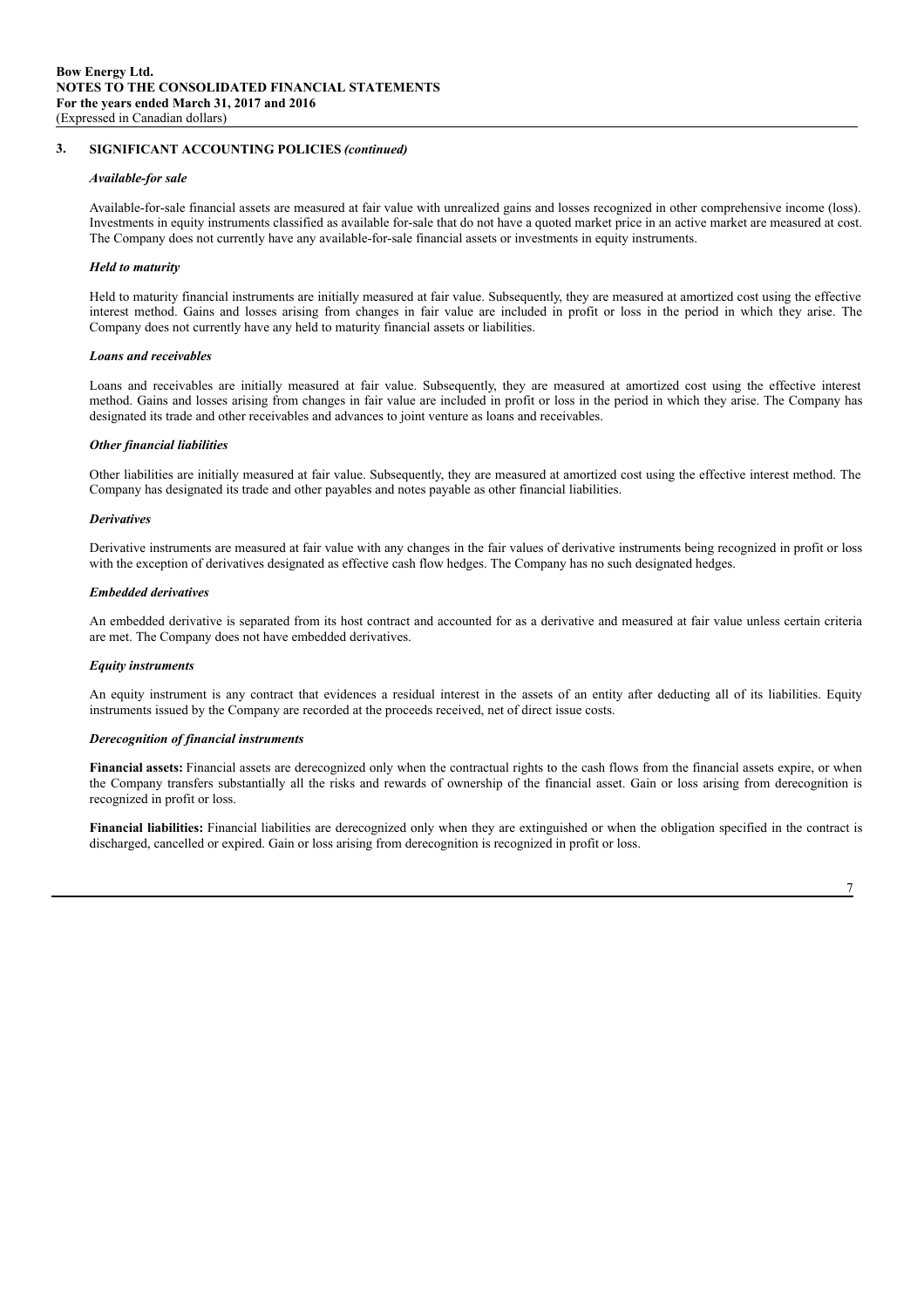**3.**

#### **SIGNIFICANT ACCOUNTING POLICIES** *(continued)*

#### *Impairment of financial assets*

Financial assets not carried at fair value through profit or loss are assessed for impairment at each reporting date. At each reporting date, the Company assesses whether there is any objective evidence that a financial asset or group of financial assets is impaired. A financial asset or group of financial assets is deemed to be impaired, if, and only if, there is objective evidence of impairment as a result of one or more events that has occurred after initial recognition of the asset and that event has an impact on the estimated future cash flows of the financial asset or the group of financial assets.

#### **Basis of Fair Value**

Fair values have been determined for measurement and/or disclosure purposes based on the following methods. *Fair value of financial instruments*

Financial instruments recorded at fair value on the consolidated statement of financial position are classified using a fair value hierarchy that reflects the significance of the inputs used in making the measurements. The fair value hierarchy has the following levels:

Level 1 − quoted prices in active markets for identical assets or liabilities;

Level 2 − inputs other than quoted prices included in Level 1 that are observable for the asset or liabilities, either directly (i.e. as prices) or indirectly (i.e. from derived prices); and

Level 3 − inputs for the asset or liability that are not based upon observable market data.

Fair values of financial instruments reflect the credit risk of the instrument and include adjustments to take account of the credit risk of the Company and counterparties when appropriate.

The carrying amounts of trade and other receivables, trade and other payables, and notes payable on the consolidated statement of financial position approximate fair market value because of the short term to maturity of these instruments.

Cash is based on Level 1 inputs of the fair value hierarchy. There were no transfers to level 3 hierarchy during the year ended March 31, 2017.

#### **Changes in accounting standards**

On April 1, 2016, the Company adopted amendments to IFRS 11 Joint Arrangements and IAS 16 Property, Plant and Equipment and IAS 38 Intangible Assets. The adoption of these amendments had no impact on the amounts recorded in the consolidated financial statements for the year ended March 31, 2017.

#### **Future accounting changes**

The Company has reviewed amendments to accounting pronouncements that have been issued but are not yet effective and determined that the following may have an impact on the Company:

#### *IFRS 9 Financial Instruments*

In July 2014, the IASB issued the final version of IFRS 9 Financial Instruments which replaces IAS 39 Financial Instruments: Recognition and Measurement. IFRS 9 includes requirements for recognition and measurement, impairment, de-recognition and general hedge accounting. IFRS 9 is effective for annual period beginning on or after January 1, 2018.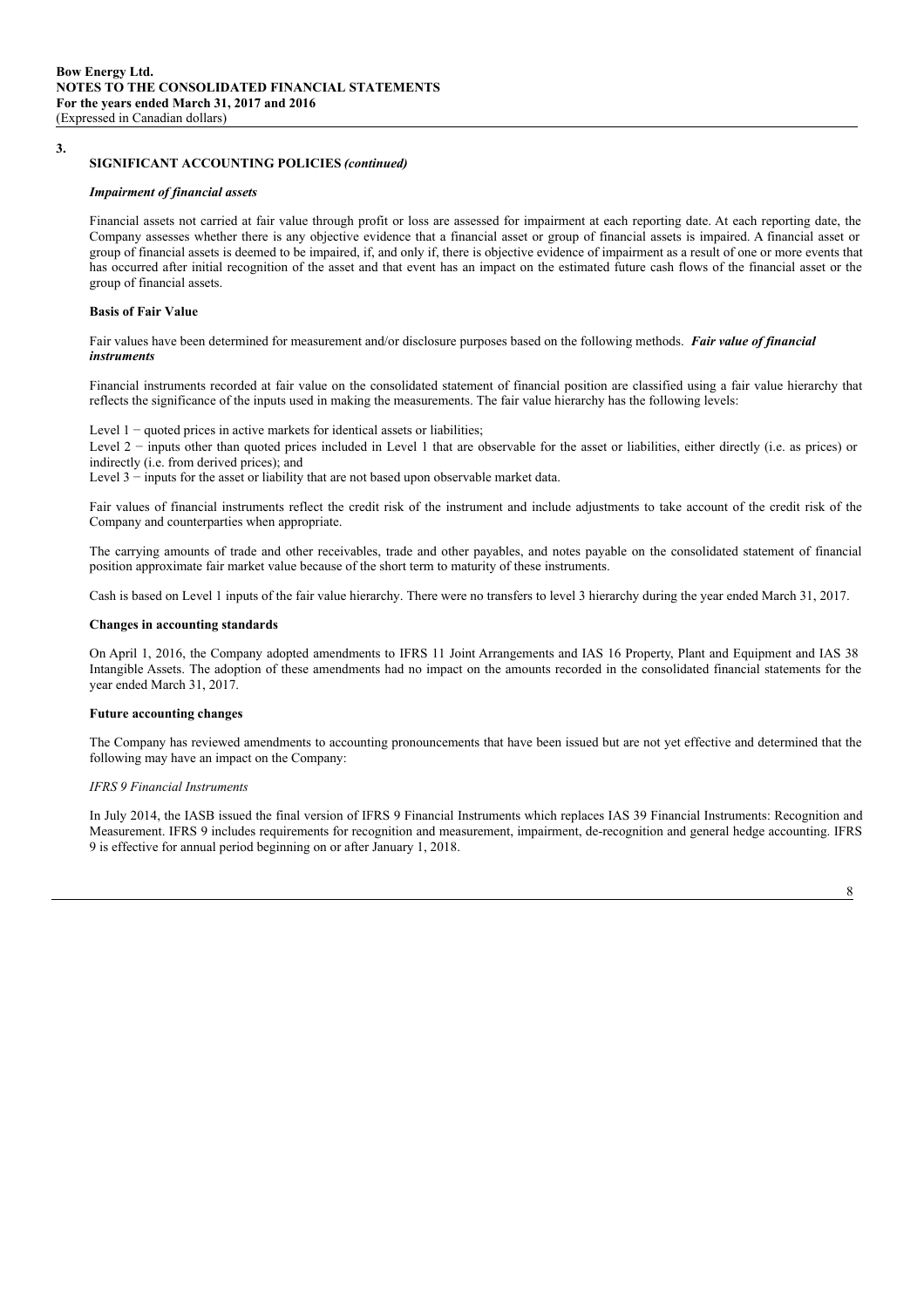#### *IFRS 15 Revenue from Contracts with Customers*

In May 2014, the International Accounting Standards Board ("IASB") issued IFRS 15 Revenue from Contracts with Customers which specifies how and when an entity will recognize revenue as well as requiring entities to provide users of consolidated financial statements with more informative, relevant disclosures. IFRS 15 is effective for annual period beginning on or after January 1, 2018.

#### *IFRS 16 Leases*

In January 2016, the IASB issued IFRS 16 Leases which replaces the previous leases standard, IAS 17 Leases. IFRS 16 eliminates the classification of leases as either operating leases or finance leases as is required by IAS 17 and, instead, introduces a single lessee accounting model. Lessors continue to classify leases as operating leases or finance leases, and account for those two types of leases differently. IFRS 16 is effective for periods beginning on or after January 1, 2019.

#### *IAS 7 Statement of Cash Flows*

Amendments to IAS 7 Statement of Cash Flows require disclosures that enable financial statement users to evaluate changes in liabilities arising from financing activities, including both changes arising from cash flows and non-cash changes. The amendments are effective for annual periods beginning on or after January 1, 2017.

#### *IAS 12 Income Taxes*

Amendments to IAS 12 Income Taxes clarify the recognition of deferred tax assets for unrealized losses related to debt instruments measured at fair value. The amendments are effective for annual periods beginning on or after January 1, 2017.

#### *IFRIC 22 foreign currency transactions and advance consideration*

This Interpretation addresses how to determine the date of the transaction for the purpose of determining the exchange rate to use on initial recognition of the related asset, expense or income (or part of it) on the derecognition of a non-monetary asset or non-monetary liability arising from the payment or receipt of advance consideration in a foreign currency. The interpretation is effective for annual reporting periods beginning on or after 1 January 2018.

The Company is currently assessing the impact these standards and amendments may have on its consolidated financial statements.

#### **4. USE OF ESTIMATES AND JUDGMENTS**

The preparation of these consolidated financial statements requires management to make judgments, estimates and assumptions that affect the application of accounting policies and the reported amount of assets, liabilities, income and expenses. These estimates and judgments are reviewed periodically, and, as adjustments become necessary, they are reported in earnings/loss in the period in which they become known. Significant estimates and judgments made by the Company that have the most significant risk of causing material misstatement to the carrying amounts of assets and liabilities are discussed below.

#### **Use of judgments**

In preparing these consolidated financial statements, the significant judgments made by management in applying the Company's accounting policies and the key sources of estimation uncertainty are as follows:

#### *Cash generating units*

The determination of cash generating units requires judgment in defining the smallest identifiable group of assets that generate cash inflows that are largely independent of the cash inflows from other assets or groups of assets. CGUs are determined by geographical area, similar exposure to market risk and materiality. The Company has two CGUs being the Langsa TAC and South Block A.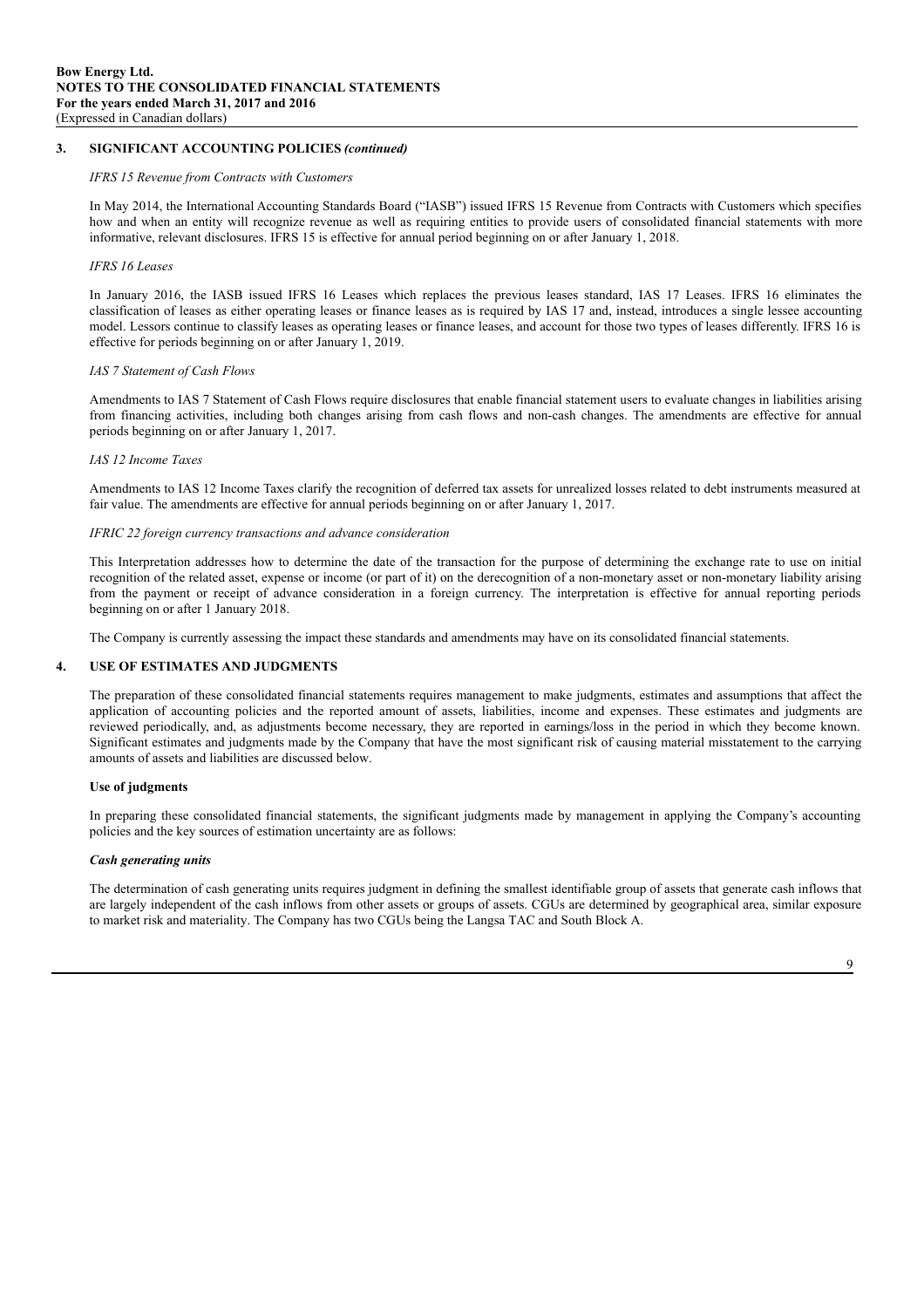#### **4. USE OF ESTIMATES AND JUDGMENTS** *(continued)*

#### *Contingent liabilities*

Contingent liabilities may arise from the ordinary course of business in relation to claims against the Company, including legal, contractor, land access and other claims. By their nature, contingencies will be resolved only when one or more uncertain future events occur or fail to occur. The assessment of the existence, and potential quantum, of contingencies inherently involves the exercise of significant judgement and the use of estimates regarding the outcome of future events.

#### *Decommissioning liability*

Management has reviewed the Company's operations and agreements for any statutory, contractual, constructive or legal obligation with respect to potential environmental rehabilitation. Based on management's review, it has determined that the Company does not have any decommissioning liabilities.

#### *Business combinations*

Business combinations are accounted for using the acquisition method of accounting. The determination of fair value often requires management to make assumptions and estimates about future events. The assumptions and estimates with respect to determining the fair value of property, plant, and equipment, and exploration and evaluation assets acquired generally require the most judgment and include estimates of reserves acquired, forecast benchmark commodity prices, and discount rates. Changes in any of the assumptions or estimates used in determining the fair value of acquired assets and liabilities could impact the amounts assigned to assets, liabilities in the purchase price allocation, and any resulting gain or goodwill. Future net earnings can be affected as a result of changes in future depletion, depreciation and accretion, and asset impairments.

The Company applied judgement in accounting for the acquisition of its 50% working interest in a Technical Assistance Contract (the "Langsa TAC") from Blue Sky Langsa Ltd. ("BSL") which constitutes an investment in a joint operation for the Company. In accordance with IFRS 3, BSL was identified as the accounting acquirer in this transaction. However, the Company's consolidated financial statements were not presented as a continuation of Langsa TAC because the Company was not a business at the time of the acquisition, this transaction relates to the acquisition of joint control rather than control and the joint operation did not exist prior to the acquisition.

#### *Joint arrangements*

Judgment is required to determine when the Company has joint control over an arrangement. In establishing joint control, the Company considers whether unanimous consent is required to direct the activities that significantly affect the returns of the arrangement, such as the capital and operating activities of the arrangement. Additionally, the Company assesses the rights and obligations arising from the arrangement by considering its governance structure, legal form, and terms agreed upon by the parties sharing control, including the contractual rights of each partner, dispute resolution procedures, termination provisions, and procedures for subsequent transactions in its determination of joint control. Once joint control has been established, judgment is also required to classify the joint arrangement. The type of joint arrangement is determined through analysis of the rights and obligations arising from the arrangement by considering its legal structure, legal form. And terms agreed upon by the parties sharing control. An arrangement that is not structured through a separate vehicle in which the controlling parties have rights to the assets, revenues and substantially all of the economic benefits generated through the arrangement, in addition to obligations for the liabilities and expenses, is classified as a joint operation. An arrangement in which these criteria are not met is classified as a joint venture.

The Company used judgement to account for the purchase of Peak Oil & Gas SBA Pte Ltd. ("POGSBA") as an acquisition of a business. POGSBA held a 75% interest in REE of which the Company has made the judgement to account for this investment as a joint venture because the ownership of REE holds joint control over the strategic financial and operating decisions of REE, but no single venturer has the ability to control the relevant activities of REE unilaterally and the parties have rights to the net assets of the arrangement.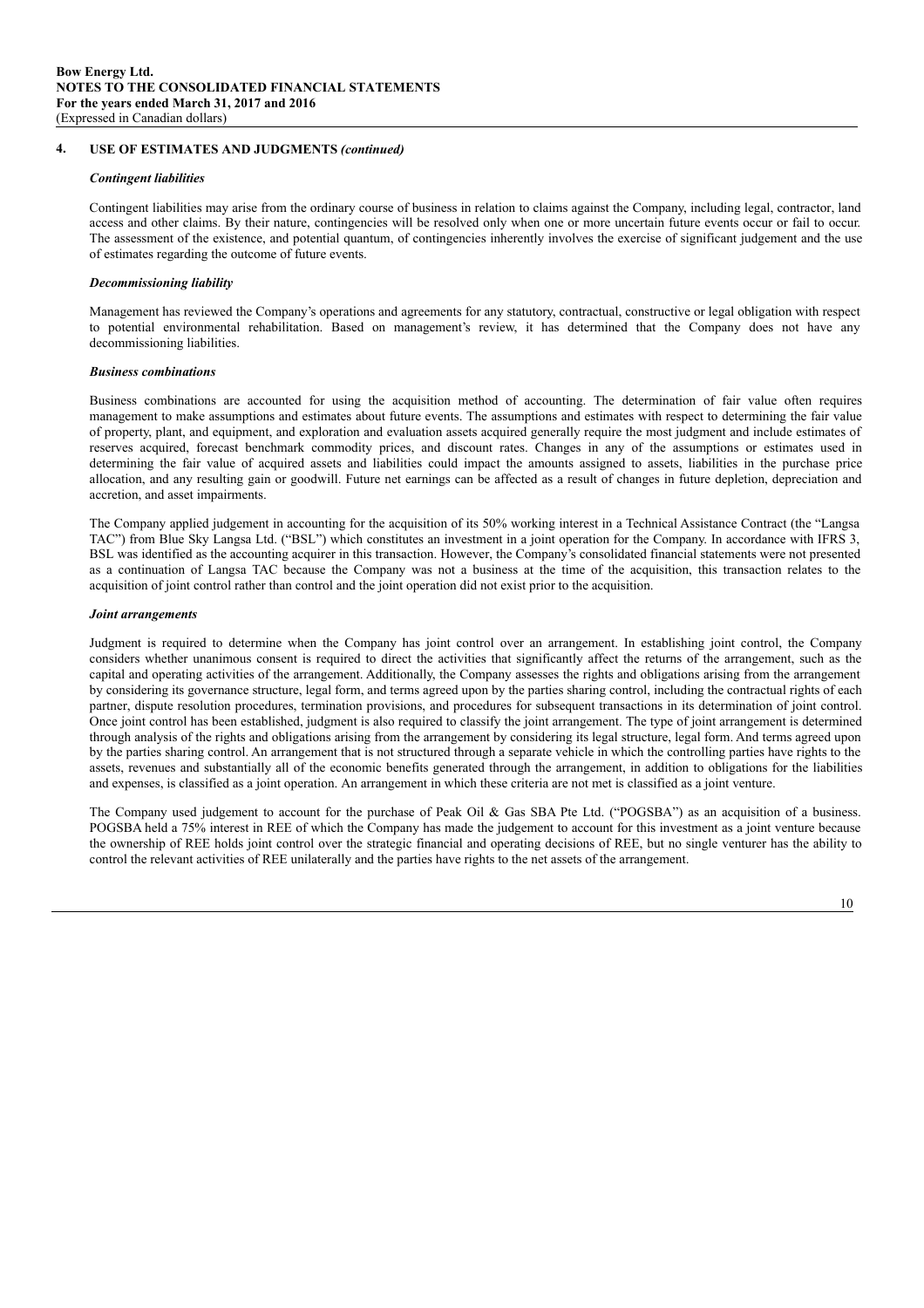#### **4. USE OF ESTIMATES AND JUDGMENTS** *(continued)*

#### *Impairment of assets*

Management uses judgment to assess the existence of impairment indicators such as events or changes in circumstances that may indicate the carrying amount of assets may not be recoverable.

#### **Use of Estimates**

#### *Units of production (UOP) depletion of oil and gas assets*

Oil and gas properties are depleted using the UOP method over total proved developed and probable hydrocarbon reserves. This results in depletion charge proportional to the depletion of the anticipated remaining production from the field.

The life of each item, which is assessed at least annually, has regard to both its physical life limitations and present assessments of economically recoverable reserves of the field at which the asset is located. These calculations require the use of estimates and assumptions, including the amount of recoverable reserves and estimates of future capital expenditure. The calculation of the UOP rate of depletion will be impacted to the extent that actual production in the future is different from current forecast production based on total proved and probable reserves, or future capital expenditure estimates change. Changes to proved and probable reserves could arise due to changes in the factors or assumptions used in estimating reserves, including: the effect on proved and probable reserves of differences between actual commodity prices and commodity price assumptions and unforeseen operational issues.

#### *Recoverability of oil and gas assets*

The Company assesses each asset or CGU each reporting period to determine whether any indication of impairment exists. Where an indicator of impairment exists, a formal estimate of the recoverable amount is made, which is considered to be the higher of the fair value less costs of disposal and value in use. The assessments require the use of estimates and assumptions such as long-term oil prices (considering current and historical prices, price trends and related factors), discount rates, operating costs, future capital requirements, decommissioning costs, exploration potential, reserves and operating performance (which includes production and sales volumes). These estimates and assumptions are subject to risk and uncertainty. Therefore, there is a possibility that changes in circumstances will impact these projections, which may impact the recoverable amount of assets and/or CGUs.

#### *Depletion and depreciation*

Management is required to make certain estimates and assumptions when determining the depletion and depreciation methods and rates and residual values of property and equipment.

Useful lives are based on historical experience with similar assets as well as anticipation of future events, which may impact their life. Management reviews depletion and depreciation methods, rates, and residual values annually and adjusts depletion and depreciation accordingly on a prospective basis.

#### *Income tax*

Management exercises judgment in estimating the provision for taxes. The Company is subject to tax laws in various jurisdictions where it operates. Various tax laws are potentially subject to different interpretations by the taxpayer and the relevant tax authority. To the extent that the Company's interpretations differ from those of tax authorities or the timing of realization is not as expected, the provision for taxes may increase or decrease in future periods to reflect actual experience.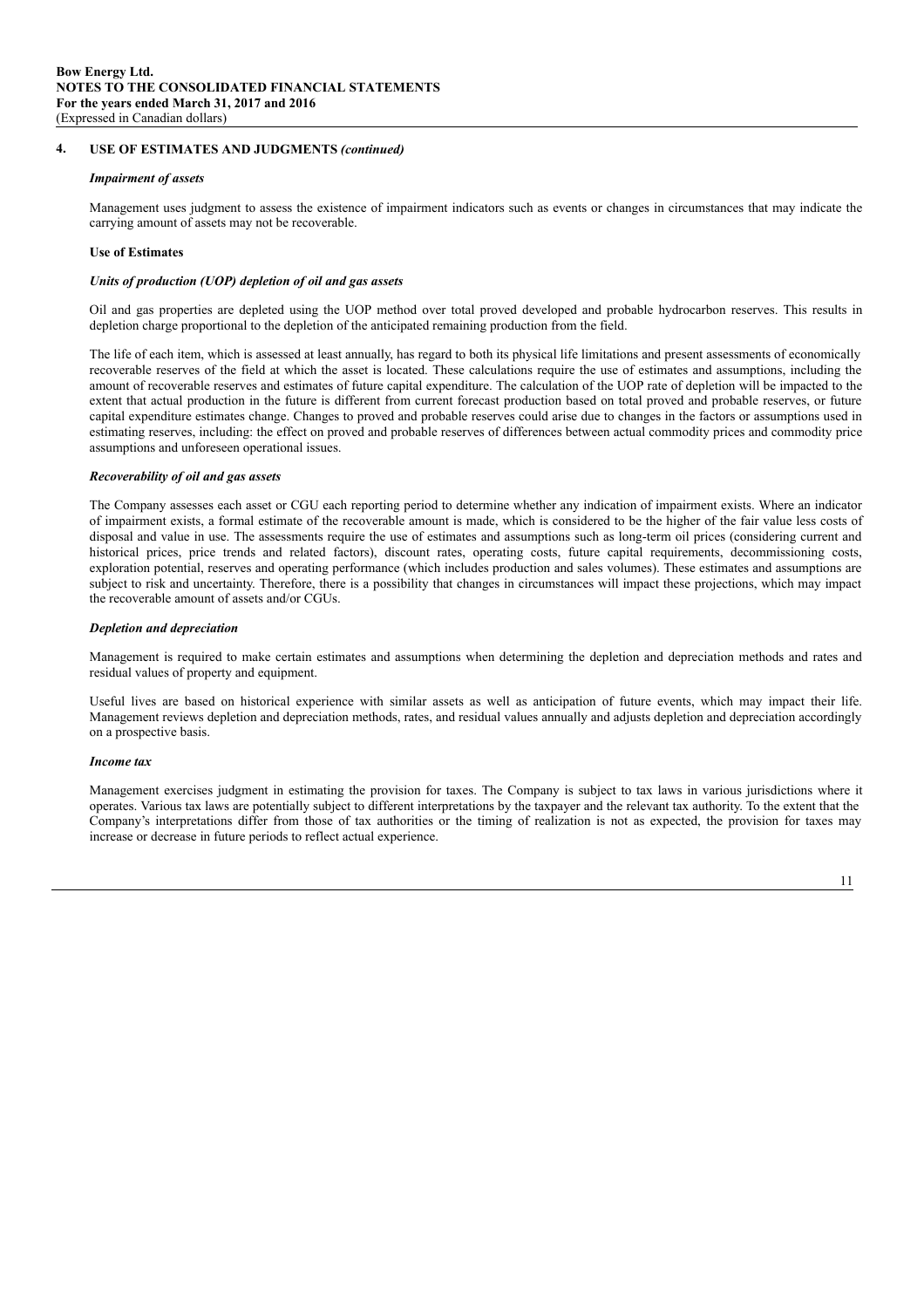#### **4. USE OF ESTIMATES AND JUDGMENTS** *(continued)*

#### *Share-based payments*

The Company measures the cost of equity-settled transactions with employees by reference to the fair value of the equity instruments at the date at which they are granted. Estimating fair value for share-based payment transactions requires determining the most appropriate valuation model, which is dependent on the terms and conditions of the grant. This estimate also requires determining the most appropriate inputs to the valuation model including the expected life of the share option, volatility and dividend yield and making assumptions about them. The assumptions and models used for estimating fair value for share-based payment transactions are disclosed in Note 10.

#### **5. ACQUISITION OF PEAK OIL & GAS SBA PTE LTD.**

On June 29, 2015, the Company paid \$762,786 (\$800,000 Australian) to acquire 100% of the issued and outstanding shares of Peak Oil & Gas SBA Pte Ltd., which was subsequently renamed to Bow Energy Pte. Ltd. ("BEPL"). BEPL owns 75% of the issued and outstanding shares of Renco Elang Energy Pte. Ltd. ("REE") which owns a 51% working interest in a Production Sharing Contract referred to as "South Block A" (the "Assets" or "SBA") located onshore, North Sumatra, Indonesia. REE is the operator of the Assets. The acquisition had an effective date of May 1, 2015 and closed on July 2, 2015. Effectively, the Company acquired a 38.25% working interest in the Assets.

The purchase price allocation can be summarized as follows:

| Prepaid expenses and deposits | 5,897     |
|-------------------------------|-----------|
| Investment in joint venture   | 156,837   |
| Advances to joint venture     | 690,862   |
| Trade and other payables      | (90, 810) |
|                               | 762,786   |

For a discussion in the change in value of and an increase in percentage, refer to Note 6.

#### **6. INVESTMENT IN JOINT VENTURE**

The Company's investment in REE has been accounted for as a joint venture. The Company has joint control over the strategic financial and operating decisions of REE, but no single venturer has the ability to control the relevant activities of REE unilaterally and the parties have rights to the net assets of the arrangement.

The following is summarized financial information for REE, based on its financial statements prepared in accordance with IFRS.

| Revenue                           | S |            |
|-----------------------------------|---|------------|
| Profit from continuing operations |   |            |
| Other comprehensive income        |   |            |
| Total comprehensive income        |   |            |
| Current assets $(i)$              |   | 6.125      |
| Non-current assets                |   | 9,912,772  |
| <b>Current liabilities</b>        |   | (324, 259) |
| Non-current liabilities           |   |            |
| Net assets                        |   | 9.594.638  |

*(i) Includes cash of \$779*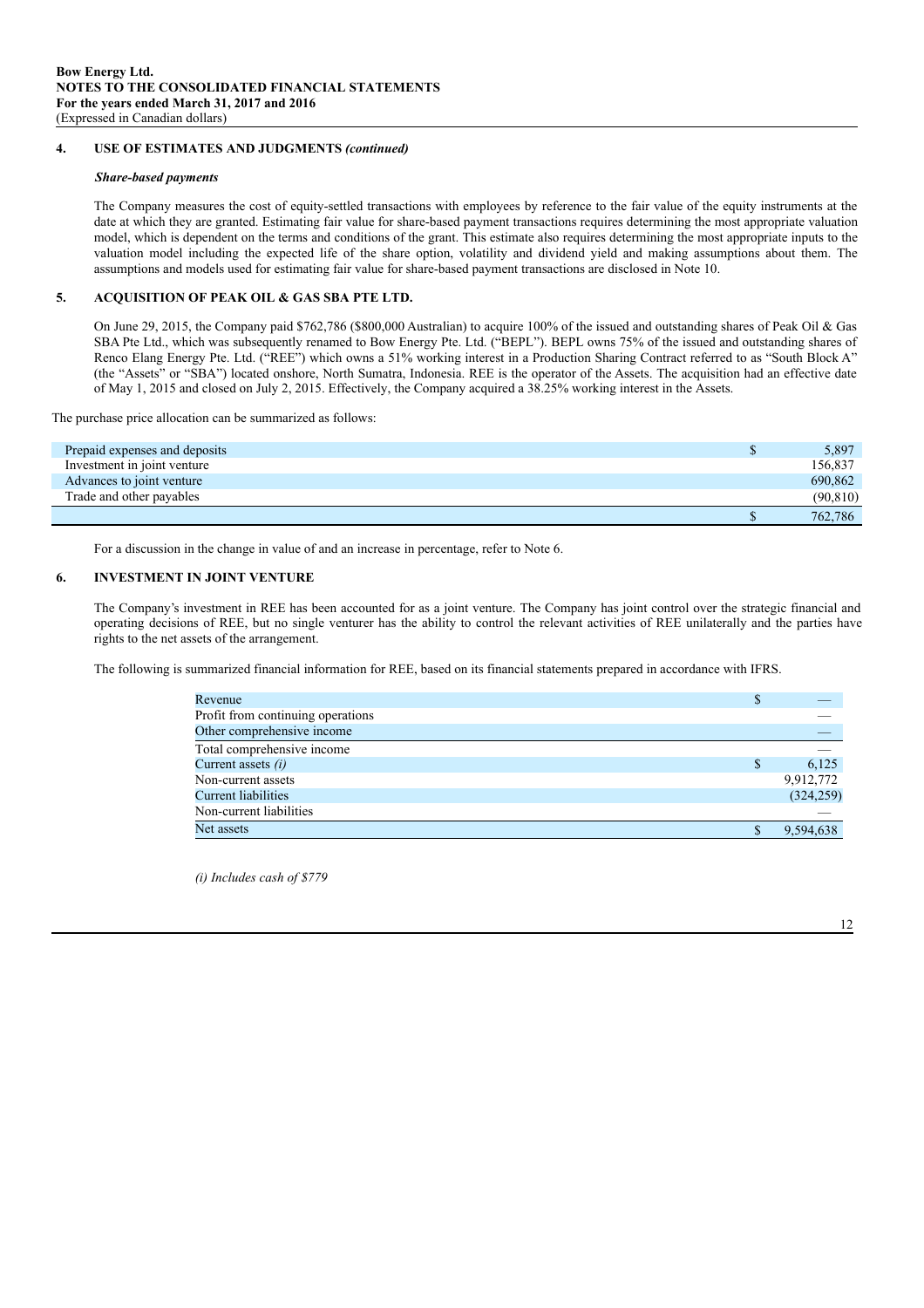#### **6. INVESTMENT IN JOINT VENTURE (Continued)**

As part of the acquisition of REE, the Company acquired loans receivable of \$690,862 and subsequently advanced additional funds bringing total advances to \$2,007,666. These advances are non-interest bearing. As part of the REE shareholder's agreement, all after-tax proceeds from the operations of SBA are first used to repay the advances, prior to any distributions relative to each parities share interests. As at March 31, 2017, SBA had not reached technical feasibility or commercial viability and as such the amounts remain outstanding.

On September 23, 2016, PT. Prosys Oil and Gas International ("POGI") defaulted on a cash call requirement to fund SBA as part of its 14% working interest. The deadline to remedy the default was on October 23, 2016. As of March 31, 2017, the default has not been remedied and REE and KRX Energy (SBA) Pte Ltd. are taking steps to transfer POGI's interest in SBA in the following proportions: REE: 8.3% and KRX Energy (SBA) Pte Ltd. 5.7%. The proportionate interests in SBA are now: 59.3% for REE and 40.7% for Lion.

#### **7. ACQUISITION OF LANGSA TAC ASSETS**

On June 11, 2015, the Company closed its Amended and Restated Asset Purchase Agreement dated April 30, 2015 with Blue Sky Langsa Ltd. ("BSL") pursuant to which BOW acquired from BSL a 50% interest in a Technical Assistance Contract for a block referred to as "Langsa TAC" or the "BSL Assets" located offshore, North Sumatra, Indonesia. As consideration, BOW paid \$100,000 cash and issued 81,871,667 common shares to certain nominees of BSL (the "Transaction"). The Transaction resulted in a change of business and a reactivation of BOW pursuant to Policy 5.2 of the TSX Venture Exchange.

The purchase price allocation can be summarized as follows:

| 81,871,667 common shares                     | J. | 10,781,872 |
|----------------------------------------------|----|------------|
| Cash consideration after closing adjustments |    | 1,101,100  |
| Total consideration                          | Y  | 11,882,972 |
| Purchase price allocation:                   |    |            |
| Property and equipment                       | S  | 10,925,700 |
| Listing expense on acquisition               |    | 957,272    |
|                                              |    | 11,882,972 |

The acquisition had an effective date of January 1, 2015 and the purchase price was adjusted for the results of operations between the effective date and closing of the transaction.

For accounting purposes, Langsa TAC was deemed to be a business while BOW, at the date of the Transaction, was deemed not to be a business. As such, IFRS 2 was applied to account for the Transaction. As a result of the shares issued, the nominees of BSL would control 85.39% of the issued and outstanding common shares of BOW. The substance of the Transaction is a reverse take-over ("RTO") of BOW by the nominees of BSL with Langsa TAC deemed to be the accounting acquirer.

The Langsa TAC meets the definition of a business under IFRS but it is not a legal entity. IFRS does not provide specific accounting guidance for an RTO involving a non-legal-entity accounting acquirer. Therefore, the Transaction has been accounted for as a continuation of Langsa TAC from the date of the acquisition whereby the shares issued to effect the Transaction are issued for the net assets of BOW, resulting in a public company listing expense of \$957,272. The fair value of the consideration is determined based on the percentage of ownership of the merged entity that was transferred to the shareholders of BOW upon completion of the Transaction. This value represents the fair value of the number of shares that Langsa TAC would have had to issue for the ratio of ownership interest in the combined entity to be the same as if the Transaction had taken the legal form of Langsa TAC acquiring 100% of the shares of BOW. The percentage of ownership that BOW shareholders have in the combined entity is 14.61%. On the date of the Transaction, IFRS 1 was applied to the assets and liabilities of Langsa TAC resulting in a fair value determination of oil and gas properties and equity to be \$10,925,700 determined using internal estimates as well as independent reserve evaluation using proved and probable reserves discounted at 12%.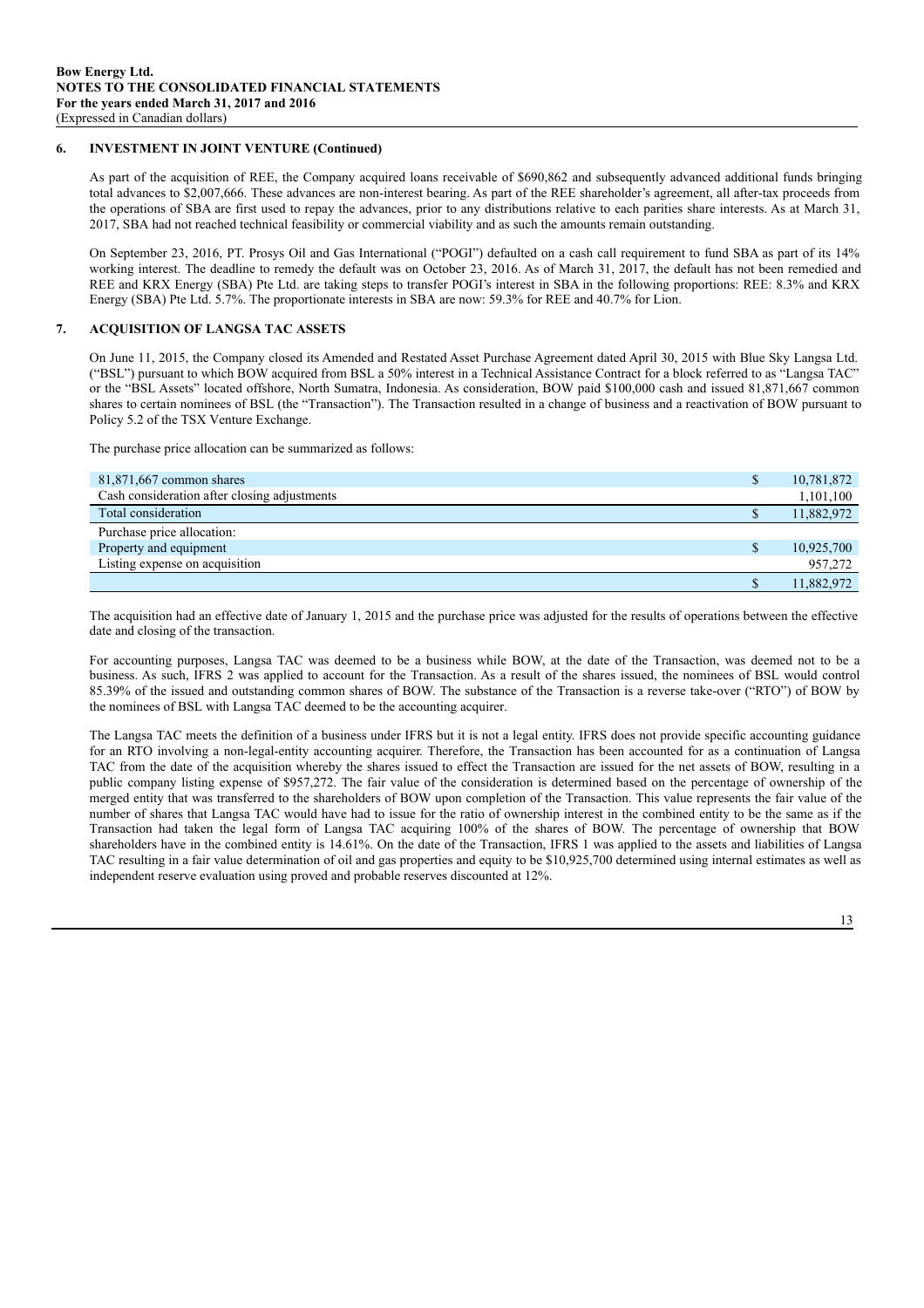#### **7. ACQUISITION OF BLUE SKY LANGSA ASSETS** *(continued)*

The consolidated statement of loss and comprehensive loss includes the results of operations for the period following closing of the transaction on June 11, 2015. Specifically, the Company's loss for the year ended March 31, 2016 includes approximately \$8.0 million of revenue and \$2.7 million of operating income generated from the Langsa TAC subsequent to closing. If the acquisition had occurred on April 1, 2015, pro-forma revenue and operating income for the acquired property is estimated to be approximately \$9.7 million and \$2.9 million, respectively, for the year ended March 31, 2016. Operating income is defined as revenue, net of royalties, less production and transportation expenses. This pro-forma information is not necessarily indicative of the results of operations that would have resulted had the acquisition been effected on the dates indicated, or the results that may be obtained in the future.

#### **8. OIL AND GAS PROPERTY AND EQUIPMENT**

|                                     | Development<br>and |              |                     |             |              |
|-------------------------------------|--------------------|--------------|---------------------|-------------|--------------|
|                                     | production         |              |                     |             |              |
|                                     | assets             |              | <b>Other Assets</b> |             | <b>Total</b> |
| Cost                                |                    |              |                     |             |              |
| As at April 1, 2015                 | \$                 | $\mathbb{S}$ | 4,591               | $\mathbf S$ | 4,591        |
| Additions (Note 7)                  | 10,925,700         |              |                     |             | 10,925,700   |
| Foreign currency translation change | 582,929            |              |                     |             | 582,929      |
| Cost as at March 31, 2016           | \$<br>11,508,629   | $\mathbf S$  | 4,591               | \$          | 11,513,220   |
| Foreign currency translation change | 300,780            |              |                     |             | 300,780      |
| Cost as at March 31, 2017           | \$<br>11,809,409   | \$           | 4,591               | \$          | 11,814,000   |
|                                     |                    |              |                     |             |              |
| <b>Accumulated depletion</b>        |                    |              |                     |             |              |
| As at April 1, 2015                 | \$                 | $\mathbf S$  | 574                 | $\mathbf S$ | 574          |
| Charge for the year                 | 8,066,280          |              | 689                 |             | 8,066,969    |
| Impairment                          | 657,266            |              |                     |             | 657,266      |
| Foreign currency translation change | (95,361)           |              |                     |             | (95,361)     |
| Accumulated depletion as at March   |                    |              |                     |             |              |
| 31, 2016                            | \$<br>8,628,185    | \$           | 1,263               | \$          | 8,629,448    |
| Charge for the period               | 2,581,201          |              | 688                 |             | 2,581,889    |
| Impairment                          | 16,425             |              |                     |             | 16,425       |
| Foreign currency translation change | 261,912            |              |                     |             | 261,912      |
| Accumulated depletion as at         |                    |              |                     |             |              |
| March 31, 2017                      | \$<br>11,487,723   | \$           | 1,951               | \$          | 11,489,674   |
|                                     |                    |              |                     |             |              |
| Net book value as at March 31, 2016 | \$<br>2,880,444    | \$           | 3,328               | \$          | 2,883,772    |
| Net book value as at March 31, 2017 | \$<br>321,686      | \$           | 2,640               | \$          | 324,326      |

The depletion calculation for the year ended March 31, 2017 included estimated future development costs of \$nil (2016: \$nil) for proved and probable reserves.

As at March 31, 2017, the Company identified certain business risks related to its oil and gas activities, such as a sustained decrease in global oil and gas prices and the anticipated expiration of the Langsa TAC, as indicators of impairment. As a result, the Company performed an impairment test at March 31, 2017 and estimated the recoverable amount of its CGUs based on the higher of the fair value less costs of disposal and its value in use. An impairment of \$16,425 (2016: \$657,266) was recorded in the consolidated statement of loss and comprehensive loss. To estimate the recoverable amount, the Company calculated the total production after March 31, 2017 and adjusted the value based on the remaining estimated proved and probable reserves.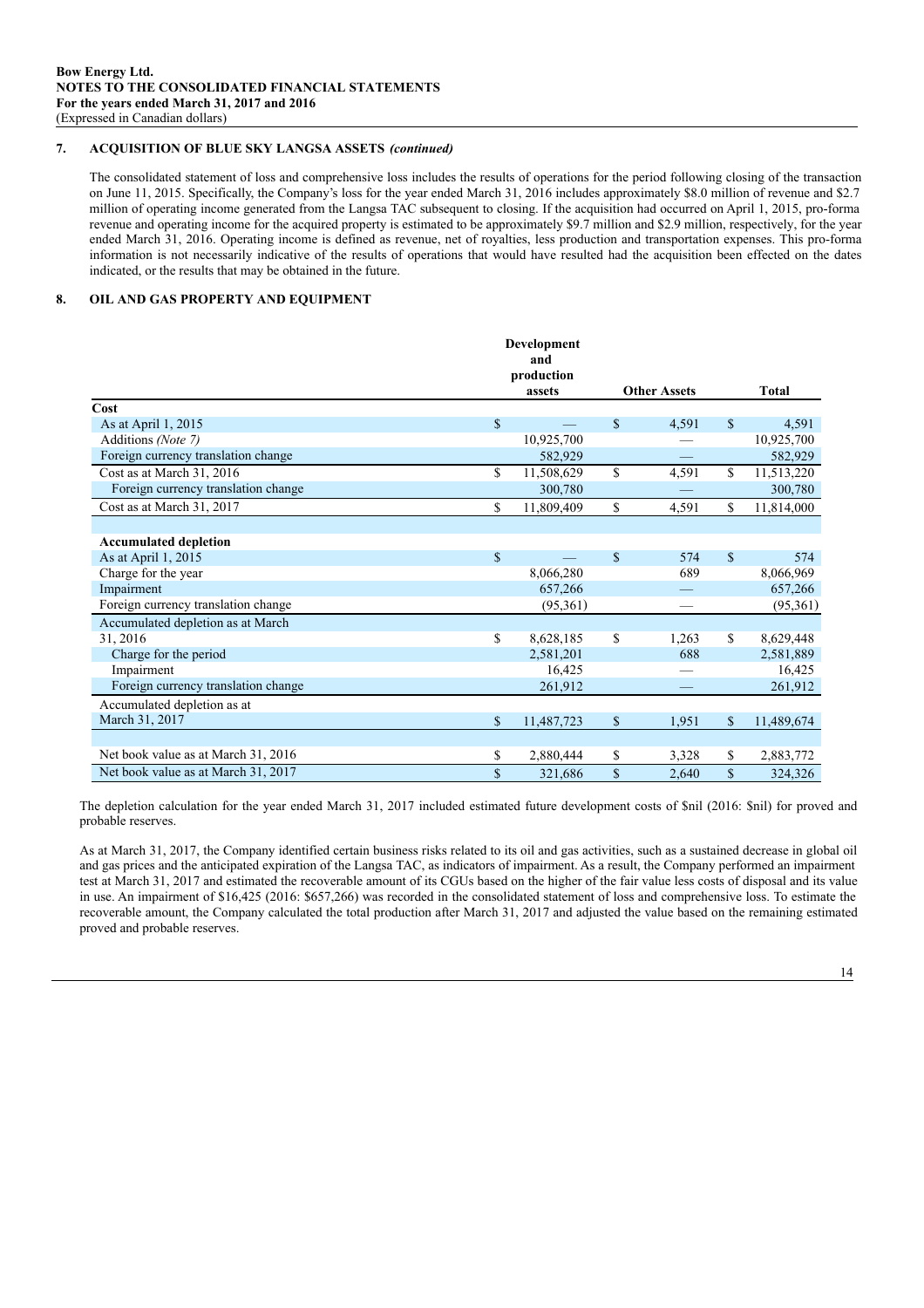#### **9. NOTES PAYABLE**

|                 |          |            | <b>March 31, 2017</b> |                 |          |             | March 31, 2016 |         |   |         |  |        |  |          |
|-----------------|----------|------------|-----------------------|-----------------|----------|-------------|----------------|---------|---|---------|--|--------|--|----------|
|                 | Nominal  |            |                       |                 |          |             |                |         |   |         |  |        |  |          |
|                 | interest | Date of    |                       |                 | Carrying |             |                |         |   |         |  | Face   |  | Carrying |
|                 | rate     | maturity   |                       | value<br>amount |          |             |                |         |   | value   |  | amount |  |          |
| Promissory note | 12%      | 30/09/2017 | \$                    | 48,498          | S        | 49,230      |                | 50,000  | S | 54,159  |  |        |  |          |
| Promissory note | 12%      |            |                       |                 |          |             |                | 30,000  |   | 32,288  |  |        |  |          |
| Promissory note | 12%      |            |                       |                 |          |             |                | 20,000  |   | 21,447  |  |        |  |          |
| Credit note (i) | 9%       | 07/14/2017 |                       | 1,197,900       |          | 1.192.065   |                | 836,630 |   | 836,630 |  |        |  |          |
|                 |          |            |                       | \$1,246,398     |          | \$1.241.295 |                | 936.630 |   | 944.524 |  |        |  |          |

The promissory notes are repayable in full on maturity and interest is paid at maturity. The difference between the face value and carrying amount is attributed to accrued interest and debt discounts.

(i) On October 26, 2016 the Company entered into Amended and Restated Loan Agreement ("the Agreement") with the lender. Under the amendment, the interest rate increased from 6.75% to 9% per annum and extended the maturity date to July 14, 2017. The lender advanced a further USD\$355,000 with a maturity date of January 7, 2017. The face value of the note in USD as at March 31, 2017 was USD\$900,000 (March 31, 2016: USD \$645,000). The credit note is secured by a general security agreement over the assets of the Company. Interest is paid monthly. In addition, the Company granted 320,000 warrants to the lender for the right to purchase common shares, of the Company at \$0.10 per share. Interest is paid monthly.

The warrants expire on the date of repayment of the loan. The Company has fair valued the cost of the warrants using a Black Scholes model and recorded a discount on the debt of \$14,505 with an offset to contributed surplus. The following assumptions were used in calculating the warrant value under the Black Scholes model: 0% forfeiture rate, measurement price of \$0.08, which was the closing price of BOW stock at the date of the grant, risk free rate of 0.56%, an expected term of 0.72 years, dividend yield equal to 0% and volatility of 203% based on the Company's stock history. The discount is being amortized over the term of the debt. During the period ending March 31, 2017, the Company recorded an accretion expense of \$8,670 (2016: \$nil) related to this debt.

On July 12, 2017, the Agreement date of maturity was extended. USD \$300,000 is due and payable on September 15, 2017 and \$600,000 is due and payable on December 31, 2017.

#### **10. SHARE CAPITAL**

#### *Authorized*

Unlimited common shares without par value Unlimited class B voting preferred shares without par value Unlimited class C non-voting preferred shares without par value

| Issued                                | Note | Shares     | Amount     |
|---------------------------------------|------|------------|------------|
| Balance, March 31, 2015               |      | 9,605,184  | 6,783,995  |
| Issued for property and equipment     |      | 81,871,667 | 10,781,872 |
| Issued on settlement of notes payable |      | 833.333    | 83,333     |
| Balance, March 31, 2016               |      | 92.310.184 | 17,649,200 |
| Balance, March 31, 2017               |      | 92.310.184 | 17,649,200 |
|                                       |      |            |            |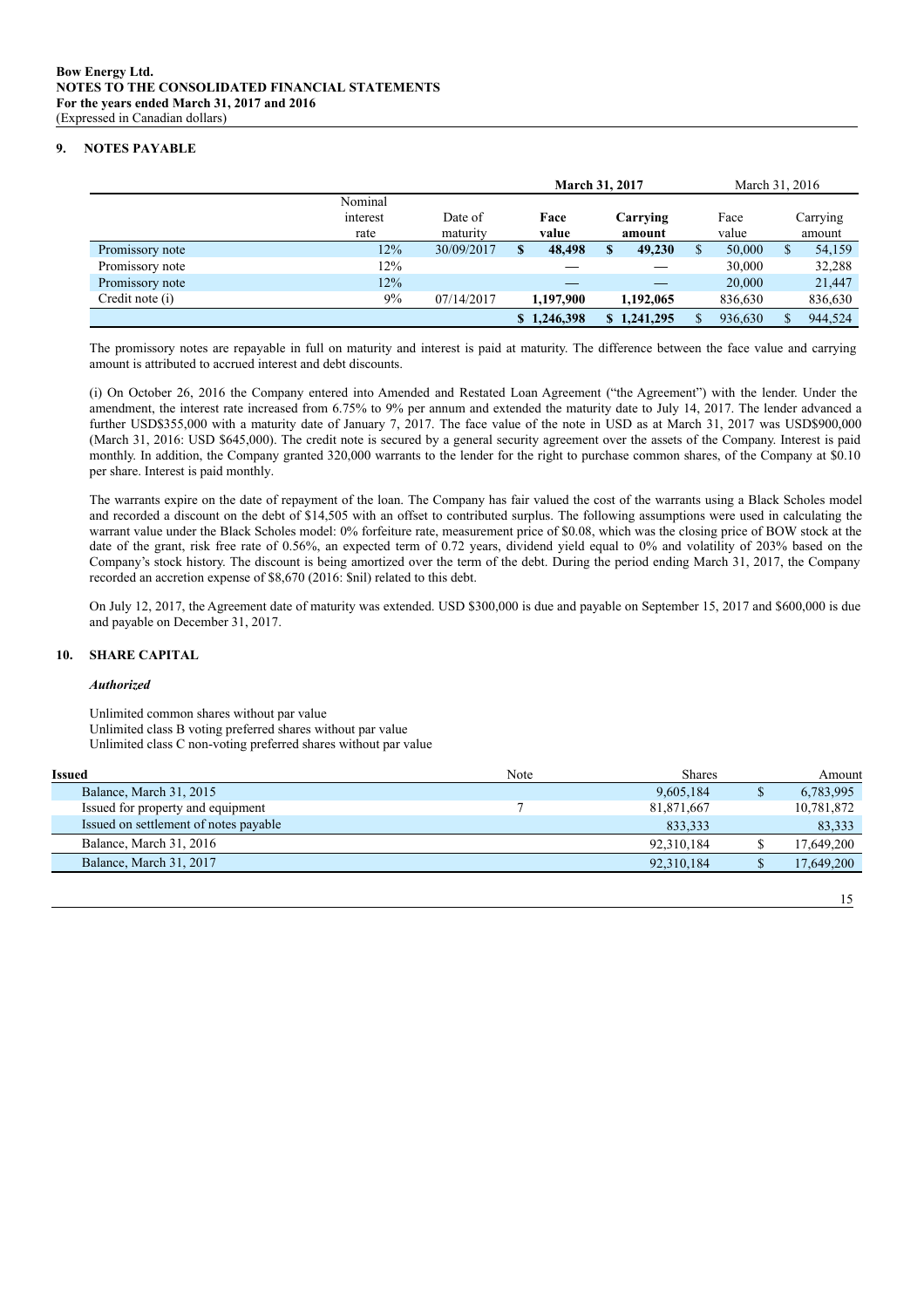#### **10. SHARE CAPITAL (Continued)**

On June 17, 2015, the Company paid a finder's fee in relation to the acquisition of the BSL Assets by issuing 4,406,084 common shares of the Company recorded at fair market value of \$0.12 per share. Subsequently this finder's fee was cancelled and the common shares issued were returned to treasury.

On July 3, 2015, the Company issued 833,333 common shares of the Company to settle an outstanding note payable in the amount of \$100,000. At the date of settlement, the share price of the Company was \$0.10, which resulted in a gain of \$16,667 on settlement.

#### **Share-based payments**

The Company has adopted an incentive stock option plan whereby the maximum number of shares reserved for issue under the plan shall not exceed 10% of the total number of issued and outstanding common shares of the Company from time to time on a non-diluted basis.

Changes in share options during the year ended March 31, 2017 and March 31, 2016 are as follows:

|                                | 2017      |                          | 2016      |          |          |
|--------------------------------|-----------|--------------------------|-----------|----------|----------|
|                                |           | Weighted                 |           |          | Weighted |
|                                |           | average                  | Number    |          | average  |
|                                | Number of | exercise                 | οt        |          | exercise |
|                                | options   | price                    | options   |          | price    |
| Outstanding, beginning of year | 6,117,658 | \$<br>0.12               |           |          |          |
| Granted                        | 3,100,000 | \$<br>0.12               | 6,617,658 | ¢        | 0.12     |
| Forfeited                      | (700,000) | $\overline{\phantom{a}}$ | (500,000) | $\sigma$ | 0.12     |
| Outstanding, end of the year   | 8,517,658 | 0.12                     | 6,117,658 |          | 0.12     |

The weighted average remaining life of the options is 3.84 years. As at March 31, 2017, 2,125,297 of options were exercisable.

For the year ended March 31, 2017, the Company recorded share-based payments of \$104,701 (2016: \$125,669). The value was determined using the Black-Scholes model using the following assumptions:

|                                     | 2017              | 2016      |
|-------------------------------------|-------------------|-----------|
| Share price per share at grant date | $$0.07 - $0.10$   | 0.07      |
| Risk free rate                      | $0.97\%$ - 1.09%  | $1.09\%$  |
| Expected life                       | 2.75-3.5 years    | 2-5 years |
| Expected volatility                 | $112\% - 140\%$   | 112%      |
| Dividend yield                      | $0\%$             | $0\%$     |
| Forfeiture rate                     | $0\%$             | 7.56%     |
| Black-Scholes value per option      | $$0.044 - $0.077$ | 0.044     |

Expected volatility was determined based on comparable listed companies in the oil and gas industry on the TSX-V.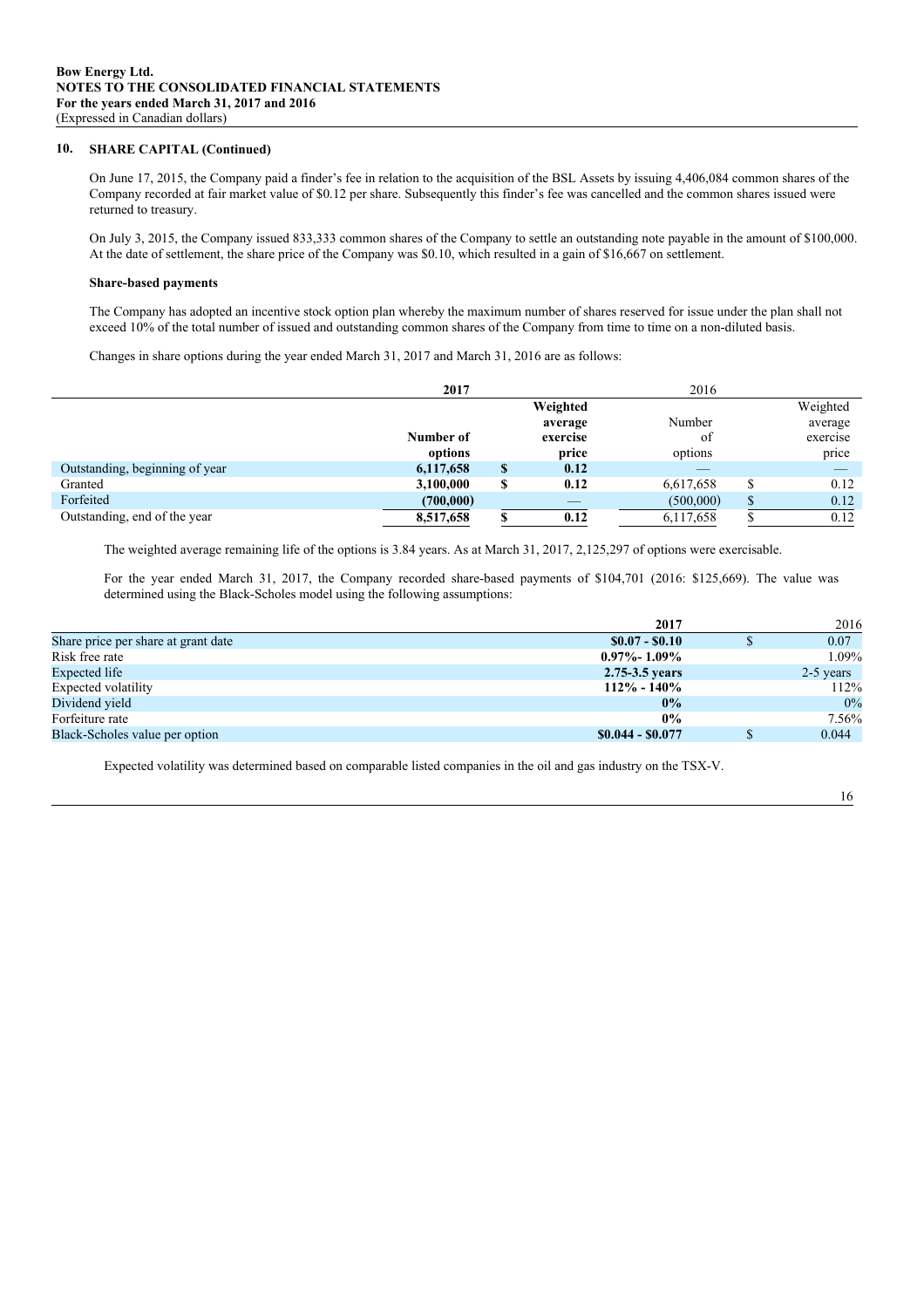#### **10. SHARE CAPITAL (Continued)**

#### **Per share amounts**

|                                                                        | 2017       | 2016       |
|------------------------------------------------------------------------|------------|------------|
| Weighted average number of shares – basic:                             |            |            |
| Issued common shares as at April 1                                     | 92,310,184 | 9,605,184  |
| Effect of common shares issued during the year                         |            | 69,041,598 |
|                                                                        | 92,310,184 | 78,646,782 |
| Continued operations net loss per share $-$ basic and diluted $(1)$    | (0.01)     | (0.10)     |
| Discontinued operations net loss per share $-$ basic and diluted $(1)$ | (0.00)     | (0.00)     |

(1) The Company did not have any in-the-money stock options during the years ended March 31, 2017 and 2016. The effect of stock options is anti-dilutive in loss periods.

#### **11. RELATED PARTY TRANSACTIONS**

The Company enters into transactions with related parties from time to time in the normal course of business, as well as key management personnel.

On May 30, 2016, an Officer of the Corporation granted an unsecured loan, which carried interest at 12% per annum in the amount of \$58,000 for general working capital. The note was repaid in full during the year. The above transaction was in the normal course of business. During the period, \$1,826 in interest was earned on this loan.

#### **Compensation of key management personnel**

Key management personnel are comprised of all members of the Board of Directors and the Named Officers (as defined in Form 51-102F6 Statement of Executive compensation and disclosed in the Company's Management Proxy Circular in connection with its annual meeting of shareholders). The summary of the compensation of key management personnel is as follows:

|                                                | <b>March 31, 2017</b> | March 31, 2016 |
|------------------------------------------------|-----------------------|----------------|
| Salary and bonuses                             | 185.721               | 130.598        |
| Share-based payments                           | 104.701               | 125.669        |
| Total compensation of key management personnel | 290.422               | 256,267        |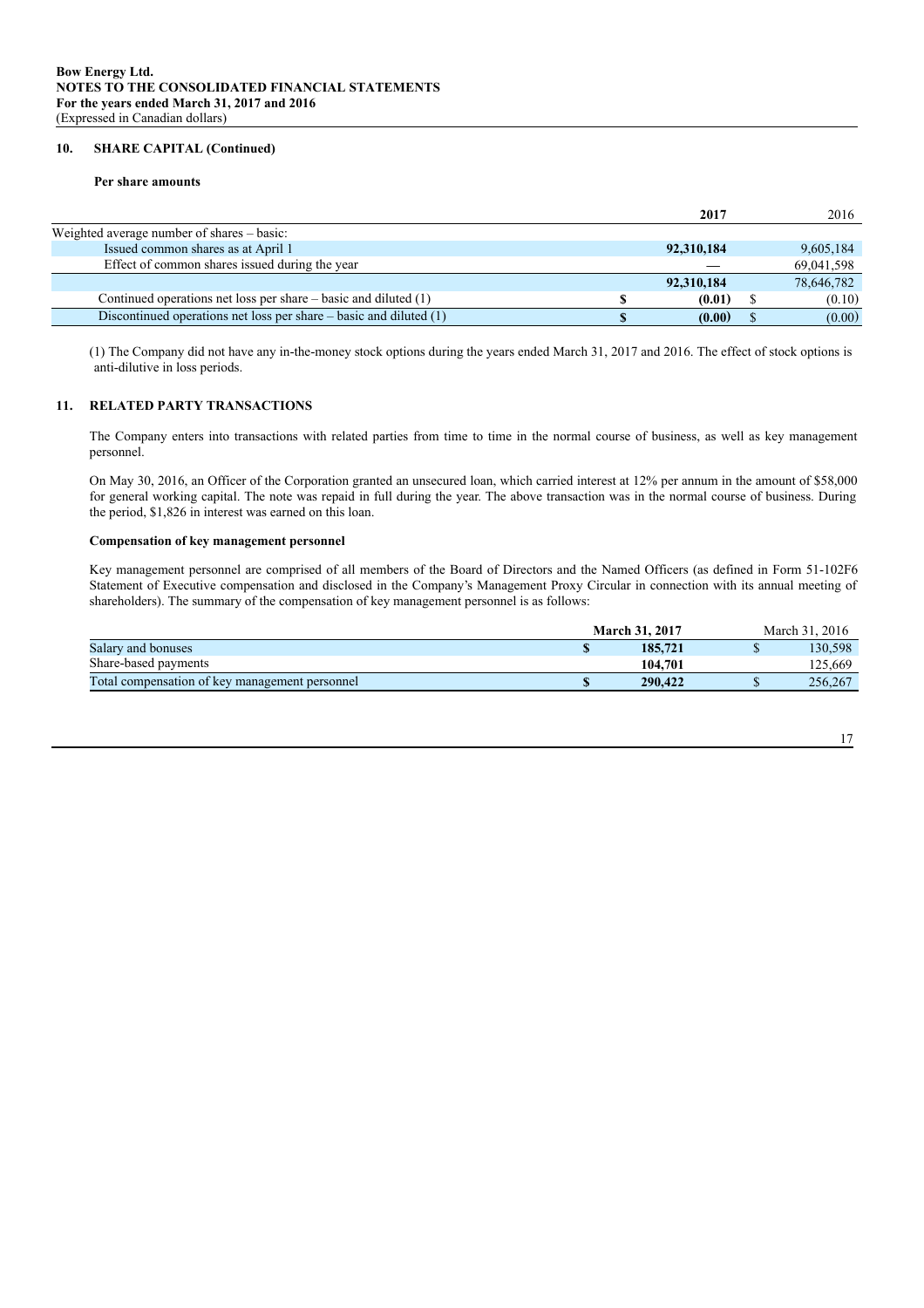#### **12. SUPPLEMENTAL CASH FLOW INFORMATION**

During the years ended March 31, 2017 and 2016, the Company had non-cash transactions as follows:

| 100,000     |
|-------------|
| (100,000)   |
| 9,824,600   |
| 9,824,600   |
|             |
| (9,824,600) |
| (9,824,600) |
|             |
| 57,095      |
|             |
|             |

# **13. INCOME TAXES**

A reconciliation of income tax expense (recovery) at statutory rates with the reported income taxes (recovered) is as follows:

|                                                              | 2017       | 2016        |
|--------------------------------------------------------------|------------|-------------|
| Net loss continuing operations before income taxes           | (997, 455) | (7,906,328) |
| Computed taxes recovered at statutory rates 27% (2016–26.5%) | (269,313)  | (2,095,177) |
| Share-based compensation, listing expense and other          | 28,269     | 278,595     |
| Rate difference between Canada and foreign operations        | 105,398    | (652, 158)  |
| Change in deferred tax asset not recognized                  | 135,646    | 2,468,740   |
| Income tax expense (recovery)                                |            |             |

The statutory tax rate increased from 26.5% to 27% due to an increase in the Alberta provincial tax rate on July 1, 2015.

The deferred tax assets (liabilities) are comprised of:

| As at March 31,                 | 2017    | 2016 |
|---------------------------------|---------|------|
| Notes payable                   | (2.921) |      |
| Non-capital loss carry forwards | 2.921   |      |
|                                 |         |      |

| I<br>×<br>۰. |
|--------------|
|--------------|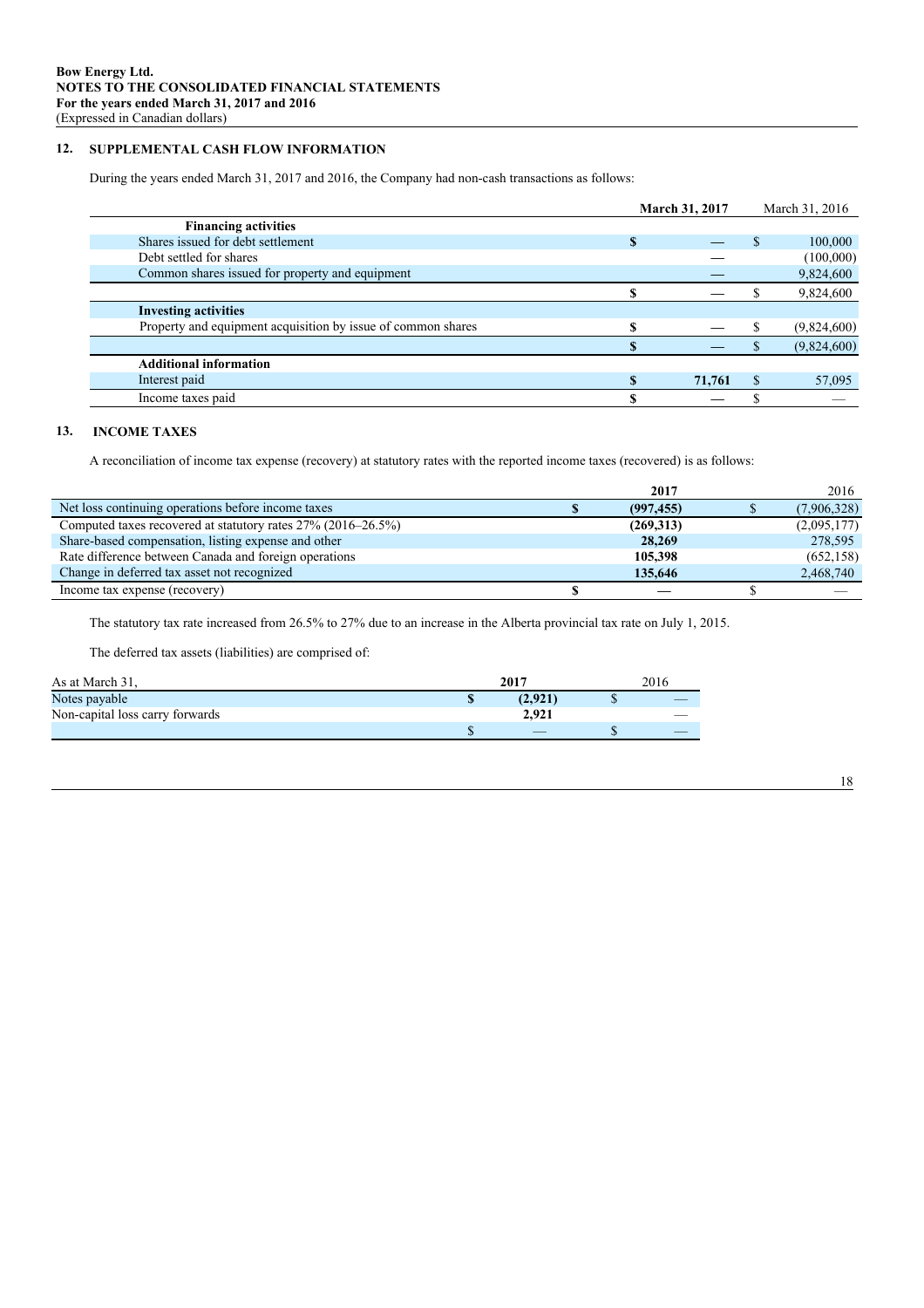#### **13. INCOME TAXES (Continued)**

Deferred tax assets have not been recognized in respect of the following deductible temporary differences as it is not probable that future taxable profit will allow the deferred tax asset to be recovered. The major components of the unrecognized deductible temporary differences are as follows:

| As at March 31,                               |   | 2017       | 2016       |
|-----------------------------------------------|---|------------|------------|
| Oil and gas properties and equipment          | æ | 4,829,456  | 5,167,615  |
| Non-capital loss carry forwards               |   | 6,015,243  | 22,728,836 |
| Net capital loss carry forwards               |   | 12,839,360 |            |
| Goodwill                                      |   |            | 11,085,172 |
| Other                                         |   |            | 14,683     |
| Unrecognized deductible temporary differences |   | 23,684,059 | 38,996,306 |

As at March 31, 2017, the Company had accumulated Canadian non-capital losses of approximately \$6,015,243 which commence expiring in 2032. US net operating losses expired upon the dissolution of the entities in December 2016. The benefit of these losses and the other assets have not been reflected in the consolidated financial statements.

#### **14. DISCONTINUED OPERATIONS**

On May 1, 2014, the Company completed the sale of all of its shares (51%) in its Canadian subsidiary Anthony Clark Insurance Brokers Ltd. to an arm's length third party. The Company had ongoing windup costs related to the insurance business up until the dissolution of the companies in December of 2016.

During the year ended March 31, 2017, there were no activities in discontinued US operations; however, a loss of \$173,188 (2016: \$31,638) resulted due to ongoing wind up obligations.

#### **15. FINANCIAL RISK MANAGEMENT**

The Company's activities expose it to a variety of financial risks that arise as a result of its operating and financing activities such as credit risk, liquidity risk, foreign currency risk and interest rate risk. The Company manages its exposure to these risks by operating in a manner that minimizes this exposure.

#### *Credit risk*

The Company is exposed to credit risk resulting from the possibility that counterparties may default on their financial obligations, or if there is a concentration of transactions carried out with the same counterparty or of financial obligations which have similar economic characteristics such that they could be similarly affected by changes in economic conditions.

The Company's financial instruments that are exposed to concentrations of credit risk relate primarily to cash, and trade receivables from partners in the oil and gas assets. Cash is in place with major financial institutions. The Company has evaluation and monitoring processes in place and writes off accounts when they are determined to be uncollectible.

As at March 31, 2017, the Company's maximum exposure to credit risk is through its trade and other receivable balance of \$2,607,047 (2016: \$1,737,055). \$2,601,937 of this balance is from one creditor, its operating partner of BSL.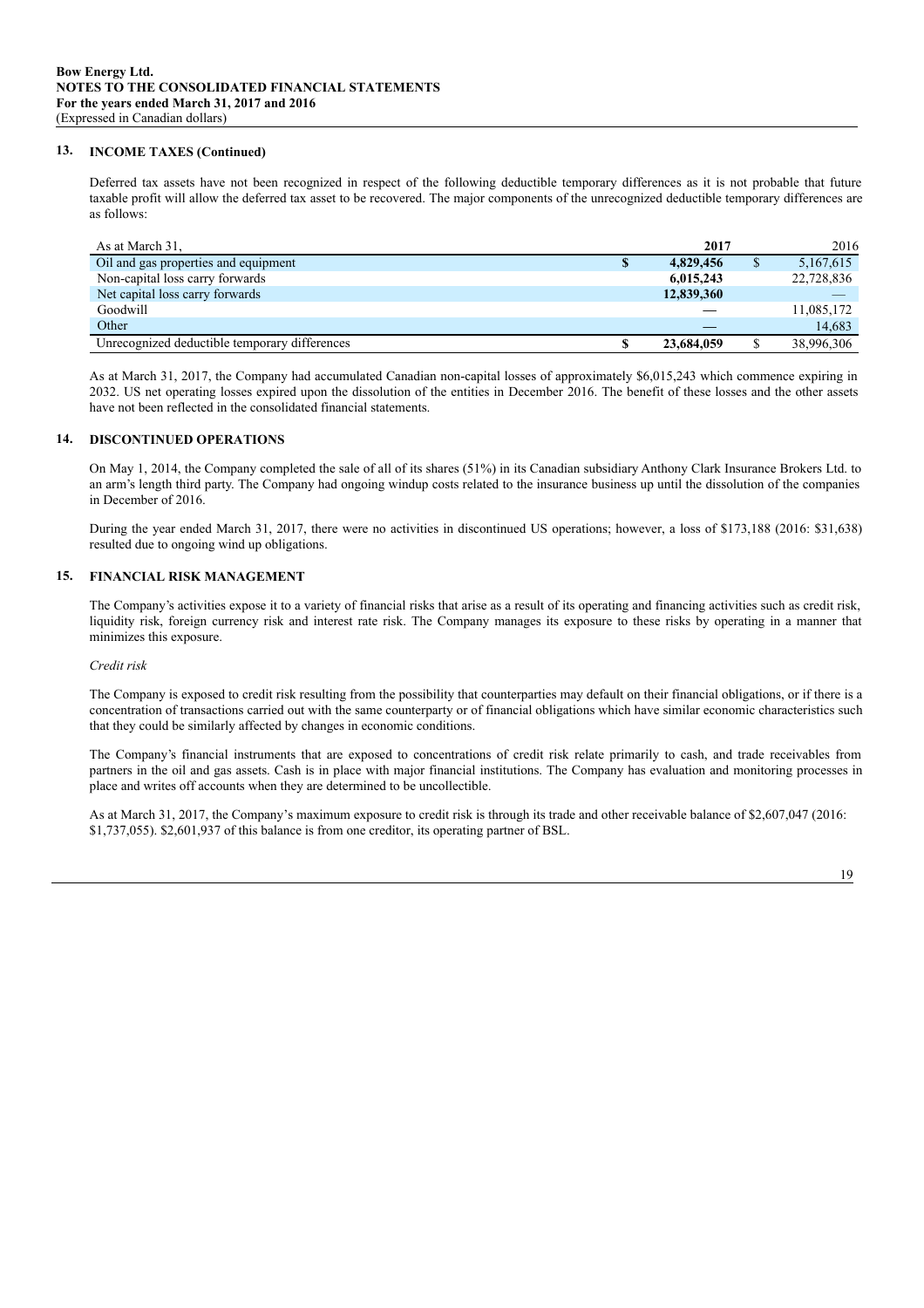#### **15. FINANCIAL RISK MANAGEMENT (Continued)**

The Company considers its receivables to be aged as follows:

|             |   | <b>March 31, 2017</b>    | March 31, 2016              |
|-------------|---|--------------------------|-----------------------------|
| Current     | w | 2.607.047                | .737,055                    |
| $90 + days$ |   | $\overline{\phantom{a}}$ | $\overbrace{\hspace{25mm}}$ |
|             | w | 2,607,047                | 1,737,055<br>$-1$           |

*Foreign currency risk*

The Company is exposed to the financial risk related to fluctuations of foreign exchange rates. The Company conducts business operations in Indonesia and has U.S. dollar denominated revenue and indebtedness and is therefore exposed to cash flow risks associated with fluctuations in the relative value of the Canadian and U.S. dollar. A significant change in the currency exchange rate of the Canadian dollar relative to the U.S. dollar could have a material effect on the Company's results of operations, financial position and cash flows. The Company does not engage in hedging activities or use financial instruments to reduce its risk exposure.

At March 31, 2017, the Company is exposed to currency risk through the following assets and liabilities denominated in U.S. dollars (amounts shown in Canadian dollar equivalents):

| Cash                        | 35,482      |
|-----------------------------|-------------|
| Trade and other receivables | 2,607,047   |
| Advances to joint venture   | 2,007,666   |
| Trade and other payables    | (56,730)    |
| Note payable                | (1,197,900) |
| Net exposure                | 3,395,565   |

Based on the above net exposure at March 31, 2017, and assuming all other variables remain constant, a 10% depreciation or appreciation of the Canadian dollar against the U.S. dollar would result in a decrease or increase of \$339,557 in the Company's loss and comprehensive loss.

#### *Interest rate risk*

All of the Company's indebtedness bears interest at fixed rates and as a result the Company is not exposed to significant interest rate risk.

#### *Liquidity risk*

Liquidity risk is the risk that the Company cannot meet a demand for cash or fund its short and long-term obligations as they come due. Liquidity risk also includes the risk of not being able to liquidate assets in a timely manner at a reasonable price.

The Company manages its liquidity risk through cash and debt management. The Company's objective in managing liquidity risk is to increase revenues, minimize operational costs and to maintain sufficient liquidity in order to meet these operational requirements at any point in time. The Company's ability to obtain funding from external sources may be restricted if the Company's financial performance and condition deteriorate. In addition, credit and capital markets are subject to inherent global risks that may negatively affect the Company's access and ability to fund its short-term and long-term debt requirements. The Company mitigates these risks by actively monitoring market conditions and diversifying its sources of funding and debt maturity.

All of the Company's liabilities are due within twelve months.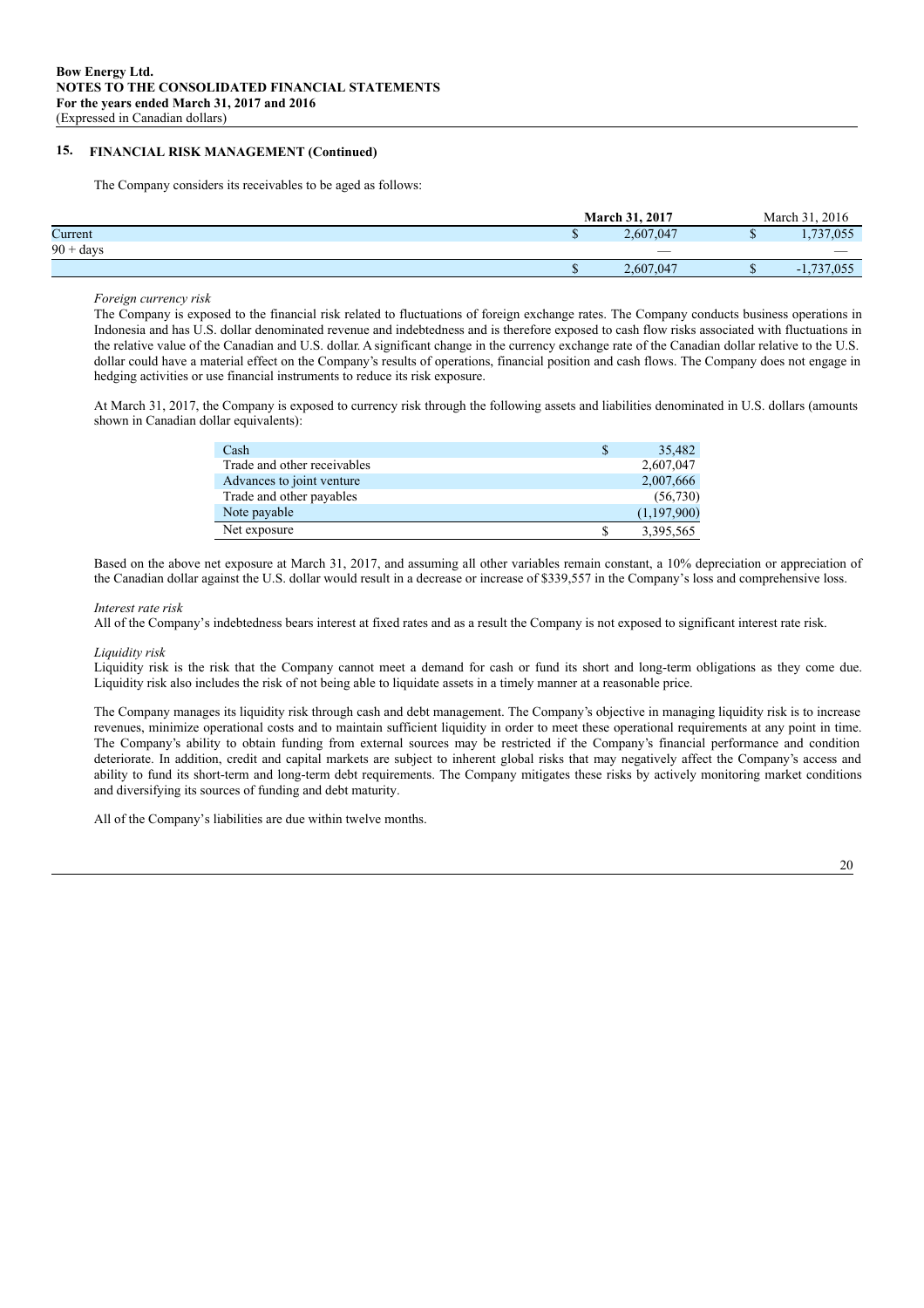#### **15. FINANCIAL RISK MANAGEMENT (Continued)**

#### *Commodity price risk*

Price fluctuations for both crude oil and natural gas are influenced by world supply and local demand factors. The Company has no influence over the pricing of oil and natural gas and has not attempted to mitigate commodity price risk through the use of financial derivatives. Currently all of the Company's oil and gas revenue is from Indonesia.

A 5% change in the price of oil produced would represent a change in net loss for the year ended March 31, 2017 of approximately \$359,037.

#### **16. CAPITAL RISK MANAGEMENT**

The Company considers the capital it manages to be the amounts it has in cash, share capital and notes payable.

|               | 2017         | 2016         |
|---------------|--------------|--------------|
| Cash          | 43.623       | 55.538<br>\$ |
| Notes payable | 1,241,295    | 944.523      |
| Share capital | 17,649,200   | 17,649,200   |
|               | \$18,934,118 | \$18,649,261 |

The Company's objectives when managing capital are to:

- safeguard the Company's ability to continue as a going concern
- ensure sufficient liquidity to support its financial obligations and execute its operating and strategic plans
- optimize the cost of its capital at an acceptable level in light of current and future industry, market and economic risks and conditions
- utilize the long-term funding sources to manage its working capital and restructure debt to minimize the cost of its capital
- acquire assets and dispose of non-performing assets

The Company manages the capital structure and makes adjustments to it in light of changes in economic conditions and the risk characteristics of the underlying assets. To maintain or adjust the capital structure, the Company may attempt to issue new shares, repurchase shares, issue debt, acquire or dispose of assets. The Company requires capital to repay existing obligations. There can be no certainty of the Company's ability to refinance its existing obligations. In order to facilitate the management of the Company's capital, the Company prepares annual cash flow forecasts that are updated as necessary depending on various factors and general industry conditions. There were no changes in the Company's approach to capital management during the year ended March 31, 2017.

The declaration and payment of dividends and the amount thereof are at the discretion of the Board. In order to maintain and maximize growth, maintain sufficient liquidity to support its financial obligations and optimize the cost of capital, the Company currently does not pay out dividends.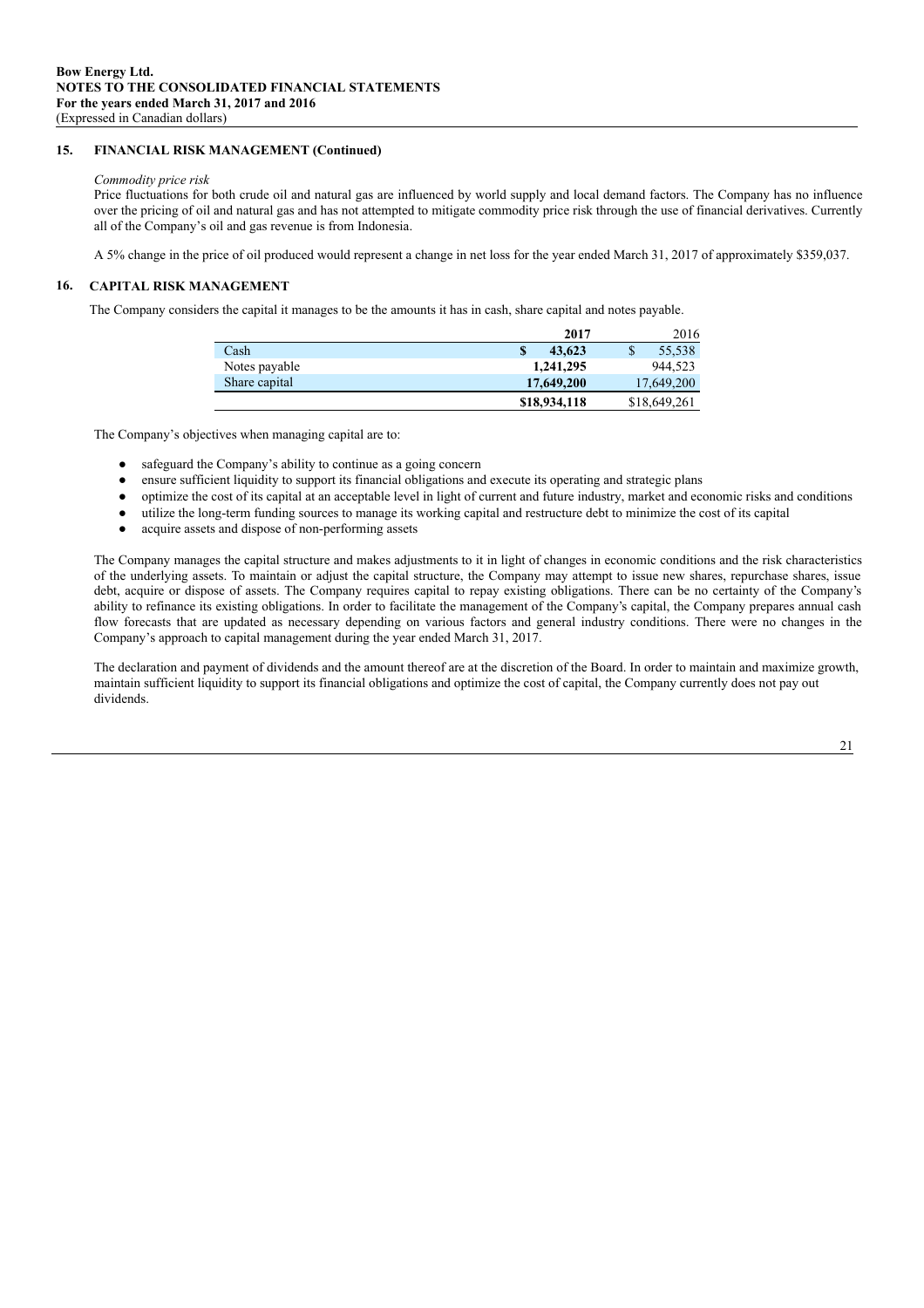#### **17. SUBSEQUENT EVENTS**

#### **Langsa Tac**

In May of 2017, the Company's license for the Langsa TAC block expired and was not renewed by the government, consequently, the Company has ceased production of oil.

#### **Bukit Energy**

Bow closed corporate acquisitions, on May 24, 2017, resulting in Bow acquiring interests in four Production Sharing Contracts ("PSCs") and one non-conventional joint study agreement ("JSA"), all interests are located onshore in Sumatra, Indonesia. The Company's wholly owned subsidiary, Bow Energy International Holdings Inc. ("BEIH"), acquired all of Bukit Energy Inc.'s shareholding interests (the "Subsidiary Shares") in five Singapore holding companies (the "Holding Companies") that own the interests. The Holding Companies being acquired by BEIH own the following interests in the conventional and non-conventional PSCs and non-conventional JSA:

- $\bullet$  Bohorok PSC (conventional) operated 50% participating interest, 465,266 net acres
- Drill ready step-out location with resource potential of 41 BCF & 3 MMBC (internal estimates)
- Palmerah Baru PSC (conventional) operated 54% participating interest, 98,977 net acres Several light oil play trends, shallow and deep analogues in surrounding PSC's with prolific production
- Palmerah Deep PSC (non-conventional)- operated 69.36% participating interest, 170,398 net acres ◌ Area underlies conventional PSC
- Mahato PSC (conventional)- 20% participating interest, 167,115 net acres, non-operated ◌ 2 drill ready locations adjacent to producing fields
	- Bohorok Deep (non-conventional)- 20.25% participating interest in a JSA, non-operated with option to become operator
		- ◌ Area of JSA underlies the Bohorok PSC and adjacent to Pertamina's nonconventional PSC

Assets were purchased for a total of USD \$1,834,000 for a total CDN purchase price of \$2,515,331. The Company paid an initial amount of USD \$850,000 (less adjustments), assumed liabilities of USD \$484,000 and owes a balance of USD \$500,000 which is due and payable on August 31, 2017.

#### **Notes payable**

On June 13, 2017, the Company issued a note payable in receipt for \$100,000. The note matures on September 30, 2017 and carries interest at 12% per annum.

On June 29, 2017, the Company issued a note payable to a related party in receipt for \$47,000. The note matures on September 30, 2017 and carries interest at 12% per annum.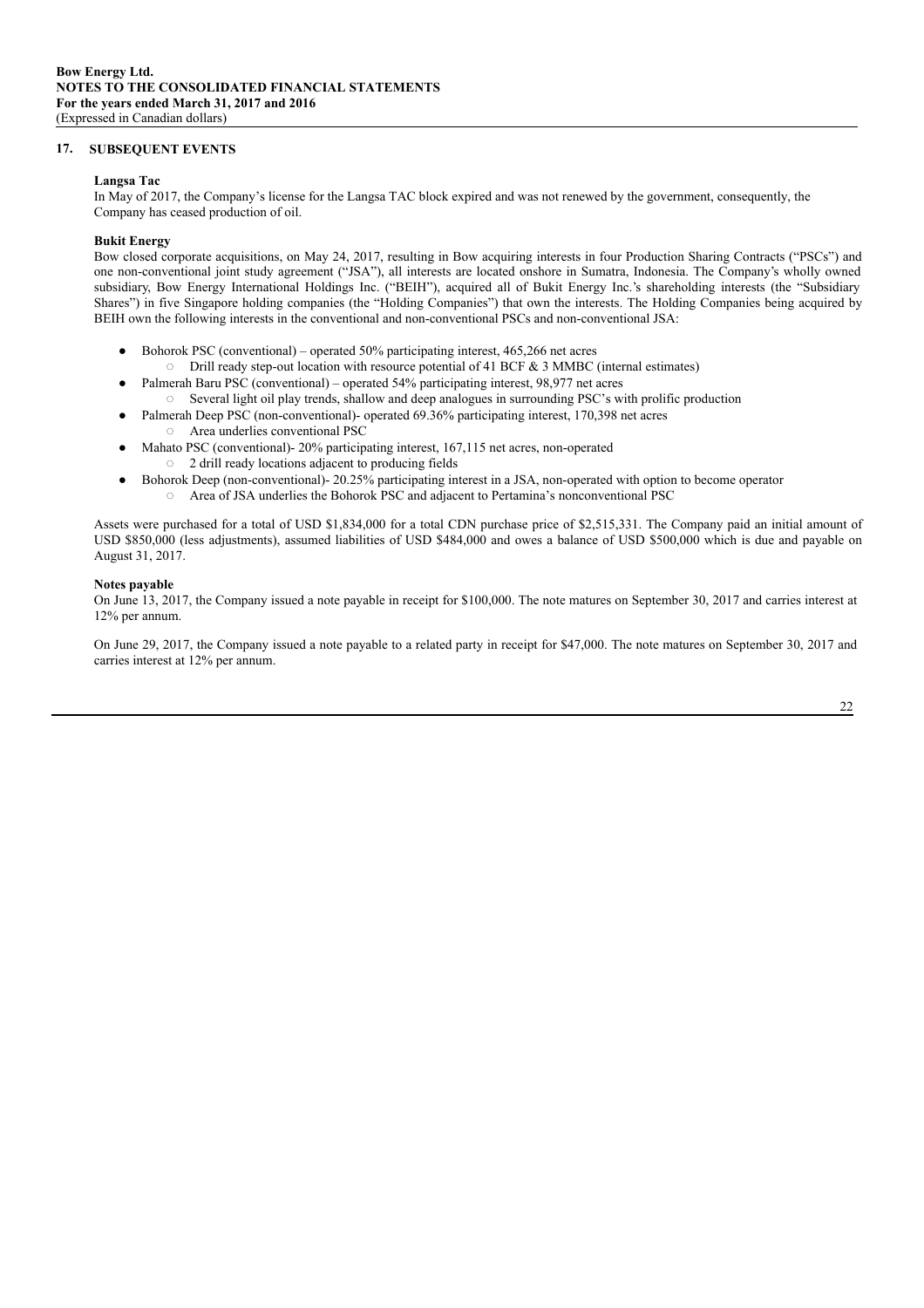**Exhibit 99.2**

# **Bow Energy Ltd.**

# **Condensed Interim Consolidated Financial Statements (unaudited)**

**For the nine months ended December 31, 2017 and 2016**

THE ACCOMPANYING CONDENSED INTERIM FINANCIAL STATEMENTS FOR THE NINE MONTHS ENDED DECEMBER 31, 2017 AND 2016 HAVE NOT BEEN REVIEWED OR AUDITED BY THE CORPORATION'S AUDITORS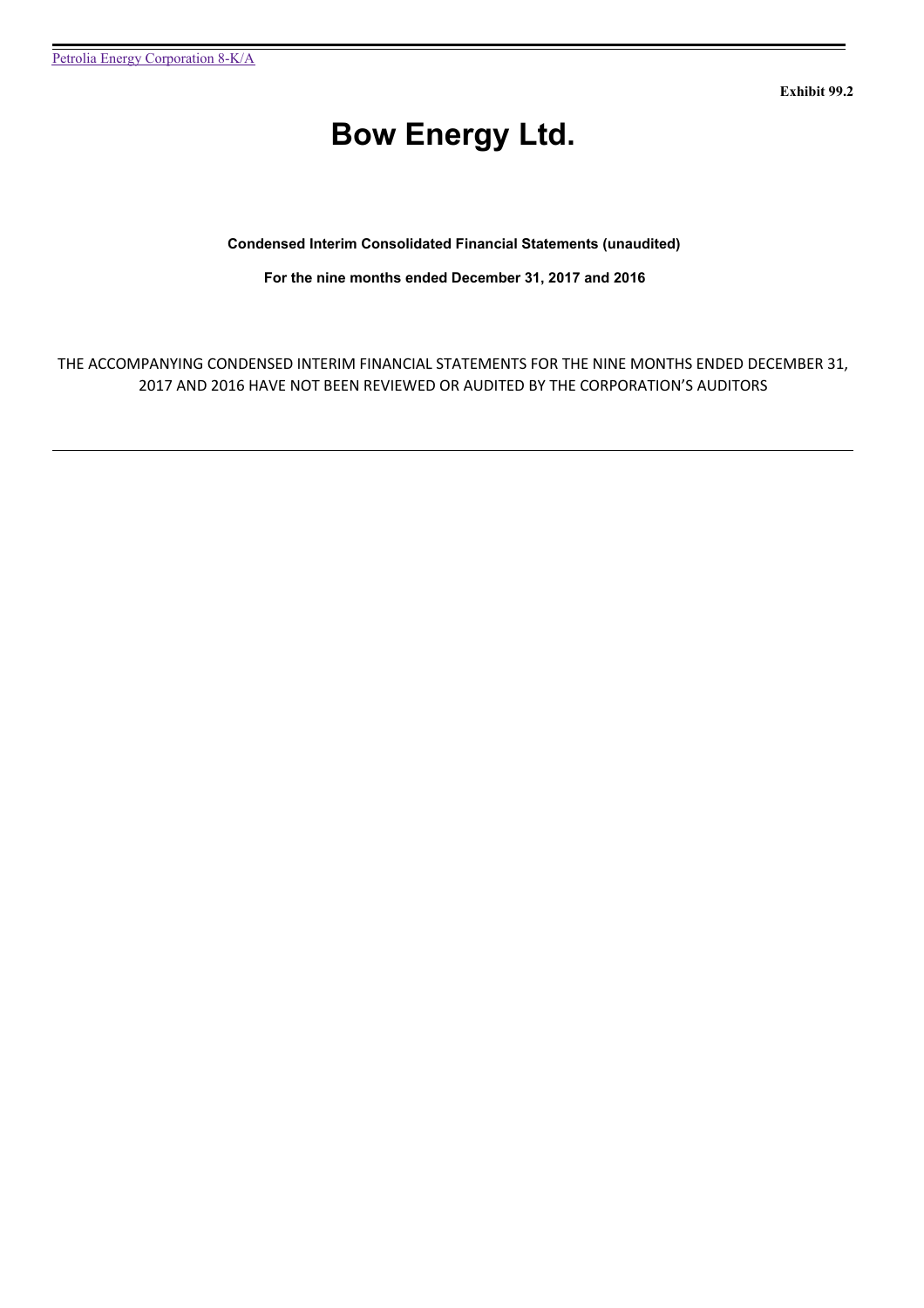**Bow Energy Ltd. Condensed Interim Consolidated Statements of Financial Position** Unaudited (Expressed in Canadian dollars)

|                                                                 |                | As at December 31, |                     |              | As at March 31, |
|-----------------------------------------------------------------|----------------|--------------------|---------------------|--------------|-----------------|
|                                                                 | <b>Notes</b>   |                    | 2017                |              | 2017            |
| <b>Assets</b>                                                   |                |                    |                     |              |                 |
| <b>Current assets</b>                                           |                |                    |                     |              |                 |
| Cash                                                            |                | $\mathbb{S}$       | 5,415               | $\mathbb{S}$ | 43,623          |
| Trade and other receivables                                     |                |                    | 515,531             |              | 2,607,047       |
| Prepaid expenses and deposits                                   |                |                    | 5,975               |              | 6,339           |
| <b>Total current assets</b>                                     |                |                    | 526,921             |              | 2,657,009       |
|                                                                 |                |                    |                     |              |                 |
| <b>Non-current assets</b>                                       |                |                    |                     |              |                 |
| Prepaid expenses and deposits                                   | 6              |                    | 424,018             |              | 324,326         |
| Oil and gas property and equipment<br>Advances to joint venture | $\overline{7}$ |                    | 15,446<br>2,049,605 |              | 2,007,666       |
| Investment in joint venture                                     |                |                    | 158,901             |              | 168,591         |
| Exploration and evaluation assets                               | 8              |                    | 2,051,651           |              |                 |
| <b>Total non-current assets</b>                                 |                |                    | 4,699,621           |              | 2,500,583       |
| <b>Total assets</b>                                             |                | \$                 | 5,226,542           | $\mathbb{S}$ | 5,157,592       |
| <b>Liabilities</b>                                              |                |                    |                     |              |                 |
| <b>Current liabilities</b>                                      |                |                    |                     |              |                 |
| Trade and other payables                                        |                | \$                 | 1,224,411           | $\mathbf S$  | 208,101         |
| Notes payable                                                   | 9              |                    | 1,642,601           |              | 1,241,295       |
| <b>Total liabilities</b>                                        |                |                    | 2,867,012           |              | 1,449,396       |
| <b>Equity</b>                                                   |                |                    |                     |              |                 |
| Share capital                                                   |                |                    | 17,649,200          |              | 17,649,200      |
| Contributed surplus                                             |                |                    | 3,197,509           |              | 3,025,869       |
| Accumulated other comprehensive income                          |                |                    | 248,721             |              | 901,920         |
| Deficit                                                         |                |                    | (18, 735, 900)      |              | (17,868,793)    |
| <b>Total equity</b>                                             |                |                    | 2,359,530           |              | 3,708,196       |
| <b>Total liabilities and equity</b>                             |                | \$                 | 5,226,542           | \$           | 5,157,592       |

Going concern (Note 2)

*The following notes are an integral part of these condensed interim consolidated financial statements*

1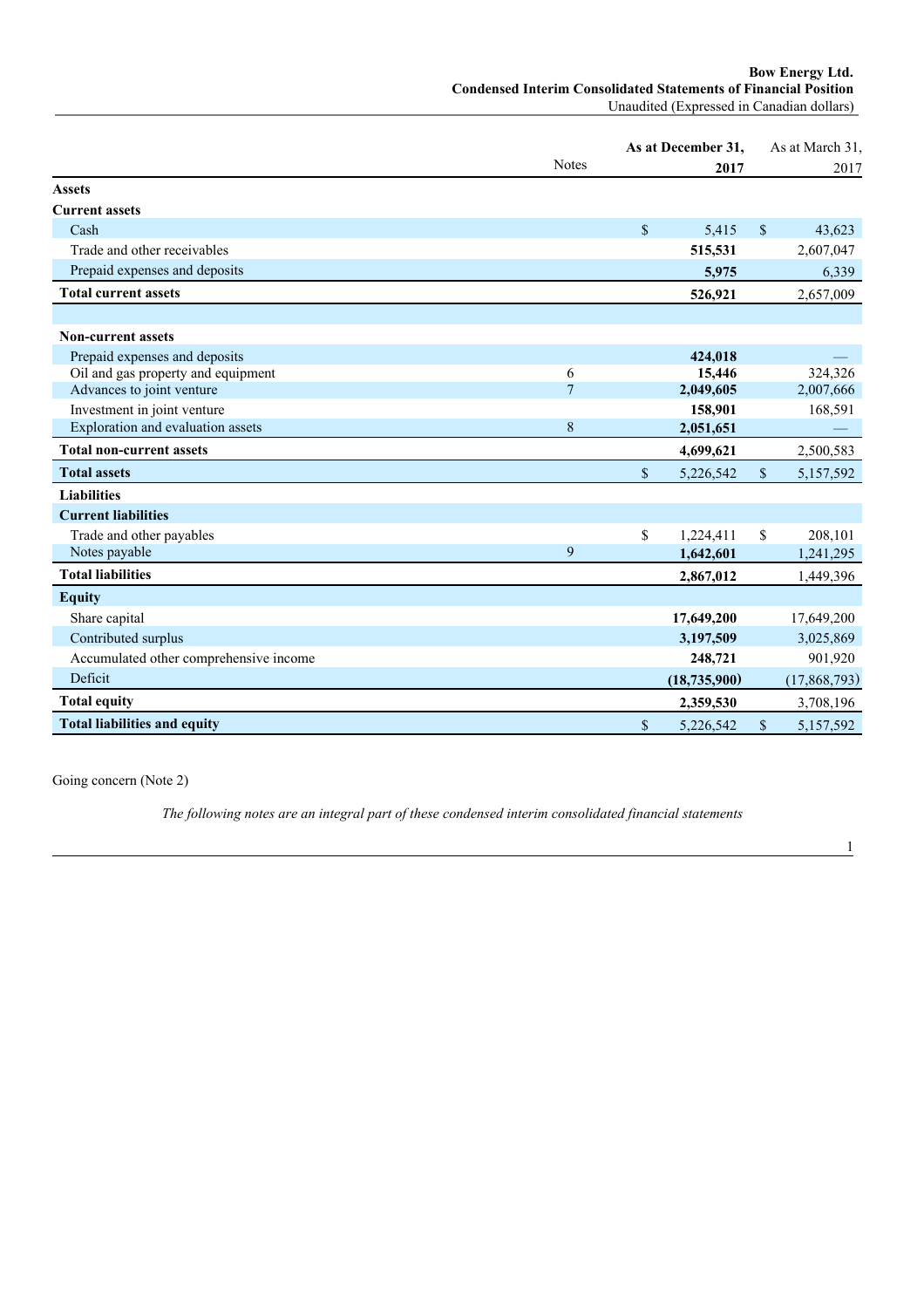#### **Bow Energy Ltd. Condensed Interim Consolidated Statement of Loss and Other Comprehensive Loss For the three and nine months ended December 31,** Unaudited (Expressed in Canadian dollars)

|                                              |              |              |            |              | For the three months ended<br>December 31, |              |             |               | For the nine months ended<br>December 31, |
|----------------------------------------------|--------------|--------------|------------|--------------|--------------------------------------------|--------------|-------------|---------------|-------------------------------------------|
|                                              | <b>Notes</b> |              | 2017       |              | 2016                                       |              | 2017        |               | 2016                                      |
|                                              |              |              |            |              |                                            |              |             |               |                                           |
|                                              |              |              |            |              |                                            |              |             |               |                                           |
| <b>Expenses</b>                              |              |              |            |              |                                            |              |             |               |                                           |
| General and administrative                   |              | $\mathbf{s}$ | 133,619    | \$           | 88,226                                     | $\mathbb{S}$ | 666,241     | $\mathcal{S}$ | 284,162                                   |
| Exchange (gain) loss                         |              |              | 13,639     |              | 5,280                                      |              | (30, 406)   |               | 5,280                                     |
|                                              |              |              | 147,258    |              | 93,506                                     |              | 635,835     |               | 289,442                                   |
| Income (loss) before interest, income taxes, |              |              |            |              |                                            |              |             |               |                                           |
| and depreciation                             |              |              | (147, 258) |              | (93, 506)                                  |              | (635, 835)  |               | (289, 442)                                |
| Interest and financing costs                 |              |              | (67, 862)  |              | (26,792)                                   |              | (142, 282)  |               | (76, 103)                                 |
| Depreciation                                 | 6            |              | (1,589)    |              | (172)                                      |              | (5,747)     |               | (516)                                     |
|                                              |              |              |            |              |                                            |              |             |               |                                           |
| Net loss from continuing operations          |              |              | (216,709)  |              | (120, 472)                                 |              | (783, 864)  |               | (366,061)                                 |
| Income (loss) from discontinued operations   | 13           |              |            |              | 498,756                                    |              | (83, 243)   |               | (1,240,419)                               |
| Net loss for the period                      |              |              | (216,709)  |              | 378,286                                    |              | (867, 107)  |               | (1,606,480)                               |
|                                              |              |              |            |              |                                            |              |             |               |                                           |
| Other comprehensive income (loss)            |              |              |            |              |                                            |              |             |               |                                           |
| Exchange differences on translating foreign  |              |              |            |              |                                            |              |             |               |                                           |
| operations                                   |              |              | (486, 675) |              | 142,983                                    |              | (653, 199)  |               | 194,166                                   |
|                                              |              |              |            |              |                                            |              |             |               |                                           |
| Other comprehensive loss for the period      |              | \$           | (703, 384) | $\mathbb{S}$ | 521,269                                    | S            | (1,520,306) | $\mathbb{S}$  | (1,412,314)                               |
|                                              |              |              |            |              |                                            |              |             |               |                                           |
|                                              |              |              |            |              |                                            |              |             |               |                                           |
| Loss per share from continuing operations    | 10           | $\mathbf S$  | (0.00)     | \$           | (0.00)                                     | S            | (0.01)      | \$            | (0.00)                                    |
| Income (loss) per share from discontinued    | 10           |              |            |              |                                            |              |             |               |                                           |
| operations                                   |              | \$           | (0.00)     | \$           | 0.01                                       | \$           | (0.00)      | \$            | (0.01)                                    |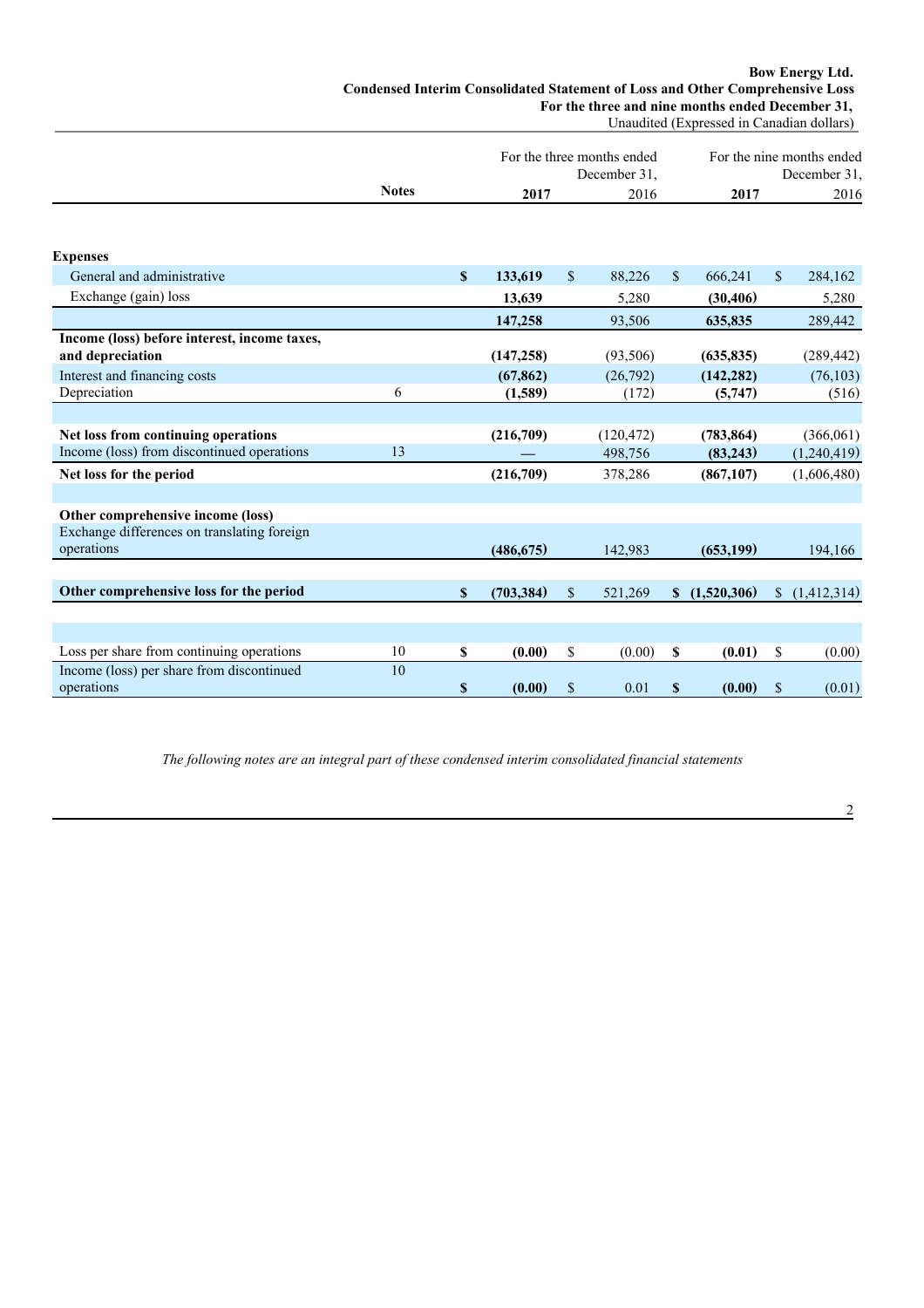|                                            |                  | Accumulated<br>other<br>Contributed<br>comprehensive |           |              |               |                  |    |                     |
|--------------------------------------------|------------------|------------------------------------------------------|-----------|--------------|---------------|------------------|----|---------------------|
|                                            | Share Capital    |                                                      | surplus   |              | income (loss) | Deficit          |    | <b>Total Equity</b> |
| Balance, April 1, 2016                     | 17,649,200<br>S. | \$                                                   | 2,906,663 | \$.          | 571,714       | \$(16,590,364)   | S. | 4,537,214           |
| Share based payments (Note 10)             |                  |                                                      | 62,012    |              |               |                  |    | 62,012              |
| Debt issuance costs                        |                  |                                                      |           |              |               |                  |    | 14,505              |
| Exchange difference on translating foreign |                  |                                                      |           |              |               |                  |    |                     |
| operations                                 |                  |                                                      | 14,505    |              | 194,166       |                  |    | 194,166             |
| Net loss for period                        |                  |                                                      |           |              |               | (1,606,480)      |    | (1,606,480)         |
| Balance, December 31, 2016                 | 17,649,200<br>S  | \$                                                   | 2,983,180 | $\mathbb{S}$ | 765,880       | \$(18, 196, 844) |    | 3,201,417           |
|                                            |                  |                                                      |           |              |               |                  |    |                     |
| Balance, April 1, 2017                     | 17,649,200<br>S. | S                                                    | 3,025,869 | \$           | 901,920       | \$(17,868,793)   | S  | 3,708,196           |
| Share based payments (Note 10)             |                  |                                                      | 171,640   |              |               |                  |    | 171,640             |
| Exchange difference on translating foreign |                  |                                                      |           |              |               |                  |    |                     |
| operations                                 |                  |                                                      |           |              | (653, 199)    |                  |    | (653, 199)          |
| Net loss for period                        |                  |                                                      |           |              |               | (867, 107)       |    | (867, 107)          |
| Balance, December 31, 2017                 | 17,649,200<br>\$ | \$                                                   | 3,197,509 | S            | 248,721       | \$(18,735,900)   |    | 2,359,530           |

*The following notes are an integral part of these condensed interim consolidated financial statements*

3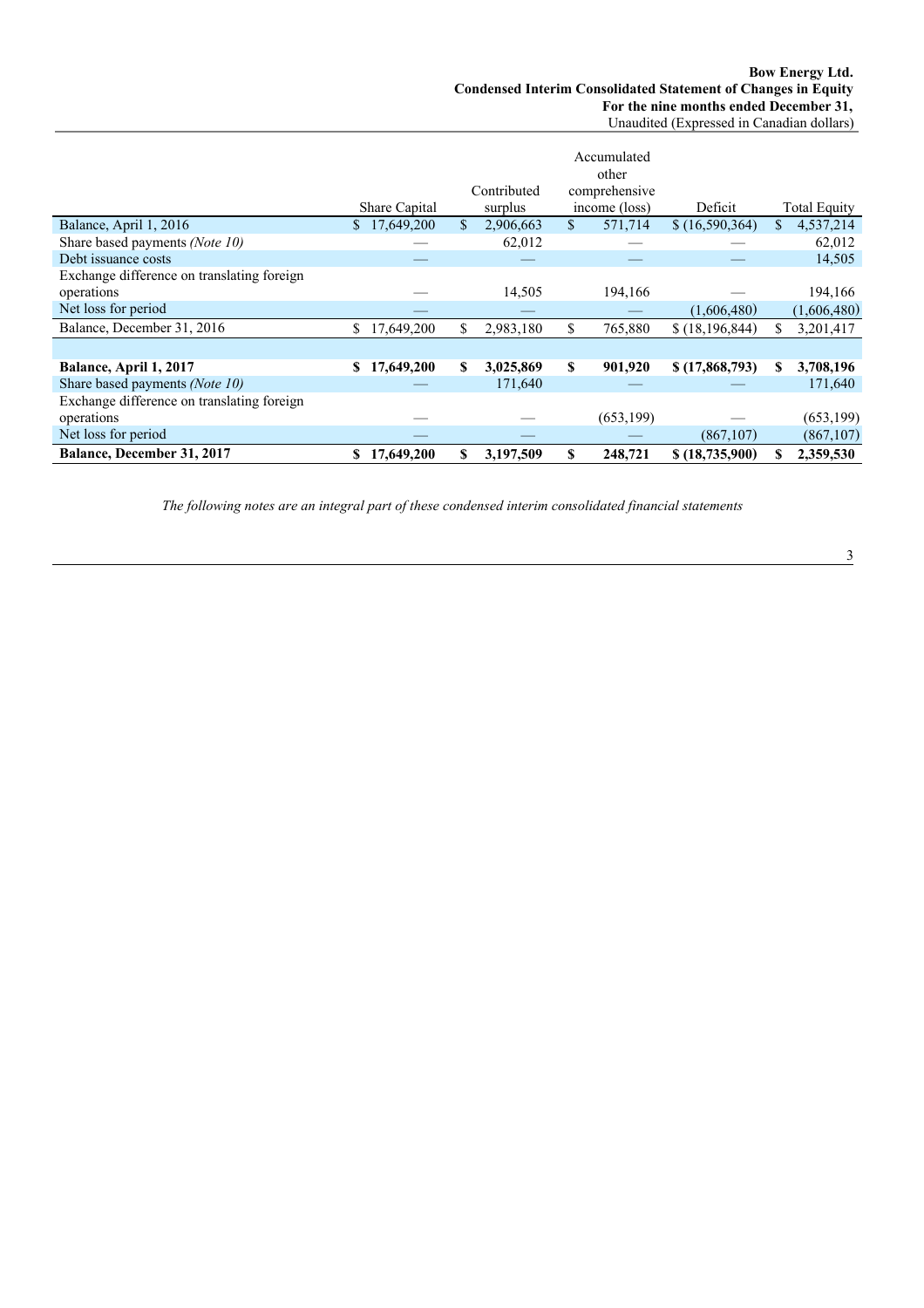#### **Bow Energy Ltd. Condensed Interim Consolidated Statements of Cash Flows For the nine months ended December 31,** Unaudited (Expressed in Canadian dollars)

|                                                            | <b>Notes</b> |              | 2017          |              | 2016        |
|------------------------------------------------------------|--------------|--------------|---------------|--------------|-------------|
| Operating                                                  |              |              |               |              |             |
| Loss for the period                                        |              | $\mathbf{s}$ | (867, 017)    | $\mathbb{S}$ | (1,606,479) |
| Adjustments for:                                           |              |              |               |              |             |
| Loss from discontinued operations                          | 13           |              | 83,241        |              | 1,240,419   |
| Accretion                                                  | 9            |              | 5,835         |              | 3,668       |
| Depreciation                                               | 6            |              | 5,747         |              | 516         |
| Unrealized exchange gain                                   |              |              | (30, 406)     |              |             |
| Share-based payments                                       | 10           |              | 171,640       |              | 62,012      |
| Changes in                                                 |              |              |               |              |             |
| Trade and other receivables                                |              |              | 8,920         |              | (3,298)     |
| Prepaid expenses                                           |              |              | (31,212)      |              |             |
| Trade and other payables                                   |              |              | 176,524       |              | (268, 620)  |
| Operating cash flows used for continuing operations        |              |              | (476, 728)    |              | (571, 782)  |
| Operating cash flows from discontinued operations          |              |              | 2,184,674     |              | 1,409,940   |
| Cash flows from operating activities                       |              |              | 1,707,946     |              | 838,158     |
|                                                            |              |              |               |              |             |
| Financing                                                  |              |              |               |              |             |
| Proceeds from related party note payable                   | 11           |              | 47,000        |              |             |
| Repayment of notes payable                                 | 9            |              | (362, 010)    |              |             |
| Interest on notes payable                                  |              |              | 5,779         |              | 17,860      |
| Proceeds from notes payable                                | 9            |              | 100,000       |              | 475,700     |
| Cash flows from (used for) financing activities            |              |              | (209, 231)    |              | 493,560     |
|                                                            |              |              |               |              |             |
| Investing                                                  |              |              |               |              |             |
| Additions to oil and gas property and equipment            | 6            |              | (18, 552)     |              |             |
| Advances to joint venture                                  |              |              | (157, 330)    |              | (820,750)   |
| Acquisition of exploration and evaluation assets           | 5            |              | (1,072,049)   |              |             |
| Cash flows used for investing activities                   |              |              | (1, 247, 932) |              | (820,750)   |
|                                                            |              |              |               |              |             |
| Net increase in cash                                       |              |              | 250,783       |              | 510,968     |
| Foreign exchange effect on cash held in foreign currencies |              |              | (288,991)     |              | 20,907      |
| Cash, beginning of the period                              |              |              | 43,623        |              | 55,538      |
| Cash, end of the period                                    |              | \$           | 5,415         | \$           | 587,412     |

Supplemental cash flow (Note 12)

*The following notes are an integral part of these condensed interim consolidated financial statements*

4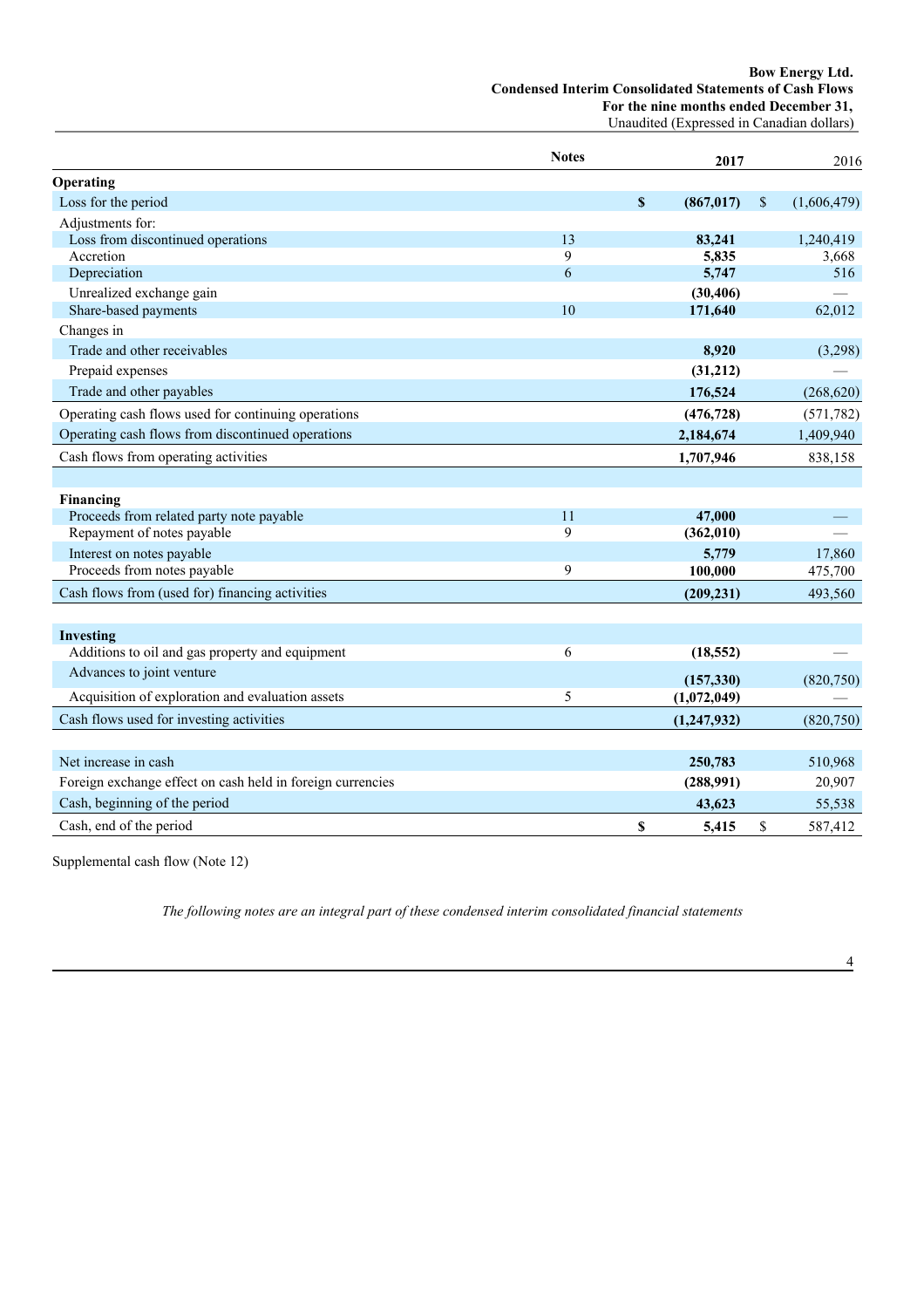#### **1. NATURE OF OPERATIONS**

On January 24, 2017 ACL International Ltd. amended its name to Bow Energy Ltd. (the "Company" or "Bow"). The Company is an Alberta, Canada corporation with common shares listed on the TSX Venture Exchange under the trading symbol "ONG". The Company's principal office is located at 16th Floor, 205 – 5 Avenue SW, Calgary, Alberta T2P 2V7.

On June 30, 2015 TSX Venture Exchange accepted the Company's application for a change of business from a general insurance brokerage issuer to an oil and gas issuer. In addition, the Company met the requirements to be listed as a TSX Venture Tier 1 issuer. Effective July 2, 2015, the listing of the Company's shares was transferred from the NEX to the TSX Venture exchange. The Company is now engaged in the exploration and development of and production of oil and natural gas in Indonesia.

#### **2. BASIS OF PRESENTATION AND GOING CONCERN**

These interim consolidated financial statements have been prepared in accordance with IAS 34 Interim Financial Reporting. They do not include all disclosures that would otherwise be required in a complete set of financial statements and should be read in conjunction with the 2017 annual report.

These consolidated financial statements have been prepared on a going concern basis in accordance with IFRS which contemplates the Company will continue in operation for the foreseeable future and be able to realize its assets and discharge its liabilities and commitments in the normal course of business.

#### **Going Concern**

The Company incurred a net loss of \$867,107 from continuing operations for the nine months ended December 31, 2017 and as of that date the Company's accumulated deficit was \$18,735,900. The Company's Langsa TAC asset expired in May 2017, which has been the Company's primary source of cash and only source of revenue. The Company no longer has any oil and gas assets in production. During the exploration stage, the recoverability of the costs incurred to date on exploration properties is dependent upon the existence of economically recoverable reserves, the ability of the Company to obtain the necessary financial resources to complete the exploration and development of its properties and upon future profitable production or proceeds from the disposition of the properties and deferred exploration expenditures. The Company will periodically have to raise funds to continue operations and, although it has been successful in doing so in the past, there is no assurance it will be able to do so in the future. These factors give rise to a material uncertainty which may cast significant doubt about the Company's ability to continue as a going concern.

# **3. SIGNIFICANT ACCOUNTING POLICIES**

Bow Energy Ltd. applies the same accounting policies and methods of computation in its interim consolidated financial statements as in its 2017 annual financial statements, unless otherwise stated below. None of the new standards, interpretations, and amendments, effective for the first time from 1 January 2017, have had a material effect on the financial statements.

The preparation of the consolidated financial statements in compliance with IFRS requires management to make certain critical accounting estimates. It also requires management to exercise judgment in applying the Company's accounting policies. The areas involving a higher degree of judgment of complexity, or areas where assumptions and estimates are significant to the consolidated financial statements are disclosed in Note 4.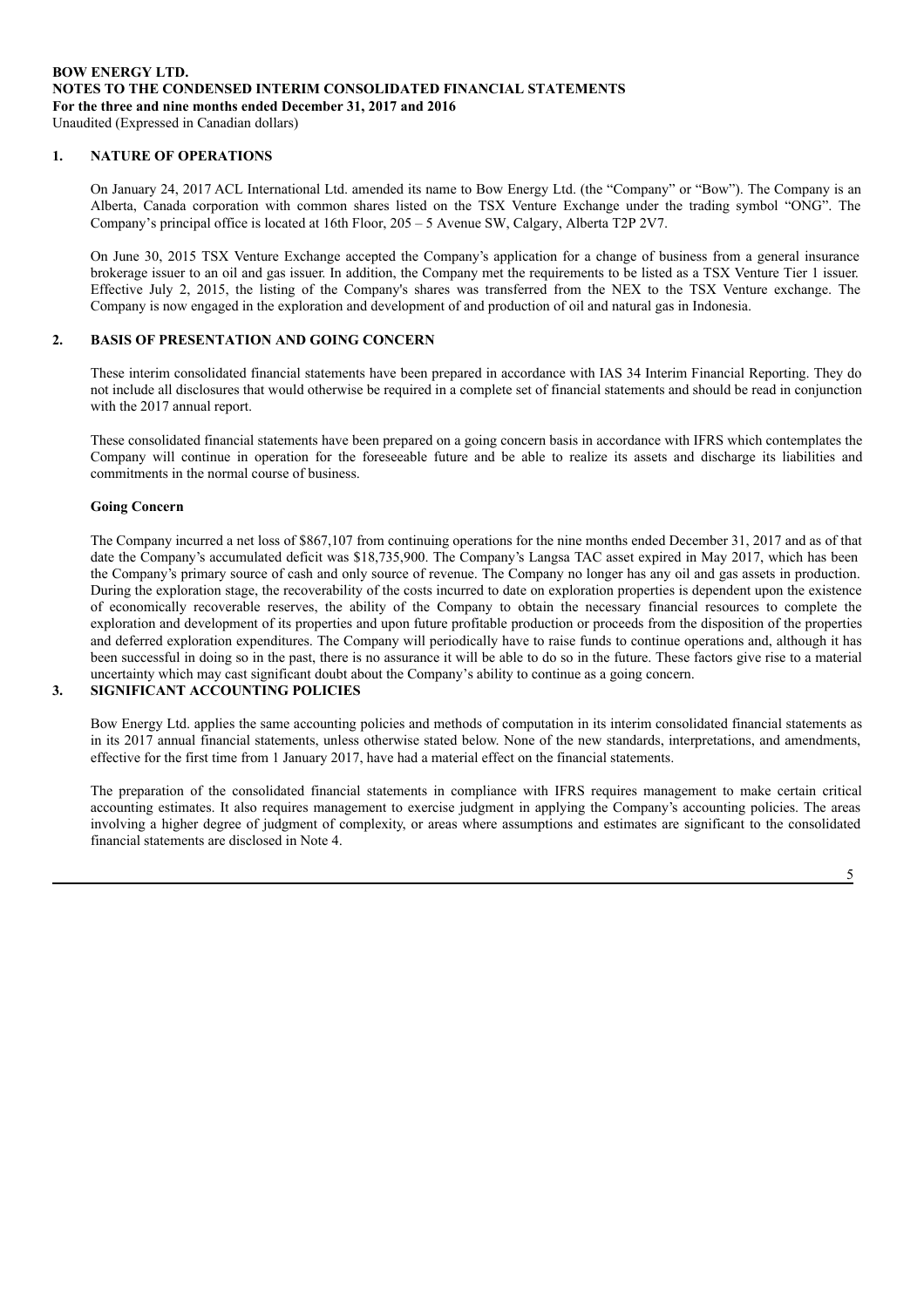# **BOW ENERGY LTD. NOTES TO THE CONDENSED INTERIM CONSOLIDATED FINANCIAL STATEMENTS For the three and nine months ended December 31, 2017 and 2016**

Unaudited (Expressed in Canadian dollars)

### **3. SIGNIFICANT ACCOUNTING POLICIES (continued)**

#### **Oil and natural gas exploration, evaluation, and development expenditure**

Oil and natural gas exploration, evaluation and development expenditure is accounted for using the successful efforts method of accounting.

#### *(i) Pre-licence costs*

Pre-licence costs are expensed in the period in which they are incurred.

#### *(ii) Licence and property acquisition costs*

Exploration licence and leasehold property acquisition costs are capitalised in intangible assets.

Licence and property acquisition costs are reviewed at each reporting date to confirm that there is no indication that the carrying amount exceeds the recoverable amount. This review includes confirming that exploration drilling is still under way or firmly planned, or that it has been determined, or work is under way to determine that the discovery is economically viable based on a range of technical and commercial considerations and that sufficient progress is being made on establishing development plans and timing.

If no future activity is planned or the licence has been relinquished or has expired, the carrying value of the licence and property acquisition costs are written off through the statement of income (loss) and other comprehensive income (loss). Upon recognition of proved reserves and internal approval for development, the relevant expenditure is transferred to oil and gas properties.

#### *(iii) Exploration and evaluation costs*

Exploration and evaluation activity involves the search for hydrocarbon resources, the determination of technical feasibility and the assessment of commercial viability of an identified resource.

Once the legal right to explore has been acquired, costs directly associated with an exploration well are capitalised as exploration and evaluation intangible assets until the drilling of the well is complete and the results have been evaluated. These costs include directly attributable employee remuneration, materials and fuel used, rig costs and payments made to contractors.

Geological and geophysical costs are recognised in the statement of income (loss) and other comprehensive income (loss), as incurred.

If no potentially commercial hydrocarbons are discovered, the exploration asset is written off through the statement of income (loss) and other comprehensive income (loss) as a dry hole. If extractable hydrocarbons are found and, subject to further appraisal activity (e.g., the drilling of additional wells), it is probable that they can be commercially developed, the costs continue to be carried as an intangible asset while sufficient/continued progress is made in assessing the commerciality of the hydrocarbons. Costs directly associated with appraisal activity undertaken to determine the size, characteristics and commercial potential of a reservoir following the initial discovery of hydrocarbons, including the costs of appraisal wells where hydrocarbons were not found, are initially capitalised as an intangible asset.

All such capitalised costs are subject to technical, commercial and management review, as well as review for indicators of impairment at least once a year. This is to confirm the continued intent to develop or otherwise extract value from the discovery. When this is no longer the case, the costs are written off through the statement of income (loss) and other comprehensive income (loss).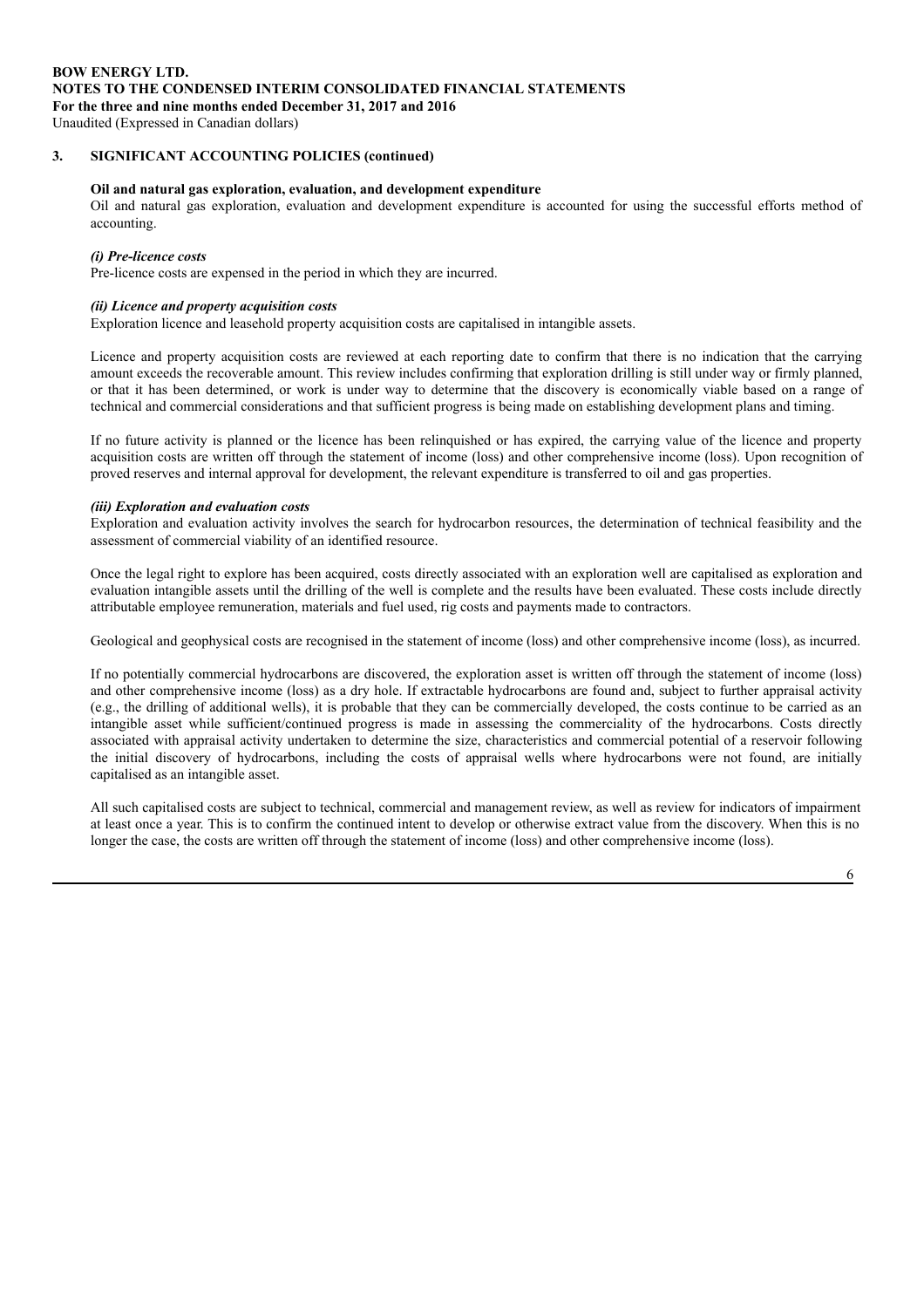# **BOW ENERGY LTD. NOTES TO THE CONDENSED INTERIM CONSOLIDATED FINANCIAL STATEMENTS For the three and nine months ended December 31, 2017 and 2016**

Unaudited (Expressed in Canadian dollars)

#### **3. SIGNIFICANT ACCOUNTING POLICIES (continued)**

When proved reserves of oil and natural gas are identified and development is sanctioned by management, the relevant capitalised expenditure is first assessed for impairment and (if required) any impairment loss is recognised, then the remaining balance is transferred to oil and gas properties. Other than licence costs, no amortisation is charged during the exploration and evaluation phase.

For exchanges/swaps or parts of exchanges/swaps that involve only exploration and evaluation assets, the exchange is accounted for at the carrying value of the asset given up and no gain or loss is recognised.

#### *(iv) Development costs*

Expenditure on the construction, installation, or completion of infrastructure facilities such as platforms, pipelines and the drilling of development wells, including unsuccessful development or delineation wells, is capitalized within oil and gas properties.

#### *(iv) Farm-outs — in the exploration and evaluation phase*

The Company does not record any expenditure made by the farmee on its account. It also does not recognise any gain or loss on its exploration and evaluation farm-out arrangements, but redesignates any costs previously capitalised in relation to the whole interest as relating to the partial interest retained. Any cash consideration received directly from the farmee is credited against costs previously capitalised in relation to the whole interest with any excess accounted for by the farmor as a gain on disposal.

#### **4. USE OF ESTIMATES AND JUDGMENTS**

There have been no material revisions to the nature and amount of changes in estimates or judgements of amounts reported in the annual financial statements 2017.

#### *Business combinations*

Business combinations are accounted for using the acquisition method of accounting. The determination of fair value often requires management to make assumptions and estimates about future events. The assumptions and estimates with respect to determining the fair value of property, plant, and equipment, and exploration and evaluation assets acquired generally require the most judgment and include estimates of reserves acquired, forecast benchmark commodity prices, and discount rates. Changes in any of the assumptions or estimates used in determining the fair value of acquired assets and liabilities could impact the amounts assigned to assets, liabilities in the purchase price allocation, and any resulting gain or goodwill. Future net earnings can be affected as a result of changes in future depletion, depreciation and accretion, and asset impairments.

The Company applied judgement in accounting for the acquisition of the five entities discussed in detail in note 5. The production sharing contracts owned by the subsidiaries are all at a similar stage of development. The joint study agreement is at an even earlier stage. The Company has made the judgement that although these entities are operational, there are no inputs as the entity is in the exploration stage and many of the employees were terminated as part of the asset acquisition. At the time of the acquisition, there was an exploration program in place, but no processes in place to convert the inputs and no production plans. Given all of these factors, the Company has made the judgement that the purchase of these entities lacked the business elements required to be considered as a business combination and the asset acquisition method has been applied.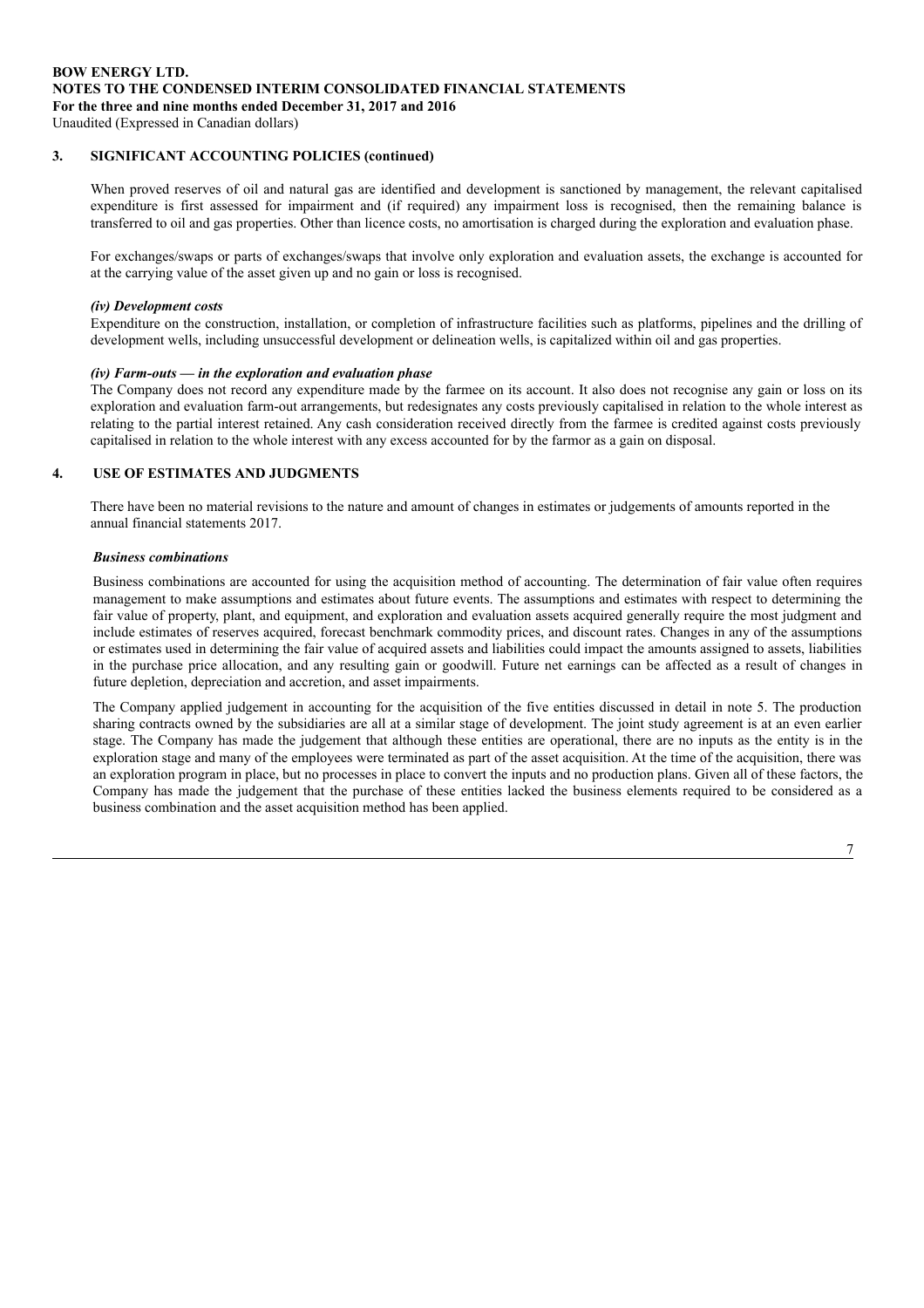# **5. ACQUISITION OF EXPLORATION AND EVALUATION ASSETS**

On May 24, 2017, the Company's wholly owned subsidiary, Bow Energy International Holdings Inc. ("BEIH"), acquired all of Bukit Energy Inc.'s shareholding interests (the "Subsidiary Shares") in five Singapore holding companies (the "Holding Companies") that own the interests in four Production Sharing Contracts ("PSCs") and one non-conventional joint study agreement ("JSA"), all interests are located onshore in Sumatra, Indonesia. The Holding Companies being acquired were Bukit Energy Central Sumatra (Mahato) Pte. Ltd. ("Mahato"), Bukit Energy Palmerah Baru Pte. Ltd. ("Palmerah Baru"), Bukit Energy Resources Palmerah Deep Pte. Ltd. ("Palmerah Deep"), Bukit Energy Bohorok Pte. Ltd. ("Bohorok"), and Bukit Energy Resources North Sumatra Pte. Ltd. ("Bohorok Deep"), collectively referred to as the "Bukit assets".

The Holding Companies being acquired by BEIH own the following interests in the conventional and non-conventional PSCs and non-conventional JSA:

- Bohorok PSC (conventional) operated 50% participating interest, 465,266 net acres
- Palmerah Baru PSC (conventional) operated 54% participating interest, 98,977 net acres
- Palmerah Deep PSC (non-conventional)- operated 69.36% participating interest, 170,398 net acres
- Mahato PSC (conventional)- 20% participating interest, 167,115 net acres, non-operated
- Bohorok Deep (non-conventional)- 20.25% participating interest in a JSA, non-operated with option to become operator

Assets were purchased for a total of USD \$1,967,494 for a total CDN purchase price of \$2,648,247. The Company paid an initial amount of \$1,072,049 (USD \$796,470), assumed liabilities of \$819,945 (USD \$609,172), issued a note payable of \$673,000 (USD \$500,000) which is due and payable on December 31, 2017 and had closing costs of \$83,253.

The purchase price allocation can be summarized as follows:

| Cash                              | 724       |
|-----------------------------------|-----------|
| Trade and other receivables       | 24,775    |
| Prepaid expenses and deposits     | 421,455   |
| Exploration and evaluation assets | 2.201.293 |
|                                   | 2,648,247 |

The fair values of identifiable assets acquired as reported in the table above were estimated based on information available at the time of preparation of these interim condensed consolidated financial statements. Actual amounts recognized by the Company once the acquisition accounting is finalized may differ materially from these estimates.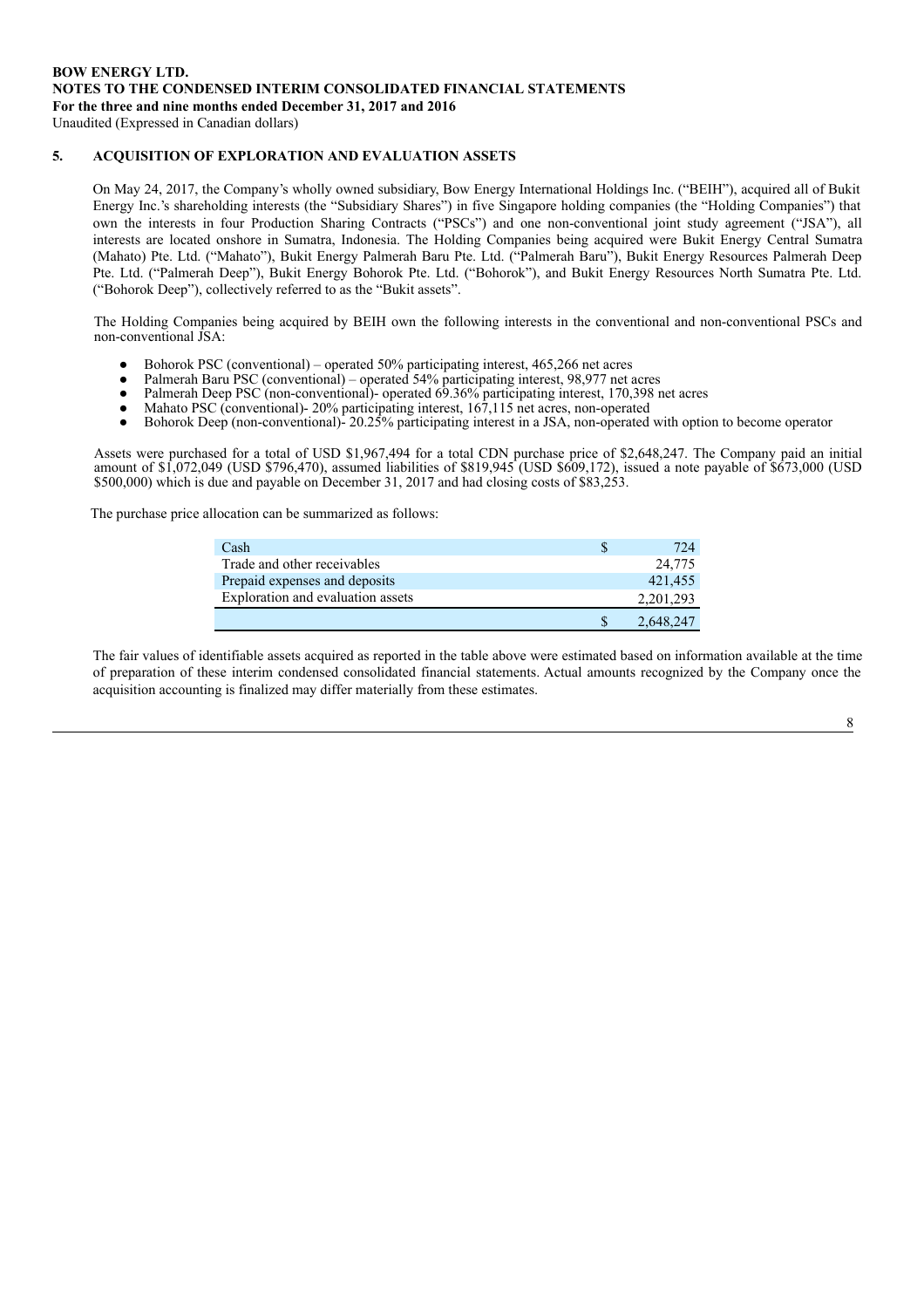# **6. OIL AND GAS PROPERTY AND EQUIPMENT**

|                                                             |              | Development    |              |                     |              |              |
|-------------------------------------------------------------|--------------|----------------|--------------|---------------------|--------------|--------------|
|                                                             |              | and            |              |                     |              |              |
|                                                             |              | production     |              |                     |              |              |
| Cost                                                        |              | assets         |              | <b>Other Assets</b> |              | <b>Total</b> |
| As at April 1, 2016                                         | $\mathbb{S}$ | 11,508,629     | $\mathbf S$  | 4,591               | $\mathbb{S}$ | 11,513,220   |
| Foreign currency translation change                         |              | 300,780        |              |                     |              | 300,780      |
| Cost as at March 31, 2017                                   | $\mathbb{S}$ | 11,809,409     | $\mathbb{S}$ | 4,591               | $\mathbf S$  | 11,814,000   |
| <b>Additions</b>                                            |              |                |              | 18,553              |              | 18,553       |
| Abandonment                                                 |              | (10, 925, 700) |              |                     |              | (10,925,700) |
| Foreign currency translation change                         |              | (883,709)      |              |                     |              | (883,709)    |
| Cost as at December 31, 2017                                | \$           |                | \$           | 23,144              | \$           | 23,144       |
|                                                             |              |                |              |                     |              |              |
| Accumulated depletion and depreciation                      |              |                |              |                     |              |              |
| As at April 1, 2016                                         | \$           | 8,628,185      | \$           | 1,263               | \$           | 8,629,448    |
| Charge for the period                                       |              | 2,581,201      |              | 688                 |              | 2,581,889    |
| Impairment                                                  |              | 16.425         |              |                     |              | 16,425       |
| Foreign currency translation change                         |              | 261,912        |              |                     |              | 261,912      |
| Accumulated depletion and depreciation as at March 31, 2017 | $\mathbb{S}$ | 11,487,723     | $\mathbb{S}$ | 1,951               | \$.          | 11,489,674   |
| Charge for the period                                       |              | 325,046        |              | 5,747               |              | 330,793      |
| Abandonment                                                 |              | (11,809,409)   |              |                     |              | (11,809,409) |
| Foreign currency translation change                         |              | (3,360)        |              |                     |              | (3,360)      |
| Accumulated depletion and depreciation as at December 31,   |              |                |              |                     |              |              |
| 2017                                                        | \$           |                | \$           | 7,698               | \$           | 7,698        |
|                                                             |              |                |              |                     |              |              |
| Net book value as at March 31, 2017                         | \$           | 321,686        | \$           | 2,640               | \$           | 324,326      |
| Net book value as at December 31, 2017                      | \$           |                | \$           | 15,446              | \$           | 15,446       |

The depletion calculation for the period ended December 31, 2017 included estimated future development costs of \$nil (2016: nil) for proved and probable reserves.

#### **Langsa TAC**

In May of 2017, the Company's licence for the Langsa TAC block expired and was not renewed by the government, consequently, the asset reverted back to the government and for accounting purposes is considered abandoned.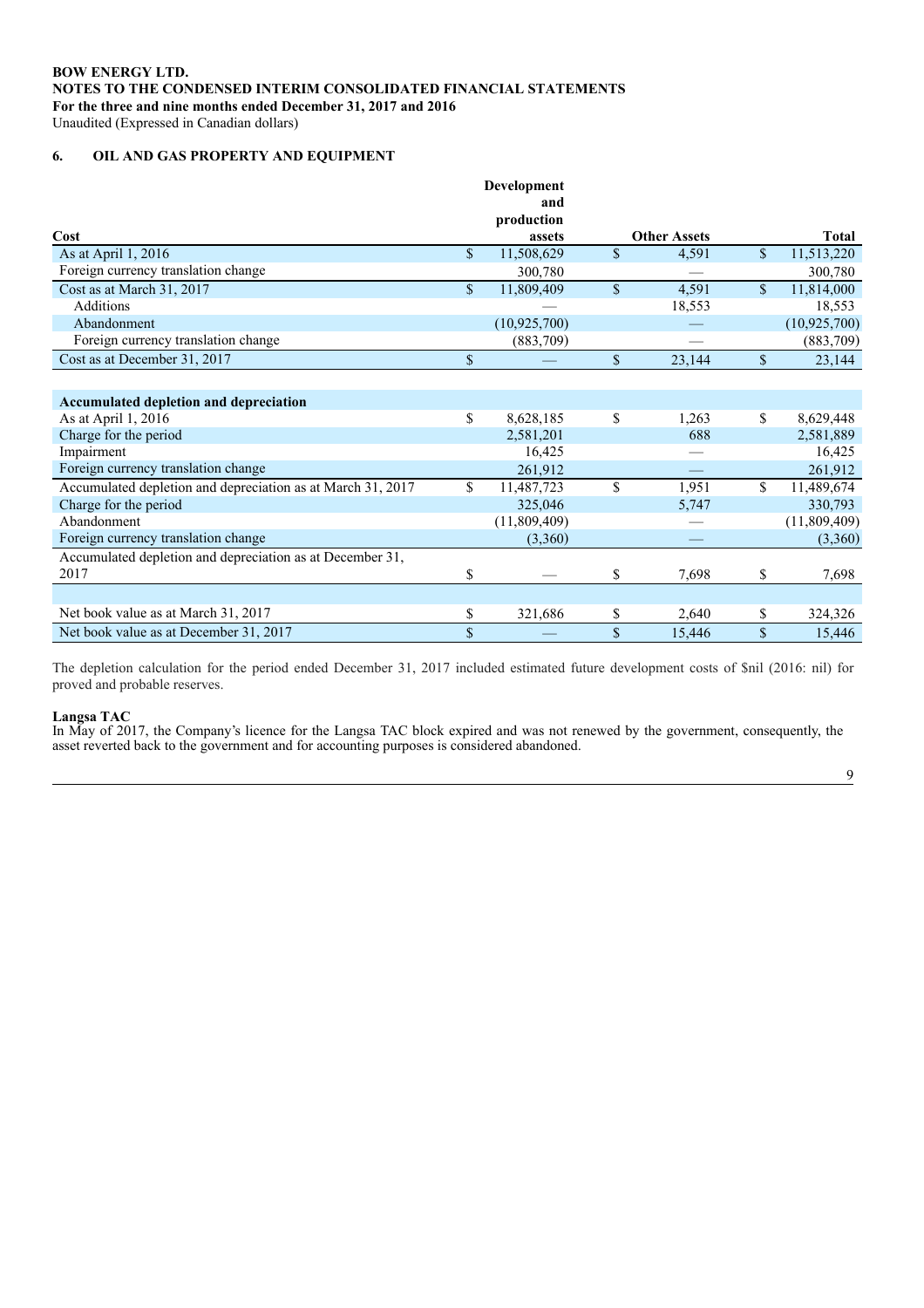# **7. INVESTMENT IN JOINT VENTURE**

The Company's investment in REE has been accounted for as a joint venture. The Company has joint control over the strategic financial and operating decisions of REE, but no single venturer has the ability to control the relevant activities of REE unilaterally and the parties have rights to the net assets of the arrangement.

The following is summarized financial information for REE as at December 31, 2017, based on its financial statements prepared in accordance with IFRS.

| Revenue                           | S  |            |
|-----------------------------------|----|------------|
| Profit from continuing operations |    |            |
| Other comprehensive income        |    |            |
| Total comprehensive income        |    |            |
|                                   |    |            |
|                                   |    |            |
| Current assets $(i)$              | \$ | 5,651      |
| Non-current assets                |    | 9,484,856  |
| <b>Current liabilities</b>        |    | (304, 039) |
| Non-current liabilities           |    |            |
| Net assets                        |    | 9.186.468  |

#### *(i) Includes cash of \$686*

As part of the acquisition of REE, the Company acquired loans receivable of \$690,862 and subsequently advanced additional funds bringing total advances to \$2,049,605. These advances are non-interest bearing. As part of the REE shareholder's agreement, all after-tax proceeds from the operations of SBA are first used to repay the shareholder's loans, prior to any distributions relative to each party's share interests. As at December 31, 2017, SBA had not reached technical feasibility or commercial viability and as such the amounts remain outstanding.

On September 23, 2016, PT. Prosys Oil and Gas International ("POGI") defaulted on a cash call requirement to fund SBA as part of its 14% working interest. The deadline to remedy the default was on October 23, 2016. As of March 31, 2017, the default has not been remedied and REE and KRX Energy (SBA) Pte Ltd. are taking steps to transfer POGI's interest in SBA in the following proportions: REE: 8.3% and KRX Energy (SBA) Pte Ltd. 5.7%. The proportionate interests in SBA are now: 59.3% for REE and 40.7% for Lion.

# **8. EXPLORATION AND EVALUATION ASSETS**

|                                      |                | Palmerah | Palmerah |               |            |
|--------------------------------------|----------------|----------|----------|---------------|------------|
|                                      | <b>Bohorok</b> | Baru     | Deep     | <b>Mahato</b> | Total      |
| Cost as at April 1, 2017             |                |          |          |               |            |
| Acquisition of Bukit assets (Note 5) | 1.181.551      | 477.049  | 235,712  | 306.981       | 2,201,293  |
| <b>Additions</b>                     |                |          |          |               |            |
| Foreign currency translation change  | (80.321)       | (32.429) | (16.024) | (20.868)      | (149, 642) |
| Cost as at December 31, 2017         | 1.101.230      | 444,620  | 219,688  | 286,113       | 2,051,651  |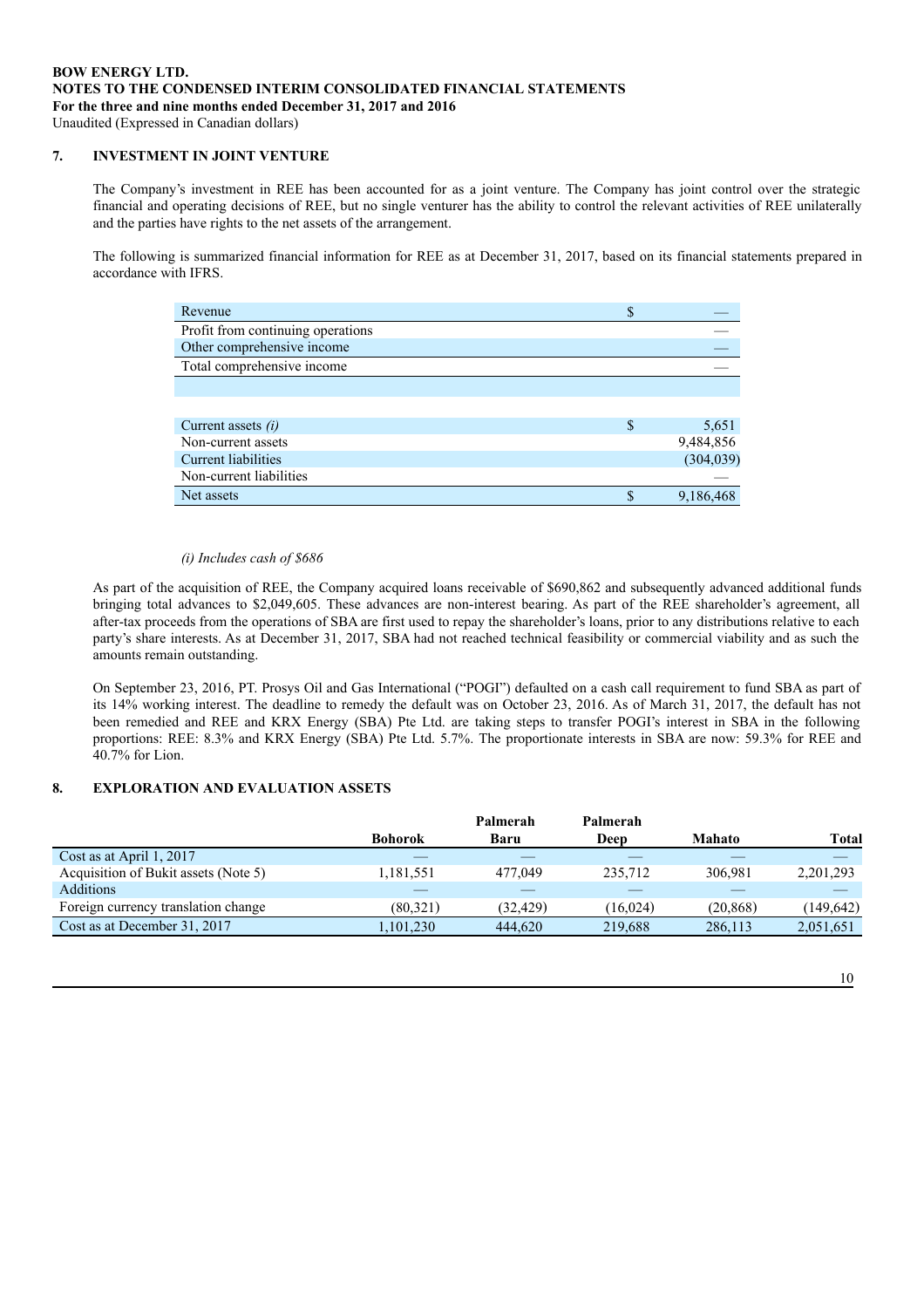#### **9. NOTES PAYABLE**

|                        |               |             |             | December 31, 2017 | March 31, 2017 |             |  |
|------------------------|---------------|-------------|-------------|-------------------|----------------|-------------|--|
|                        | Nominal       | Date of     |             | Carrying          |                | Carrying    |  |
|                        | interest rate | maturity    | Face value  | amount            | Face value     | amount      |  |
| Promissory note (i)    | 12%           | 31/3/2018   | 48.498      | 51.416            | 48,498         | 49,230      |  |
| Promissory note (ii)   | 12%           | 31/3/2018   | 47,000      | 48,437            |                |             |  |
| Bukit Energy Inc.(iii) | 8.5%          | 31/3/2018   | 633,738     | 662,441           |                |             |  |
| Credit note (iv)       | $9\%$         | Note $9(v)$ | 880,307     | 880,307           | 1.197.900      | 1,192,065   |  |
|                        |               |             | \$1,609,543 | \$1,642,601       | \$1,246,398    | \$1,241,295 |  |

The promissory notes are repayable in full on maturity. The difference between the face value and carrying amount is attributed to accrued interest.

- (i) The note matured on December 31, 2017 and was subsequently extended until September 30, 2018. The note is currently in default and carries interest at 12% per annum.
- (ii) On June 29, 2017, the Company issued a note payable to a related party in receipt for \$47,000. The note matured on December 31, 2017 and was subsequently extended until September 30, 2018. The note is currently in default and carries interest at 12% per annum.
- (iii) In conjunction with the close of the purchase of the Bukit assets, the Company issued a note payable to Bukit Energy Inc. of USD \$500,000 with interest at the rate of 8.5% per annum, calculated monthly, not in advance, on the principal amount. The note matured on August 31, 2017. The note was extended to December 15, 2017 and is currently in default.
- (iv) On October 26, 2016, the Company entered into Amended and Restated Loan Agreement ("the Agreement") with the lender. Under the amendment, the interest rate increased from 6.75% to 9% per annum and extended the maturity date to July 14, 2017. The lender advanced a further USD \$355,000 with a maturity date of January 7, 2017. The face value of the note in USD as at December 31, 2017 was USD \$700,000 (March 31, 2017: USD \$900,000). The credit note is secured by a general security agreement over the assets of the Company. Interest is paid monthly. In addition, the Company granted 320,000 warrants to the lender for the right to purchase common shares, of the Company at \$0.10 per share. Interest is paid monthly and is recorded at 9% on the full amount of the original issued notes of USD \$1,100,000.

The warrants expire on the date of repayment of the loan. The Company has fair valued the cost of the warrants using a Black Scholes model and recorded a discount on the debt of \$14,505 with an offset to contributed surplus. The following assumptions were used in calculating the warrant value under the Black Scholes model: 0% forfeiture rate, measurement price of \$0.08, which was the closing price of BOW stock at the date of the grant, risk free rate of 0.56%, an expected term of 0.72 years, dividend yield equal to 0% and volatility of 203% based on the Company's stock history. The discount is being amortized over the term of the debt. During the nine months ended December 31, 2017, the Company recorded an accretion expense of \$5,835 (2016: \$nil) related to this debt.

The Agreement date of maturity was extended. USD \$200,000 is due and payable on September 15, 2017 and USD \$600,000 is due and payable on December 31, 2017. The Company repaid \$262,010 (USD \$200,000) during the period. The note was subsequently transferred to Petrolia Energy Corporation as part of the merger as described in the subsequent event note 12.

(v) On June 13, 2017, the Company issued a note payable in receipt for \$100,000. The note was repaid in full during the period.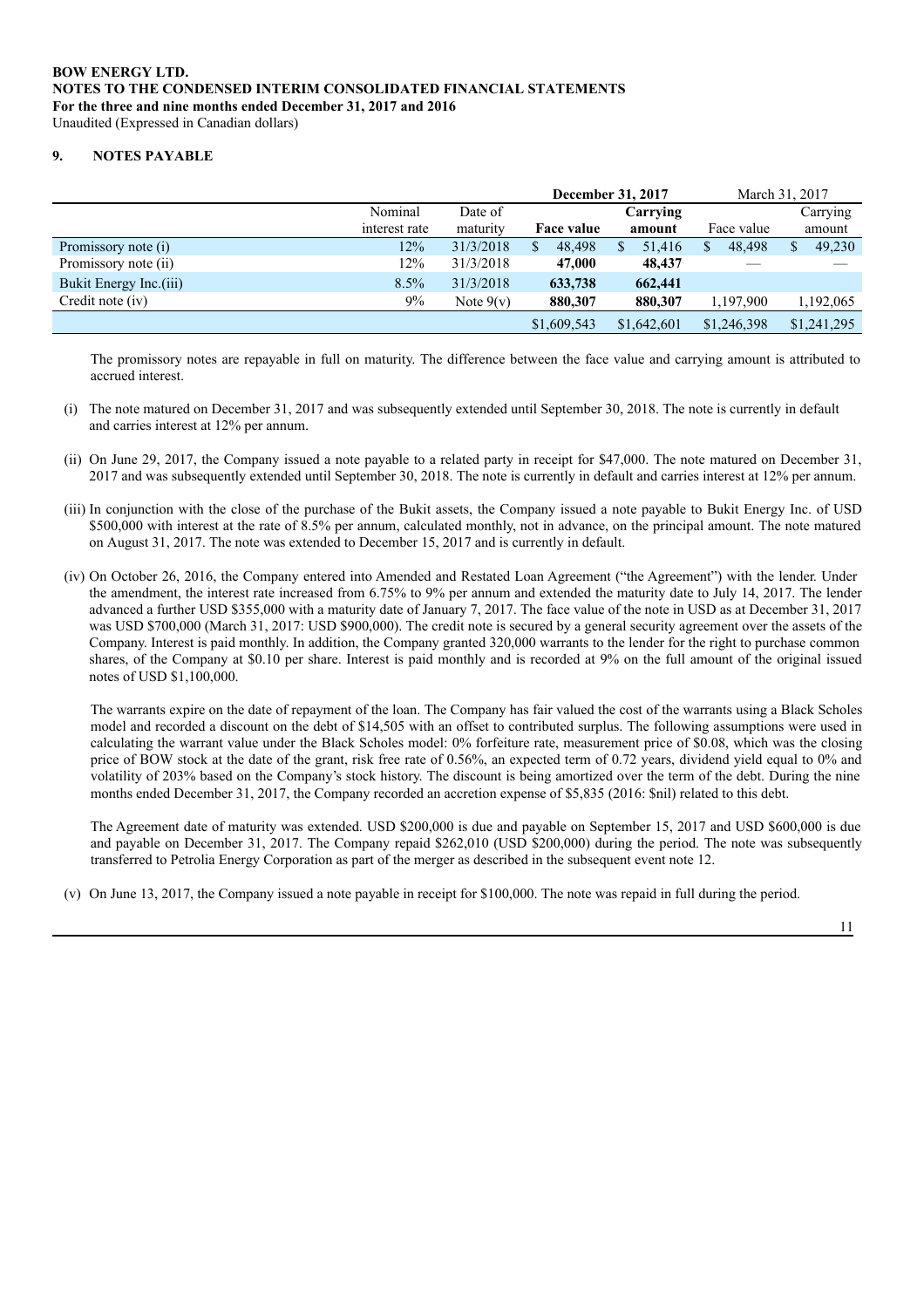#### **10. SHARE CAPITAL**

#### **Per share amounts**

| Nine months ended                                    | December 31,<br>2017 | December 31.<br>2016 |
|------------------------------------------------------|----------------------|----------------------|
| Weighted average number of shares – basic:           |                      |                      |
| Issued common shares as at April 1                   | 92,310,184           | 92,310,184           |
| Effect of common shares issued during the period     |                      |                      |
|                                                      | 92,310,184           | 92,310,184           |
| Loss per share from continuing operations            | (0.00)               | (0.00)               |
| Income (loss) per share from discontinued operations | (0.00)               | (0.01)               |

#### **Share-based payments**

The Company has adopted an incentive stock option plan whereby the maximum number of shares reserved for issue under the plan shall not exceed 10% of the total number of issued and outstanding common shares of the Company from time to time on a nondiluted basis. The Company received share exchange approval for the issuance of options greater than 10% of the plan.

Changes in share options during the periods ended December 31, 2017 and March 31, 2017 are as follows:

|                                |                      |                                       | December 31, 2017 |           |    | March 31, 2017 |  |                      |  |                                       |
|--------------------------------|----------------------|---------------------------------------|-------------------|-----------|----|----------------|--|----------------------|--|---------------------------------------|
|                                | Number of<br>options | Weighted<br>average<br>exercise price |                   |           |    |                |  | Number of<br>options |  | Weighted<br>average exercise<br>price |
|                                |                      |                                       |                   |           |    |                |  |                      |  |                                       |
| Outstanding, beginning of year | 8,517,658            | S                                     | 0.12              | 6,117,658 | \$ | 0.12           |  |                      |  |                                       |
| Granted                        | 2,200,000            | \$                                    | 0.12              | 3,100,000 | \$ | 0.12           |  |                      |  |                                       |
| Forfeited                      | (1,917,658)          |                                       |                   | (700,000) |    |                |  |                      |  |                                       |
| Outstanding, end of the year   | 8.800.000            | ¢                                     | 0.12              | 8,517,658 | Φ  | 0.12           |  |                      |  |                                       |

The weighted average remaining life of the options is 3.62 years. As at December 31, 2017, 4,090,000 of options were exercisable.

The Company recorded a share-based payment of \$171,640 for the period ended December 31, 2017 (nine months ended December 31, 2016: \$62,012).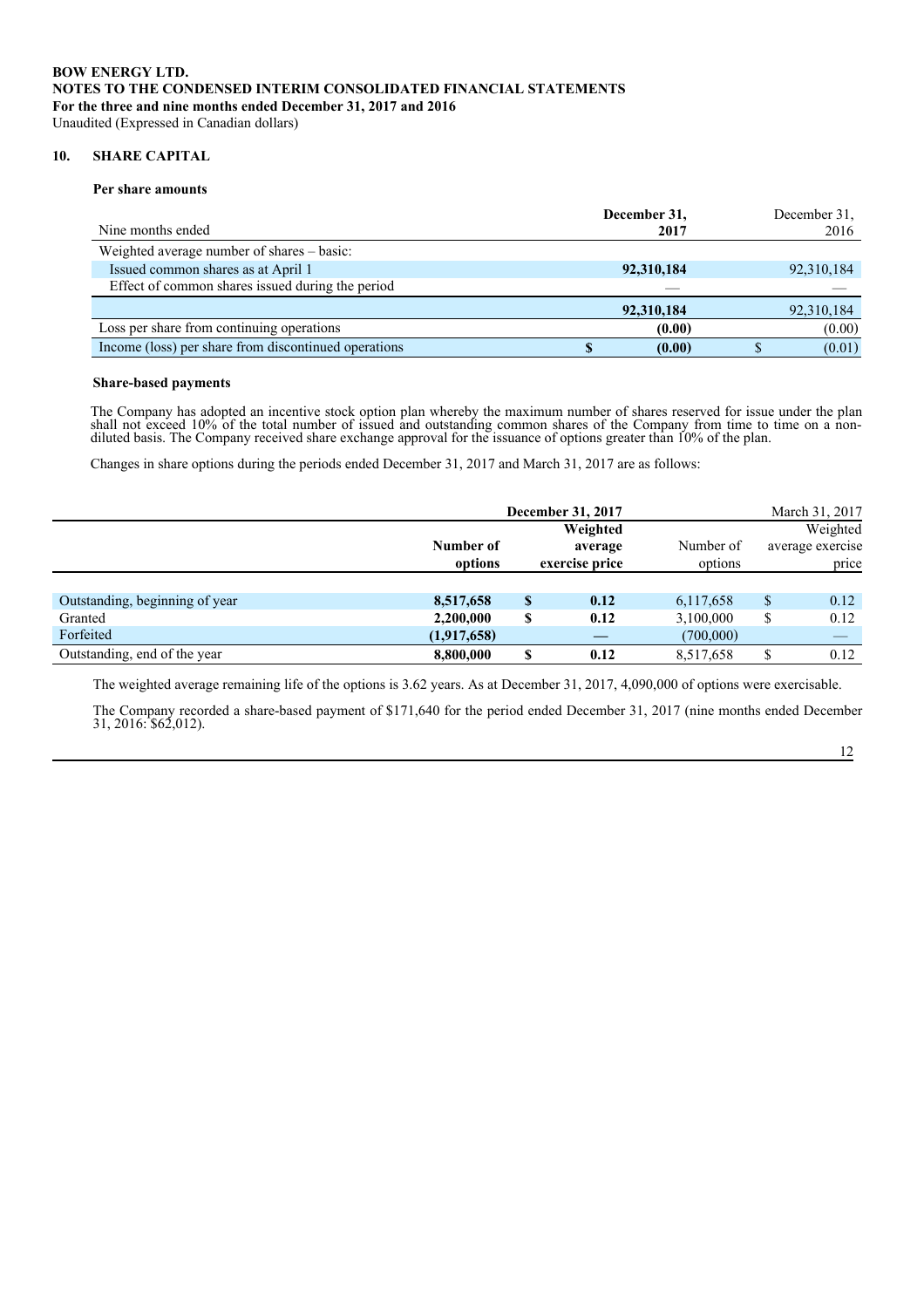# **11. RELATED PARTY TRANSACTIONS**

The Company enters into transactions with related parties from time to time in the normal course of business, as well as key management personnel.

On May 30, 2016 an Officer of the Corporation granted an unsecured loan, which carries interest at 12% per annum in the amount of \$58,000 for general working capital. The note matures on July 29, 2016. The above transaction was in the normal course of business and was at terms agreed to by the related parties. The carrying value of the note as at September 30, 2016 is \$58,572; The amount was repaid on September 3, 2016. The difference between the face value and carrying amount is attributed to accrued interest. The officer extended the maturity date to September 15th, subsequent to the period end.

On June 29, 2017, the Company issued a note payable to an Officer in receipt for \$47,000. The note matured on December 31, 2017, was extended to March 31, 2018 and carries interest at 12% per annum.

# **Compensation of key management personnel**

Key management personnel are comprised of all members of the Board of Directors and the Named Officers (as defined in Form 51- 102F6 Statement of Executive compensation and disclosed in the Company's Management Proxy Circular in connection with its annual meeting of shareholders). The summary of the compensation of key management personnel is as follows:

|                                                | December 31,  | December 31, |
|------------------------------------------------|---------------|--------------|
| Nine months ended                              | 2017          | 2016         |
| Salary and bonuses                             | \$<br>315,000 | 85.428       |
| Share based payments                           | 171,640       | 62.012       |
| Total compensation of key management personnel | 486,640       | 147,440      |

Share based payments were composed of expenses related to stock options. 2,200,000 shares were issued to officers of the Company on a 5 year term at an option price of \$0.12 on September 1, 2017; 50% vested immediately and the remaining 50% vest on the anniversary of the grant.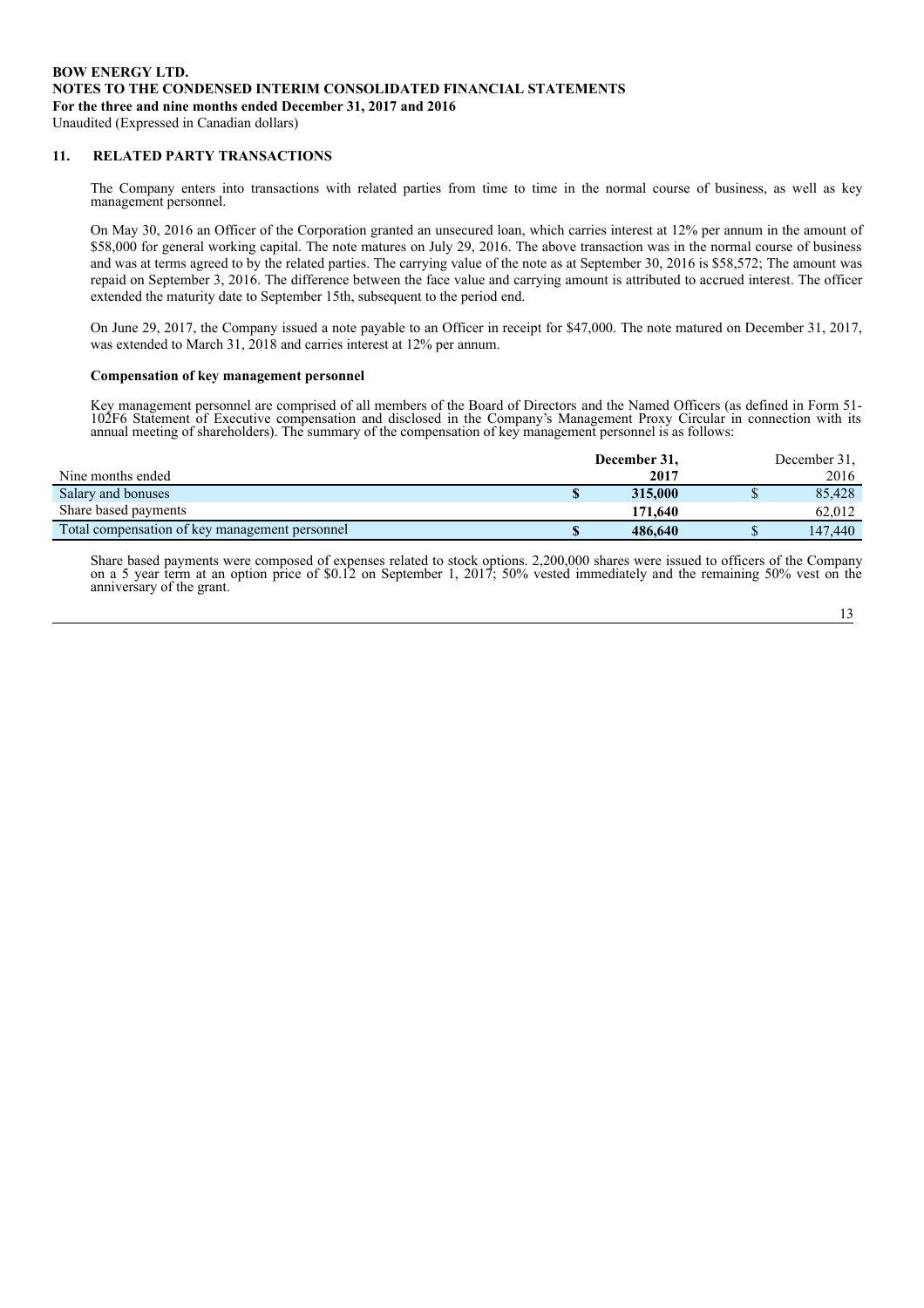# **BOW ENERGY LTD. NOTES TO THE CONDENSED INTERIM CONSOLIDATED FINANCIAL STATEMENTS For the three and nine months ended December 31, 2017 and 2016**

Unaudited (Expressed in Canadian dollars)

# **12. SUPPLEMENTAL CASH FLOW INFORMATION**

During the nine months ended December 31, 2017 and 2016, the Company had non-cash transactions as follows:

|                                              |              | 2017          |              | 2016   |
|----------------------------------------------|--------------|---------------|--------------|--------|
|                                              |              |               |              |        |
| <b>Operating activities</b>                  |              |               |              |        |
| Trade and other receivables acquired         | $\mathbf{s}$ | (24,748)      | $\mathbb{S}$ |        |
| Prepaid expenses acquired                    |              | (421, 455)    |              |        |
| Trade and other payables acquired            |              | 897,340       |              |        |
|                                              | \$           | 451,137       |              |        |
|                                              |              |               |              |        |
| <b>Financing activities</b>                  |              |               |              |        |
| Promissory note issued for asset acquisition | $\mathbf{s}$ | 673,000       | $\mathbb{S}$ |        |
|                                              | S            | 673,000       | \$           |        |
|                                              |              |               |              |        |
| <b>Investing activities</b>                  |              |               |              |        |
| Intangible assets acquired                   | $\mathbf{s}$ | (1, 124, 137) | $\mathbb{S}$ |        |
|                                              | \$           | (1,124,137)   | \$           |        |
|                                              |              |               |              |        |
|                                              |              |               |              |        |
| <b>Additional information</b>                |              |               |              |        |
| Interest paid                                | \$           | 62,109        | \$           | 64,265 |
| Income taxes paid                            | \$           |               | \$           |        |

# **13. DISCONTINUED OPERATIONS**

On May of 2017, the Company's licence for the Langsa TAC block expired and was not renewed by the government, consequently, the Company has ceased production of oil and the asset was abandoned.

To conform with current period classification of the discontinued operations, prior year results have been reclassified to discontinued operations.

Results of discontinued operations are as follows:

| Nine months ended                 |              | 2017       | 2016        |
|-----------------------------------|--------------|------------|-------------|
| Revenue                           | $\mathbf{s}$ | 866,686    | 4,082,849   |
| Oil and gas expenditures          |              | (638, 438) | (3,590,247) |
| Exchange gain                     |              | 311        | 133,984     |
| Depletion                         |              | (311, 802) | (1,844,358) |
| Loss from discontinued operations | S            | (83, 243)  | (1,217,772) |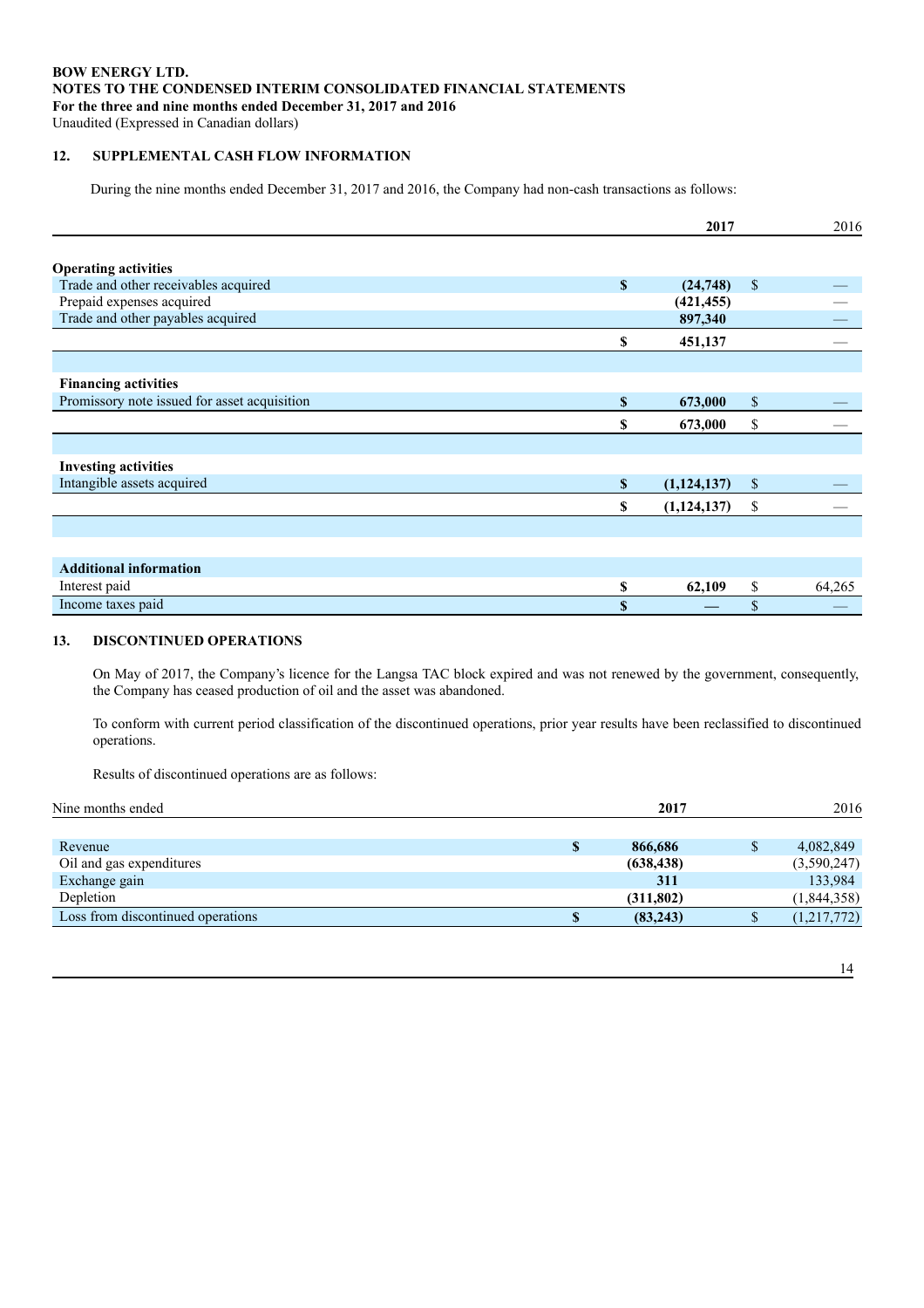#### **14. SUBSEQUENT EVENTS**

On December 8, 2017, the Company announced that it has signed a definitive agreement for Petrolia Energy Corporation("Petrolia") (BBLS:OTCBB), to acquire Bow (the "Acquisition"). The Agreement sets out the terms and conditions pursuant to which Petrolia will acquire through an all-stock transaction the entire issued and outstanding common shares of Bow. Bow will distribute the common shares of Petrolia it receives to Bow shareholders who will receive shares of Petrolia on the basis of 1.15 Petrolia shares for each common share held in Bow. Bow warrant holders will be entitled to receive, upon exchange of their securities, the equivalent number of Petrolia warrants. Following the completion of the Arrangement, Bow will be a wholly owned subsidiary of Petrolia.

On February 27, 2018, the Acquisition closed and Petrolia acquired all of the issued and outstanding shares of capital stock of Bow (each a "Bow Share"). The Arrangement was approved at a special meeting of shareholders of Bow held on February 21, 2018. Final approval of the Arrangement was granted by the Court of Queen's Bench of Alberta (the "Court") on February 23, 2018.

Under the terms of the Arrangement, Bow shareholders are deemed to have received 1.15 Petrolia common stock shares for each Bow Share. A total of 106,156,712 shares of the Company's common stock were issued to the Bow shareholders as a result of the Arrangement, plus additional shares in connection with the rounding described below. The Arrangement provided that no fractional shares would be issued in connection with the Arrangement, and instead, each Bow shareholder otherwise entitled to a fractional interest would receive the nearest whole number of Company shares. For example, where such fractional interest is greater than or equal to 0.5, the number of shares to be issued would be rounded up to the nearest whole number and where such fractional interest is less than 0.5, the number of shares to be issued would be rounded down to the nearest whole number. In calculating such fractional interests, all shares issuable in the name of or beneficially held by each Bow shareholder or their nominee as a result of the Arrangement shall be aggregated.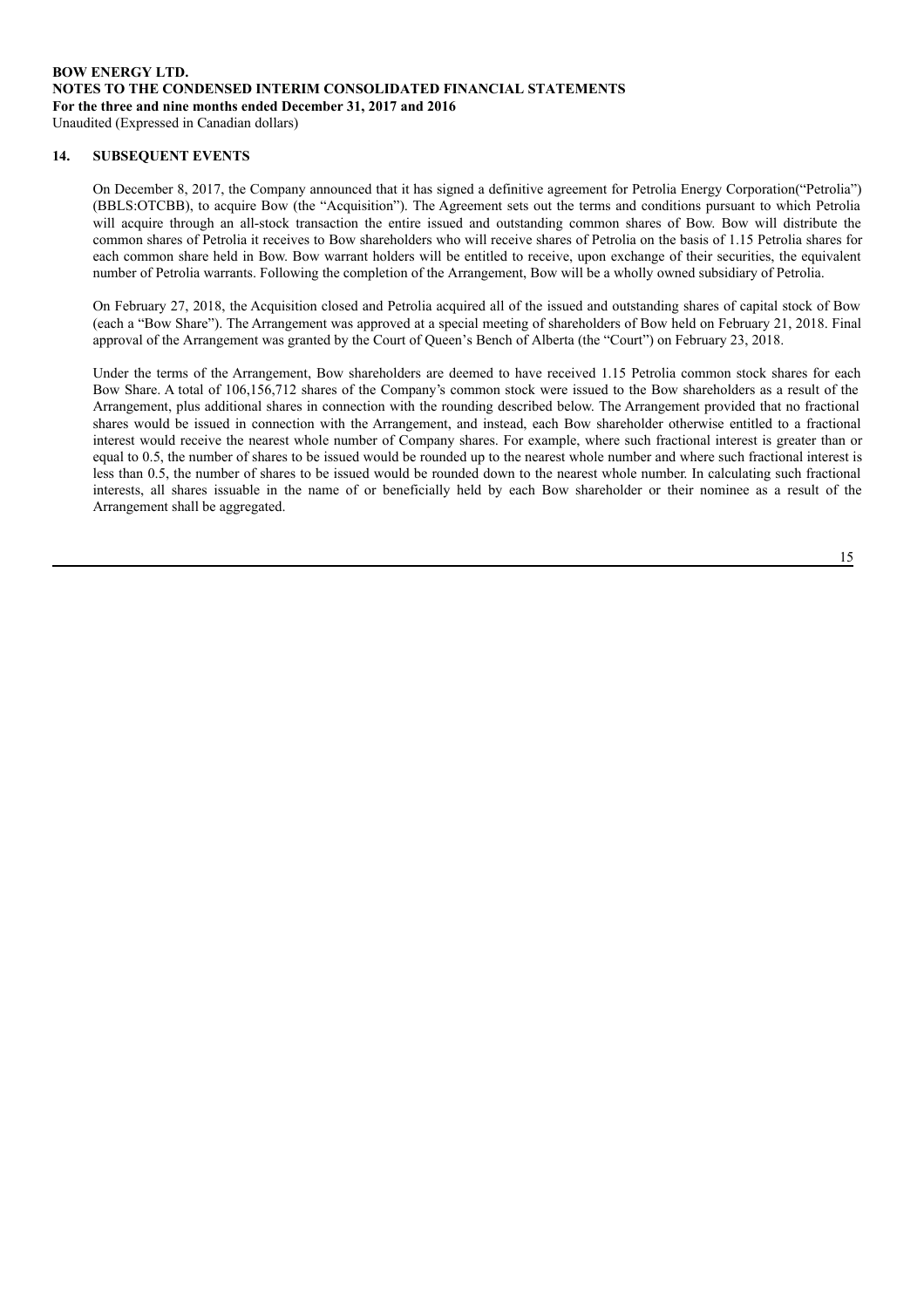#### **UNAUDITED PRO FORMA COMBINED FINANCIAL INFORMATION**

On November 30, 2017, Petrolia Energy Corporation signed an Arrangement Agreement (the "Agreement") to acquire all of the issued and outstanding shares in Bow Energy Ltd ("Bow"), which is listed on the TSX Venture Exchange under the symbol ONG.V., with corporate offices located in Calgary, Alberta, Canada and Jakarta, Indonesia, pursuant to a "plan of arrangement" (the "Arrangement") under section 193 of the Business Corporations Act (Alberta) (the "Acquisition"). Petrolia acquired Bow to further its business objectives of acquiring exploration properties.

On February 27, 2018, the Acquisition closed, and Petrolia Energy Corporation acquired all of the issued and outstanding shares in Bow Energy Ltd. Bow shareholders received 106,156,712 shares of the Company's common stock and assumed 320,000. The fair value of the 106,156,712 common shares issued as part of the consideration paid for Bow (\$34,607,088) was determined based on the closing market price of the Company's common shares on the acquisition date.

Bow's wholly owned subsidiary, Bow Energy International Holdings Inc. ("BEIH") holds interests in several entities.

BEIH has a 100% interest in Bow Energy Pte. Ltd. ("BEPL"), BEPL owns 75% of the issued and outstanding shares of Renco Elang Energy Pte. Ltd. ("REE") which owns a 75% working interest in a Production Sharing Contract referred to as "South Block A" ("SBA") located onshore, North Sumatra, Indonesia. REE is the operator of SBA. Effectively, the Company has a 44.48% working interest in SBA.

BEIH also holds interests in five Singapore holding companies (the "Holding Companies") that own the interests in four Production Sharing Contracts ("PSCs") and one non-conventional joint study agreement ("JSA"), all interests are located onshore in Sumatra, Indonesia. The Holding Companies include Bukit Energy Central Sumatra (Mahato) Pte. Ltd. ("Mahato"), Bukit Energy Palmerah Baru Pte. Ltd. ("Palmerah Baru"), Bukit Energy Resources Palmerah Deep Pte. Ltd. ("Palmerah Deep"), Bukit Energy Bohorok Pte. Ltd. ("Bohorok"), and Bukit Energy Resources North Sumatra Pte. Ltd. ("Bohorok Deep").

- Bohorok PSC (conventional) operated 50% participating interest, 465,266 net acres;
- Palmerah Baru PSC (conventional) operated 54% participating interest, 98,977 net acres;
- Palmerah Deep PSC (non-conventional)- operated 69.36% participating interest, 170,398 net acres;
- Mahato PSC (conventional)- 20% participating interest, 167,115 net acres, non-operated;
- Bohorok Deep (non-conventional)- 20.25% participating interest in a JSA, non-operated with option to become operator.

The following unaudited pro-forma condensed combined financial statements are based on our historical consolidated financial statements and Bow's historical consolidated financial statements adjusted to give effect to he Company's acquisition of Bow. The unaudited pro forma condensed combined statements of operations for the

The unaudited pro forma condensed combined financial statements should be read together with the Company's historical financial statements, which are included in the Company's latest annual report on Form 10-K and quarterly report on Form 10-Q, and Bow's historical information included herein.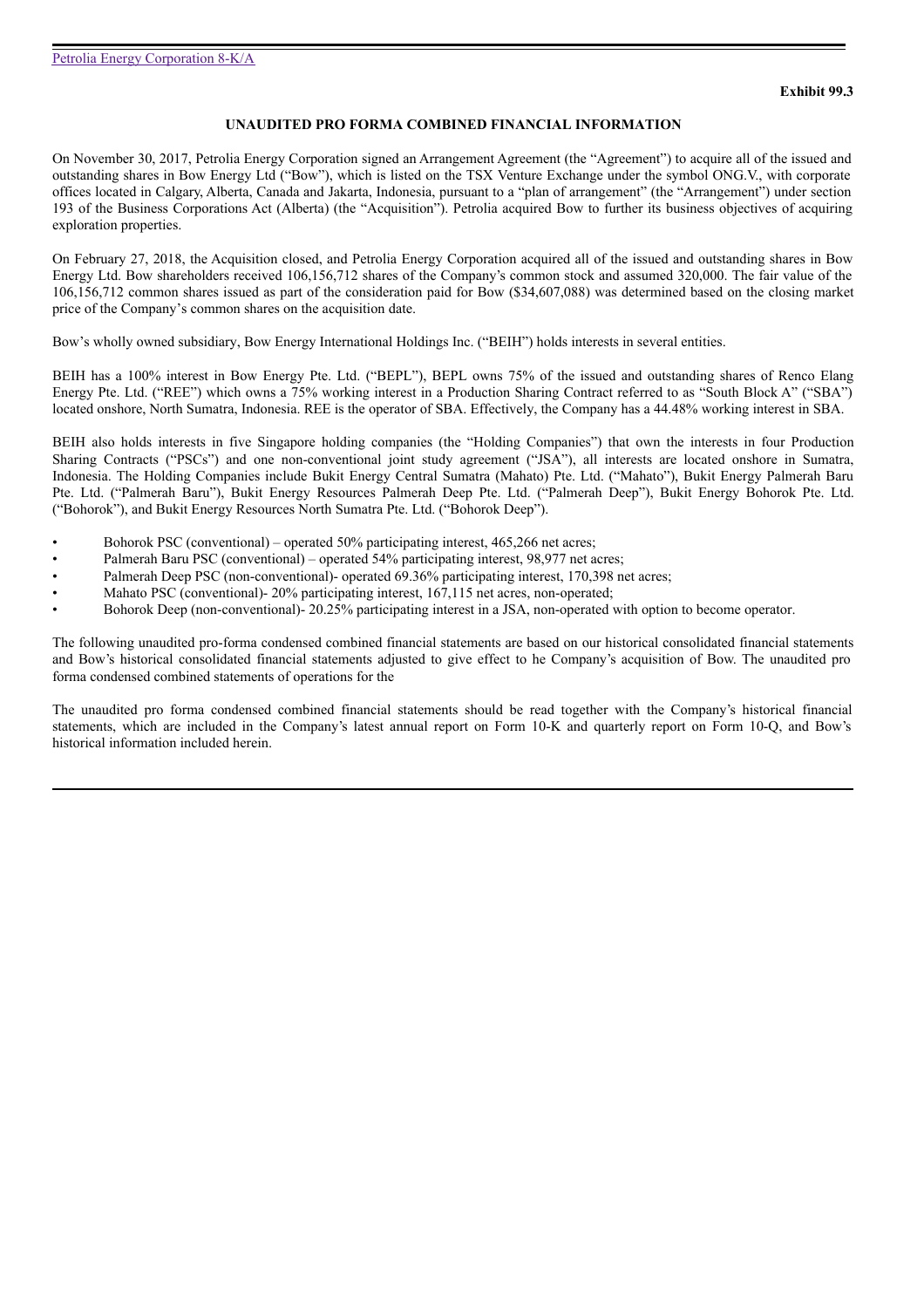# **UNAUDITED PRO FORMA COMBINED BALANCE SHEET**

As of December 31, 2017

|                                                   | <b>Petrolia Energy</b><br>Corporation<br><b>Historical</b> |               | <b>Bow Energy Ltd.</b><br><b>Historical</b> |               | Pro Forma<br><b>Adjustments</b> |     | <b>Notes</b> | Pro Forma<br>Combined |
|---------------------------------------------------|------------------------------------------------------------|---------------|---------------------------------------------|---------------|---------------------------------|-----|--------------|-----------------------|
| <b>ASSETS</b>                                     |                                                            |               |                                             |               |                                 |     |              |                       |
| <b>Current assets</b>                             |                                                            |               |                                             |               |                                 |     |              |                       |
| Cash                                              | \$<br>82,593                                               | $\mathcal{S}$ | 4,317                                       | <sup>\$</sup> | 533                             | (d) | $\mathbf S$  | 87,443                |
| Accounts receivable                               | 51,026                                                     |               | 410,945                                     |               | (410, 945)                      | (c) |              | 51,026                |
| Other current assets                              | 8,993                                                      |               | 4,763                                       |               |                                 |     |              | 13,756                |
| <b>Total current assets</b>                       | 142,612                                                    |               | 420,025                                     |               | (410, 412)                      |     |              | 152,225               |
|                                                   |                                                            |               |                                             |               |                                 |     |              |                       |
| <b>Property &amp; equipment</b>                   |                                                            |               |                                             |               |                                 |     |              |                       |
| Oil and gas, on the basis of full cost accounting |                                                            |               |                                             |               |                                 |     |              |                       |
| <b>Evaluated properties</b>                       | 14,312,580                                                 |               |                                             |               |                                 |     |              | 14,312,580            |
| Unproved properties not subject to amortization   |                                                            |               | 3,475,371                                   |               | 6,230,219                       | (d) |              | 9,705,590             |
| Furniture, equipment & software                   | 264,723                                                    |               | 18,448                                      |               |                                 |     |              | 283,171               |
| Less accumulated depreciation                     | (1,192,229)                                                |               | (6, 136)                                    |               |                                 |     |              | (1,198,365)           |
| Net property and equipment                        | 13,385,074                                                 |               | 3,487,683                                   |               | 6,230,219                       |     |              | 23,102,976            |
|                                                   |                                                            |               |                                             |               |                                 |     |              |                       |
| <b>Other Assets</b>                               |                                                            |               |                                             |               |                                 |     |              |                       |
| Intangible assets                                 | 49,886                                                     |               |                                             |               |                                 |     |              | 49,886                |
| Goodwill                                          |                                                            |               |                                             |               | 26,927,369                      | (d) |              | 26,927,369            |
| Deposits                                          |                                                            |               | 337,997                                     |               |                                 |     |              | 337,997               |
| <b>Total Assets</b>                               | 13,577,572                                                 |               | 4,245,705                                   |               | 32,747,176                      |     |              | \$50,5570,453         |
|                                                   |                                                            |               |                                             |               |                                 |     |              |                       |

*See accompanying notes to the Unaudited Pro Forma Combined Financial Information*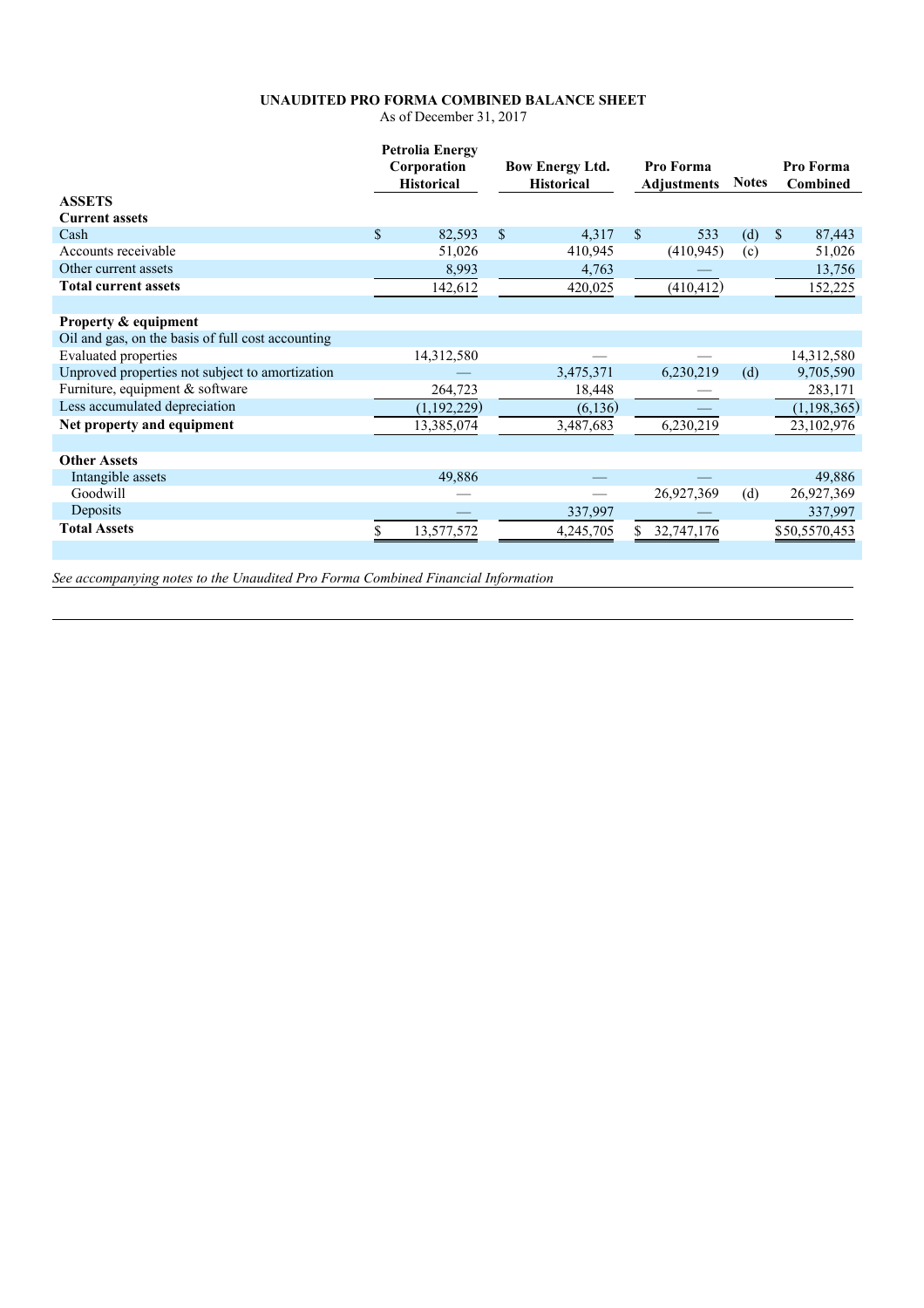# **LIABILITIES & STOCKHOLDERS' EQUITY**

|                                                   | <b>Petrolia Energy</b><br>Corporation<br><b>Historical</b> | <b>Bow Energy Ltd.</b><br><b>Historical</b> |              | Pro Forma<br>Adjustments | <b>Notes</b> | Pro Forma<br>Combined |
|---------------------------------------------------|------------------------------------------------------------|---------------------------------------------|--------------|--------------------------|--------------|-----------------------|
| <b>Current liabilities</b>                        |                                                            |                                             |              |                          |              |                       |
| Accounts payable                                  | \$<br>413,435                                              | 975,925                                     | $\mathbb{S}$ | 181,951                  | (c)          | \$<br>1,571,311       |
| Accrued liabilities                               | 896,897                                                    |                                             |              |                          |              | 896,897               |
| Notes payable                                     | 32,582                                                     | 1,409,335                                   |              | 19.857                   | (c)          | 1,461,774             |
| Note payable – related parties                    | 217,100                                                    |                                             |              |                          |              | 217,100               |
| <b>Total current liabilities</b>                  | 1,560,014                                                  | 2,385,260                                   |              | 201,808                  |              | 4,147,082             |
|                                                   |                                                            |                                             |              |                          |              |                       |
| Asset retirement obligations                      | 473,868                                                    |                                             |              |                          |              | 473,868               |
| Installment note payable                          | 24,204                                                     |                                             |              |                          |              | 24,204                |
| Note payable to related party - long term         |                                                            |                                             |              |                          |              |                       |
| <b>Total Liabilities</b>                          | 2,058,086                                                  | 2,385,260                                   |              | 201,808                  |              | 4,645,154             |
|                                                   |                                                            |                                             |              |                          |              |                       |
| <b>Stockholders' Equity</b>                       |                                                            |                                             |              |                          |              |                       |
| Preferred stock                                   | 197                                                        |                                             |              |                          |              | 197                   |
| Common stock                                      | 111,698                                                    | 14,068,177                                  |              | 100                      | (a)          | 217,855               |
|                                                   |                                                            |                                             |              | 106,157                  | (d)          |                       |
|                                                   |                                                            |                                             |              | (14,068,177)             |              |                       |
| Additional paid in capital                        | 22,730,974                                                 | 2,514,707                                   |              | 36,900                   | (a)          | 57, 372, 437          |
|                                                   |                                                            |                                             |              | 34,500,931               | (d)          |                       |
|                                                   |                                                            |                                             |              | (2,514,707)              | (d)          |                       |
|                                                   |                                                            |                                             |              | 103,632                  | (b)          |                       |
| Accumulated other comprehensive income            |                                                            | (48,207)                                    |              | 48,207                   | (d)          |                       |
| Accumulated deficit                               | (11, 323, 383)                                             | (14,674,232)                                |              | (37,000)                 | (a)          | (11,665,290)          |
|                                                   |                                                            |                                             |              | 14,674,232               | (d)          |                       |
|                                                   |                                                            |                                             |              | (201, 275)               | (c)          |                       |
|                                                   |                                                            |                                             |              | (103, 632)               | (b)          |                       |
|                                                   |                                                            |                                             |              |                          |              |                       |
| <b>Total Stockholders' Equity</b>                 | 11,519,486                                                 | 1,860,445                                   |              | 32,545,368               |              | 45,925,299            |
| <b>Total Liabilities and Stockholders' Equity</b> | 13,577,572                                                 | 4,245,705                                   |              | \$32,747,176             |              | 50,570,453            |
|                                                   |                                                            |                                             |              |                          |              |                       |

*See accompanying notes to the Unaudited Pro Forma Combined Financial Information*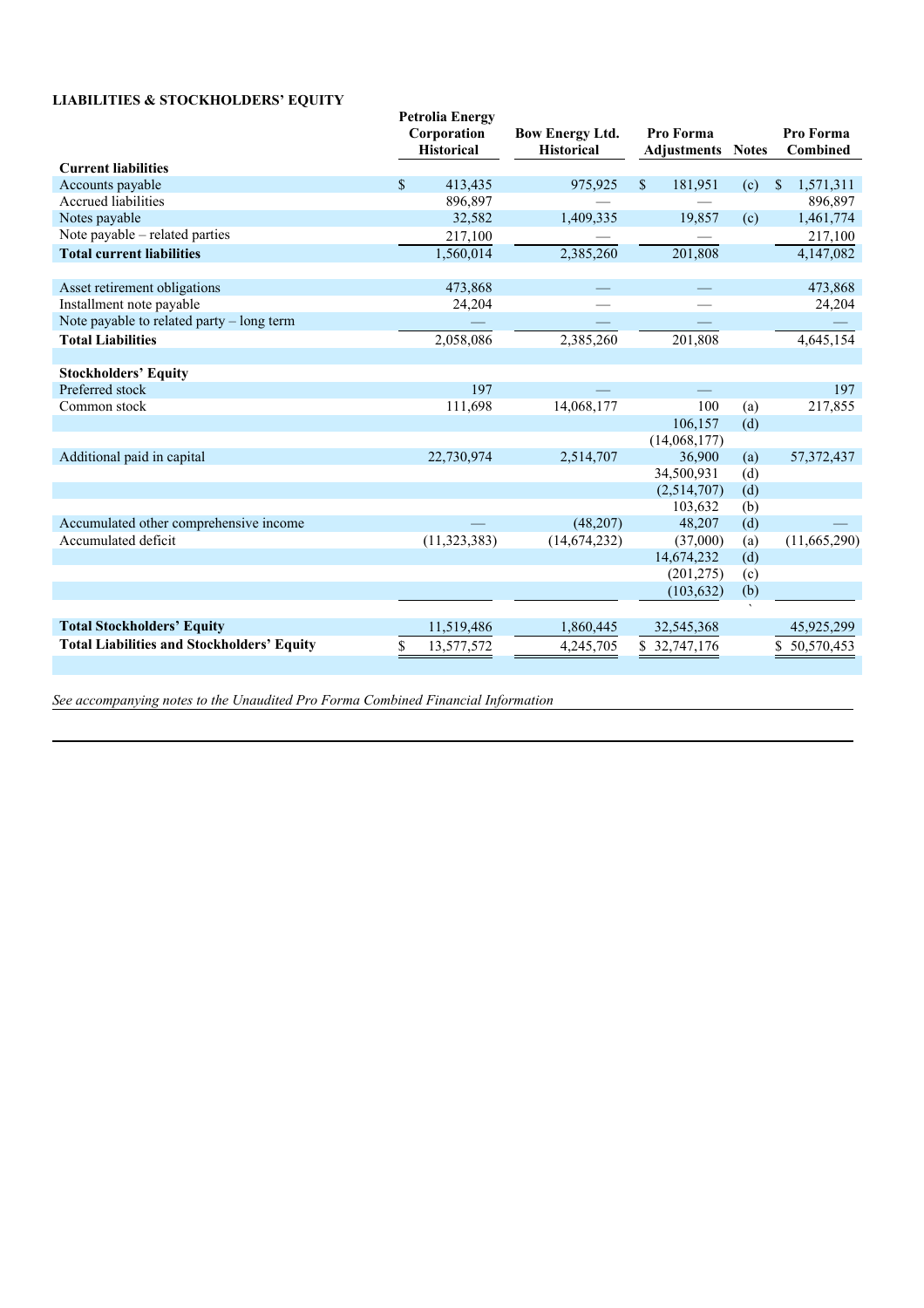# **UNAUDITED PRO FORMA CONDENSED COMBINED STATEMENT OF OPERATIONS**

|                                                                                  |              | <b>Petrolia Energy</b><br>Corporation<br><b>Historical</b> |               | <b>Bow Energy Ltd.</b><br><b>Historical</b> |                           | Pro Forma<br><b>Adjustments</b> | <b>Notes</b> | Pro Forma<br>Combined |
|----------------------------------------------------------------------------------|--------------|------------------------------------------------------------|---------------|---------------------------------------------|---------------------------|---------------------------------|--------------|-----------------------|
| Oil and gas sales                                                                |              |                                                            |               |                                             |                           |                                 |              |                       |
| Oil and gas sales                                                                | \$           | 148,835                                                    | \$            | 3,022,629                                   | \$                        |                                 |              | \$<br>3,171,464       |
| <b>Total Revenue</b>                                                             |              | 148,835                                                    |               | 3,022,629                                   |                           |                                 |              | 3,171,464             |
| <b>Operating expenses</b>                                                        |              |                                                            |               |                                             |                           |                                 |              |                       |
| Lease operating expense                                                          |              | 416,232                                                    |               |                                             |                           |                                 |              | 416,232               |
| Production expenses                                                              |              |                                                            |               | 1,605,654                                   |                           |                                 |              | 1,605,654             |
| General and administrative expenses                                              |              | 2,550,481                                                  |               | 674,625                                     |                           | 201,275                         | (c)          | 3,426,381             |
| Depreciation, depletion and amortization                                         |              | 74,469                                                     |               | 803,621                                     |                           |                                 |              | 878,090               |
| Impairment of goodwill                                                           |              |                                                            |               |                                             |                           |                                 |              |                       |
| Asset retirement obligation accretion                                            |              | 49,753                                                     |               |                                             |                           |                                 |              | 49,753                |
| <b>Total operating expenses</b>                                                  |              | 3,090,935                                                  |               | 3,083,900                                   |                           | 201,275                         |              | 6,376,110             |
| <b>Loss from operations</b>                                                      |              | (2,942,100)                                                |               | (61,271)                                    |                           | (201, 275)                      |              | (3,204,646)           |
| <b>Other expenses</b>                                                            |              |                                                            |               |                                             |                           |                                 |              |                       |
| Interest and finance expense                                                     |              | (265, 813)                                                 |               | (140, 026)                                  |                           | (37,000)                        | (a)          | (509, 471)            |
|                                                                                  |              |                                                            |               |                                             |                           | (103, 632)                      | (b)          |                       |
| Loss on exchange rate                                                            |              |                                                            |               | (1,209,034)                                 |                           |                                 |              | (1,209,034)           |
| Other income                                                                     |              | 40,806                                                     |               |                                             |                           |                                 |              | 40,806                |
| Impairment of oil and gas properties                                             |              |                                                            |               | (12, 513)                                   |                           |                                 |              | (12, 513)             |
| Loss on conversion of debt                                                       |              | (94, 177)                                                  |               |                                             |                           |                                 |              | (94, 177)             |
| <b>Net loss</b>                                                                  | $\mathbb{S}$ | (3,261,284)                                                | $\mathcal{S}$ | (1,422,844)                                 | $\boldsymbol{\mathsf{S}}$ | (341, 907)                      |              | (4,989,035)           |
| Series A Preferred Dividends                                                     |              | (94, 479)                                                  |               |                                             |                           |                                 |              | (94, 479)             |
|                                                                                  |              |                                                            |               |                                             |                           |                                 |              |                       |
| Net Loss Attributable to Common Stockholders                                     |              | (3,355,763)                                                |               | (1,422,844)                                 |                           | (341, 907)                      |              | (5,083,514)           |
| Foreign currency translation adjustments                                         |              |                                                            |               | (36,313)                                    |                           |                                 |              | (36,313)              |
| Comprehensive loss attributable to Common<br>Stockholders                        |              | (3,355,763)                                                |               | (1,459,157)                                 |                           | (341,907)                       |              | (5,119,827)           |
|                                                                                  |              |                                                            |               |                                             |                           |                                 |              |                       |
| Basic and fully diluted loss per share                                           | \$           | (0.04)                                                     |               |                                             |                           |                                 |              | \$<br>(0.03)          |
| Weighted average shares                                                          |              | 93,545,807                                                 |               |                                             |                           | 106,156,712                     | (f)          | 199,702,519           |
| See accompanying notes to the Unaudited Pro Forma Combined Financial Information |              |                                                            |               |                                             |                           |                                 |              |                       |

# Year Ended December 31, 2017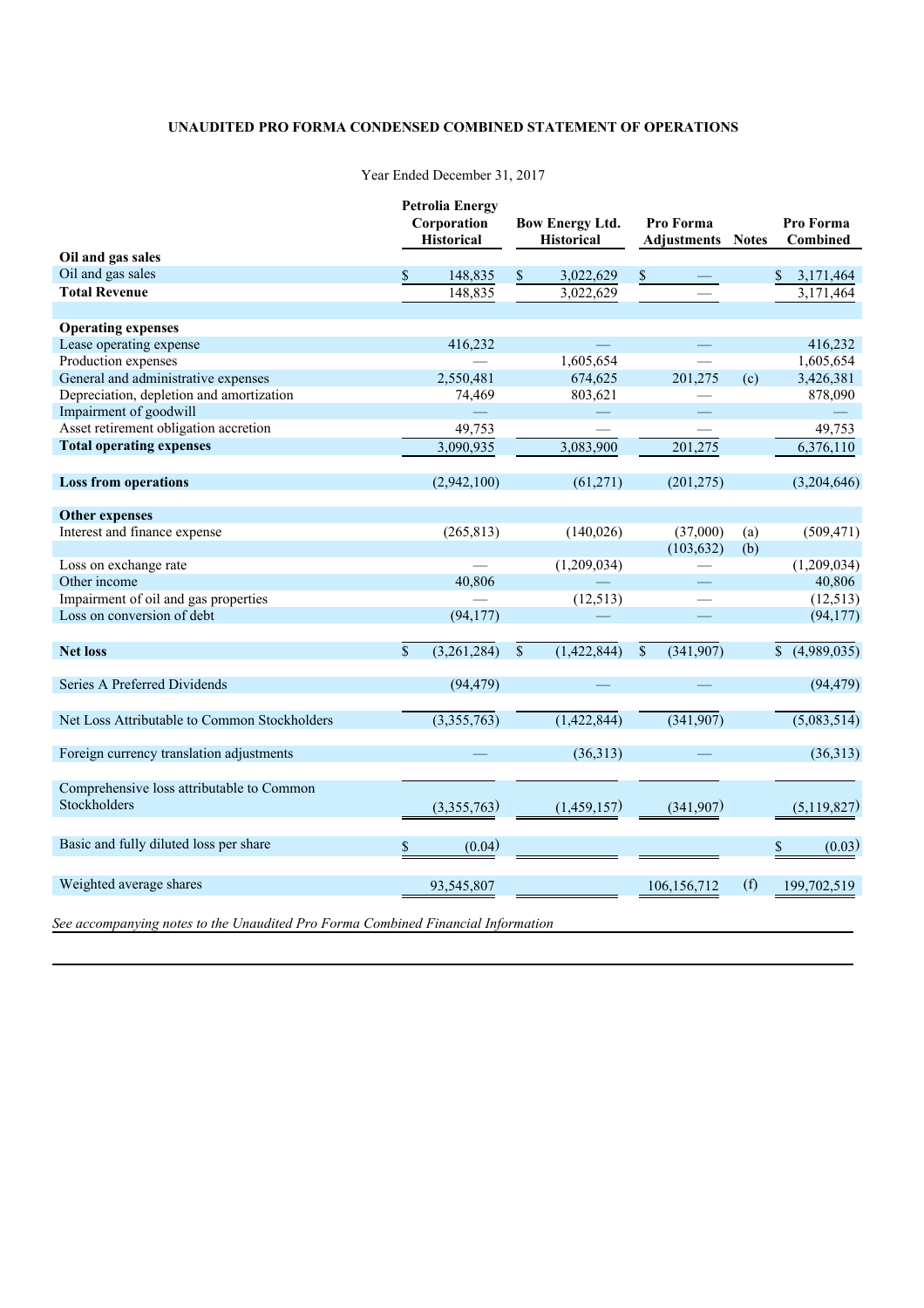# **UNAUDITED PRO FORMA CONDENSED COMBINED STATEMENT OF OPERATIONS**

Year Ended December 31, 2016

| Oil and gas sales<br>Oil and gas sales<br>\$<br>123,246<br>$\mathbb{S}$<br>4,409,563<br>$\mathbb{S}$<br>4,532,809<br>Equipment sales to related party<br>198,000<br><b>Total Revenue</b><br>321,246<br>4,532,809<br>4,409,563<br><b>Operating expenses</b><br>Cost of equipment sold<br>33,330<br>二<br>Lease operating expense<br>304,199<br>304,199<br>═<br>Production expenses<br>3,707,066<br>3,707,066<br>General and administrative expenses<br>1,433,182<br>298,305<br>1,731,487<br>Depreciation, depletion and amortization<br>1,409,660<br>74,065<br>1,483,725<br>Impairment of goodwill<br>Asset retirement obligation accretion<br>38,998<br>38,998<br><b>Total operating expenses</b><br>1,883,774<br>5,415,031<br>7,265,475<br><b>Loss from operations</b><br>(1, 562, 528)<br>(1,005,468)<br><b>Other expenses</b><br>Interest and finance expense<br>(359, 239)<br>(58, 546)<br>(417,785)<br>Gain on exchange rate<br>880,758<br>880,758<br>60,324<br>Other income<br>60,324<br>Loss on warrants issued for PORRI<br>(14, 336) |  | <b>Petrolia Energy</b><br>Corporation<br><b>Historical</b> | <b>Bow Energy Ltd.</b><br><b>Historical</b> | Pro Forma<br><b>Adjustments Notes</b> | Pro Forma<br><b>Combined</b> |
|----------------------------------------------------------------------------------------------------------------------------------------------------------------------------------------------------------------------------------------------------------------------------------------------------------------------------------------------------------------------------------------------------------------------------------------------------------------------------------------------------------------------------------------------------------------------------------------------------------------------------------------------------------------------------------------------------------------------------------------------------------------------------------------------------------------------------------------------------------------------------------------------------------------------------------------------------------------------------------------------------------------------------------------------|--|------------------------------------------------------------|---------------------------------------------|---------------------------------------|------------------------------|
|                                                                                                                                                                                                                                                                                                                                                                                                                                                                                                                                                                                                                                                                                                                                                                                                                                                                                                                                                                                                                                              |  |                                                            |                                             |                                       |                              |
|                                                                                                                                                                                                                                                                                                                                                                                                                                                                                                                                                                                                                                                                                                                                                                                                                                                                                                                                                                                                                                              |  |                                                            |                                             |                                       |                              |
|                                                                                                                                                                                                                                                                                                                                                                                                                                                                                                                                                                                                                                                                                                                                                                                                                                                                                                                                                                                                                                              |  |                                                            |                                             |                                       |                              |
|                                                                                                                                                                                                                                                                                                                                                                                                                                                                                                                                                                                                                                                                                                                                                                                                                                                                                                                                                                                                                                              |  |                                                            |                                             |                                       |                              |
|                                                                                                                                                                                                                                                                                                                                                                                                                                                                                                                                                                                                                                                                                                                                                                                                                                                                                                                                                                                                                                              |  |                                                            |                                             |                                       |                              |
|                                                                                                                                                                                                                                                                                                                                                                                                                                                                                                                                                                                                                                                                                                                                                                                                                                                                                                                                                                                                                                              |  |                                                            |                                             |                                       |                              |
|                                                                                                                                                                                                                                                                                                                                                                                                                                                                                                                                                                                                                                                                                                                                                                                                                                                                                                                                                                                                                                              |  |                                                            |                                             |                                       |                              |
|                                                                                                                                                                                                                                                                                                                                                                                                                                                                                                                                                                                                                                                                                                                                                                                                                                                                                                                                                                                                                                              |  |                                                            |                                             |                                       |                              |
|                                                                                                                                                                                                                                                                                                                                                                                                                                                                                                                                                                                                                                                                                                                                                                                                                                                                                                                                                                                                                                              |  |                                                            |                                             |                                       |                              |
|                                                                                                                                                                                                                                                                                                                                                                                                                                                                                                                                                                                                                                                                                                                                                                                                                                                                                                                                                                                                                                              |  |                                                            |                                             |                                       |                              |
|                                                                                                                                                                                                                                                                                                                                                                                                                                                                                                                                                                                                                                                                                                                                                                                                                                                                                                                                                                                                                                              |  |                                                            |                                             |                                       |                              |
|                                                                                                                                                                                                                                                                                                                                                                                                                                                                                                                                                                                                                                                                                                                                                                                                                                                                                                                                                                                                                                              |  |                                                            |                                             |                                       |                              |
|                                                                                                                                                                                                                                                                                                                                                                                                                                                                                                                                                                                                                                                                                                                                                                                                                                                                                                                                                                                                                                              |  |                                                            |                                             |                                       |                              |
|                                                                                                                                                                                                                                                                                                                                                                                                                                                                                                                                                                                                                                                                                                                                                                                                                                                                                                                                                                                                                                              |  |                                                            |                                             |                                       |                              |
|                                                                                                                                                                                                                                                                                                                                                                                                                                                                                                                                                                                                                                                                                                                                                                                                                                                                                                                                                                                                                                              |  |                                                            |                                             |                                       | (2,732,666)                  |
|                                                                                                                                                                                                                                                                                                                                                                                                                                                                                                                                                                                                                                                                                                                                                                                                                                                                                                                                                                                                                                              |  |                                                            |                                             |                                       |                              |
|                                                                                                                                                                                                                                                                                                                                                                                                                                                                                                                                                                                                                                                                                                                                                                                                                                                                                                                                                                                                                                              |  |                                                            |                                             |                                       |                              |
|                                                                                                                                                                                                                                                                                                                                                                                                                                                                                                                                                                                                                                                                                                                                                                                                                                                                                                                                                                                                                                              |  |                                                            |                                             |                                       |                              |
|                                                                                                                                                                                                                                                                                                                                                                                                                                                                                                                                                                                                                                                                                                                                                                                                                                                                                                                                                                                                                                              |  |                                                            |                                             |                                       |                              |
|                                                                                                                                                                                                                                                                                                                                                                                                                                                                                                                                                                                                                                                                                                                                                                                                                                                                                                                                                                                                                                              |  |                                                            |                                             |                                       |                              |
|                                                                                                                                                                                                                                                                                                                                                                                                                                                                                                                                                                                                                                                                                                                                                                                                                                                                                                                                                                                                                                              |  |                                                            |                                             |                                       |                              |
| $\mathbb{S}$<br>(1,875,779)<br>$\mathbb{S}$<br>(183, 256)<br>$\mathcal{S}$<br><b>Net loss</b>                                                                                                                                                                                                                                                                                                                                                                                                                                                                                                                                                                                                                                                                                                                                                                                                                                                                                                                                                |  |                                                            |                                             |                                       | (2,209,369)                  |
| Series A Preferred Dividends<br>(94, 479)                                                                                                                                                                                                                                                                                                                                                                                                                                                                                                                                                                                                                                                                                                                                                                                                                                                                                                                                                                                                    |  |                                                            |                                             |                                       | (94, 479)                    |
|                                                                                                                                                                                                                                                                                                                                                                                                                                                                                                                                                                                                                                                                                                                                                                                                                                                                                                                                                                                                                                              |  |                                                            |                                             |                                       |                              |
| (1,970,258)<br>(183, 256)<br>Net Loss Attributable to Common Stockholders                                                                                                                                                                                                                                                                                                                                                                                                                                                                                                                                                                                                                                                                                                                                                                                                                                                                                                                                                                    |  |                                                            |                                             |                                       | (2,303,848)                  |
| (11, 894)<br>Foreign currency translation adjustments                                                                                                                                                                                                                                                                                                                                                                                                                                                                                                                                                                                                                                                                                                                                                                                                                                                                                                                                                                                        |  |                                                            |                                             |                                       | (11, 894)                    |
|                                                                                                                                                                                                                                                                                                                                                                                                                                                                                                                                                                                                                                                                                                                                                                                                                                                                                                                                                                                                                                              |  |                                                            |                                             |                                       |                              |
| Comprehensive<br>attributable<br>loss<br>Common<br>to                                                                                                                                                                                                                                                                                                                                                                                                                                                                                                                                                                                                                                                                                                                                                                                                                                                                                                                                                                                        |  |                                                            |                                             |                                       |                              |
| Stockholders<br>(1,970,258)<br>(195, 150)                                                                                                                                                                                                                                                                                                                                                                                                                                                                                                                                                                                                                                                                                                                                                                                                                                                                                                                                                                                                    |  |                                                            |                                             |                                       | (2,315,742)                  |
| Loss per share                                                                                                                                                                                                                                                                                                                                                                                                                                                                                                                                                                                                                                                                                                                                                                                                                                                                                                                                                                                                                               |  |                                                            |                                             |                                       |                              |
| Basic and fully diluted loss per share<br>\$<br>(0.04)<br>\$                                                                                                                                                                                                                                                                                                                                                                                                                                                                                                                                                                                                                                                                                                                                                                                                                                                                                                                                                                                 |  |                                                            |                                             |                                       | (0.01)                       |
| Weighted average shares<br>(f)<br>93,545,807<br>106,156,712<br>199,702,519                                                                                                                                                                                                                                                                                                                                                                                                                                                                                                                                                                                                                                                                                                                                                                                                                                                                                                                                                                   |  |                                                            |                                             |                                       |                              |
| See accompanying notes to the Unaudited Pro Forma Combined Financial Information                                                                                                                                                                                                                                                                                                                                                                                                                                                                                                                                                                                                                                                                                                                                                                                                                                                                                                                                                             |  |                                                            |                                             |                                       |                              |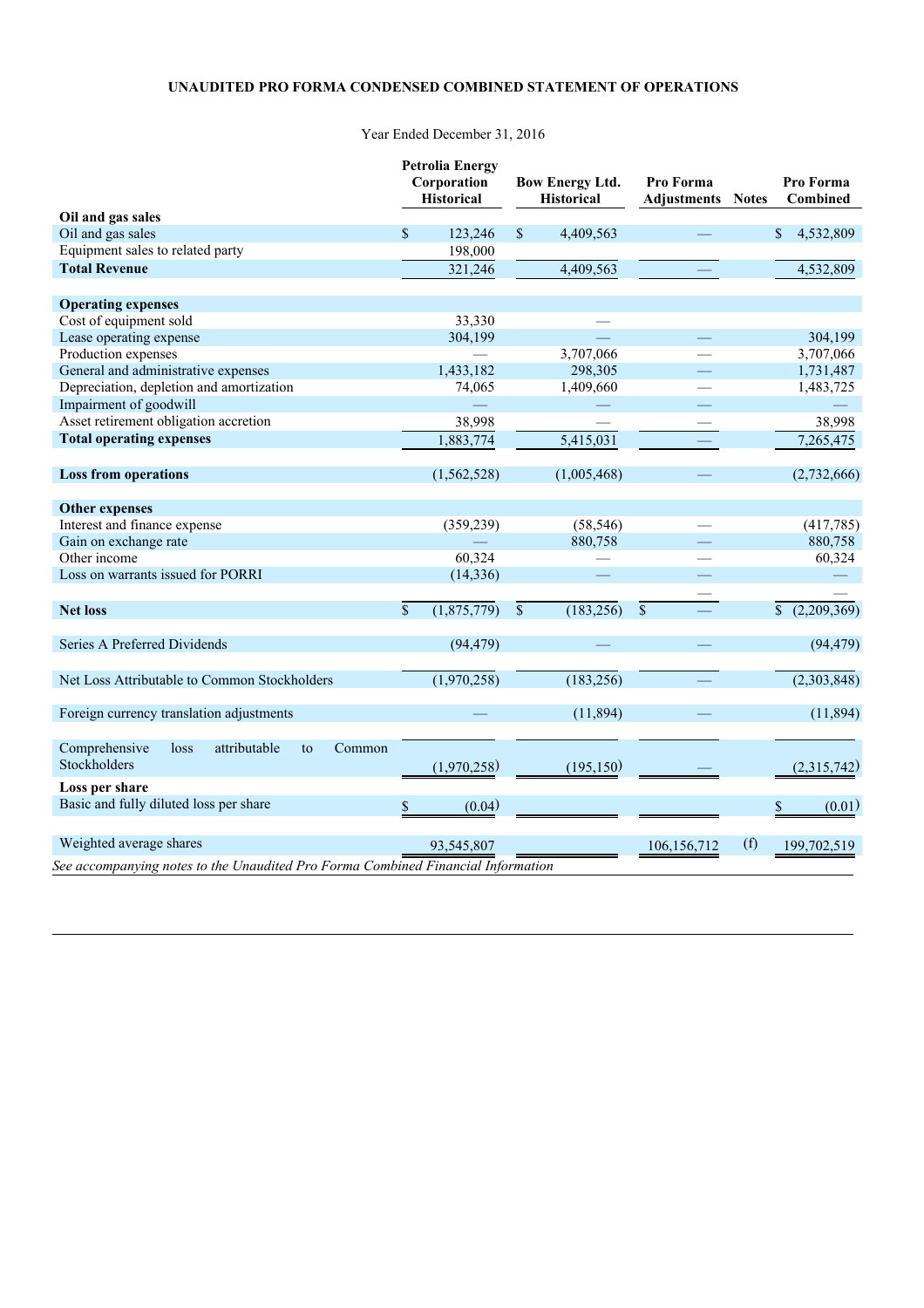#### **Note 1. Basis of presentation**

The historical consolidated financial statements have been adjusted in the pro forma condensed combined financial statements to give effect to pro forma events that are (1) directly attributable to the business combination, (2) factually supportable and (3) with respect to the pro forma condensed combined statements of operations, expected to have a continuing impact on the combined results following the business combination.

The business combination was accounted for under the acquisition method of accounting in accordance with ASC Topic 805, Business Combinations. As the acquirer for accounting purposes, the Company has estimated the fair value of Bow's assets acquired and liabilities assumed and conformed the accounting policies of Bow's to its own accounting policies. Bow's financials were previously prepared in accordance with IFRS as issued by the IASB. US GAAP foreign currency adjustments are discussed in note 4.

The pro forma combined financial statements do not necessarily reflect what the combined company's financial condition or results of operations would have been had the acquisition occurred on the dates indicated. They also may not be useful in predicting the future financial condition and results of operations of the combined company. The actual financial position and results of operations may differ significantly from the pro forma amounts reflected herein due to a variety of factors.

#### **Note 2. Preliminary purchase price allocation**

The Company has performed a valuation analysis of the fair market value of Bow's assets and liabilities. The following table summarized the allocation of the preliminary purchase price as of the acquisition date.

| Cash                                                           | S | 3,784       |
|----------------------------------------------------------------|---|-------------|
| Other current assets                                           |   | 4.763       |
| Deposits                                                       |   | 337,997     |
| Furniture, equipment $&$ software                              |   | 12.059      |
| Unproved properties and properties not subject to amortization |   | 9,705,590   |
| Goodwill                                                       |   | 27,129,963  |
| Accounts payable                                               |   | (1,157,876) |
| Note payable                                                   |   | (1,429,192) |
|                                                                |   |             |

This preliminary purchase price allocation has been used to prepare pro forma adjustments in the pro forma balance sheet and income statement.

Actual amounts recognized by the Company once the acquisition accounting is finalized may differ materially from these estimates. Fair value of cash, other current assets, deposits, furniture, equipment & software, accounts payable, and note payable was fair valued at the carrying value of Bow as this was this deemed to be the most accurate measure of fair value. Fair value assigned to properties, which contain prospective oil and gas resources instead of reserves, was derived using market approach.

#### **Note 3. Pro forma adjustments**

- (a) Represents the acquisition costs included a finder's fee grant of 100,000 shares (\$37,000) of common stock as a bonus for the Bow Energy acquisition at a fair value of \$0.37 per share;
- (b) In addition, the Company incurred \$103,632 in transaction costs associated with the issuance of 320,000 warrants in connection with the transaction.
- (c) Reflects the working capital adjustments based on the purchase price allocation as of the acquisition date as shown in Note 3.
- (d) Represents the estimated adjustment of fair value to reflect a valuation allowance for accounts receivable of \$410,945, Unproved properties not subject to amortization of \$6,230,219, with remaining fair value from the 106,156,712 common shares issued as part of the consideration paid for Bow \$34,607,088, allocated to Goodwill, \$26,927,369.
- (e) Reflects the income tax effect of pro forma adjustments based on the estimated blended federal and state statutory tax rate of 35%.
- (f) Represents the increase in the weighted average shares in connection with the issuance of 106,156,712 common shares to finance the acquisition.